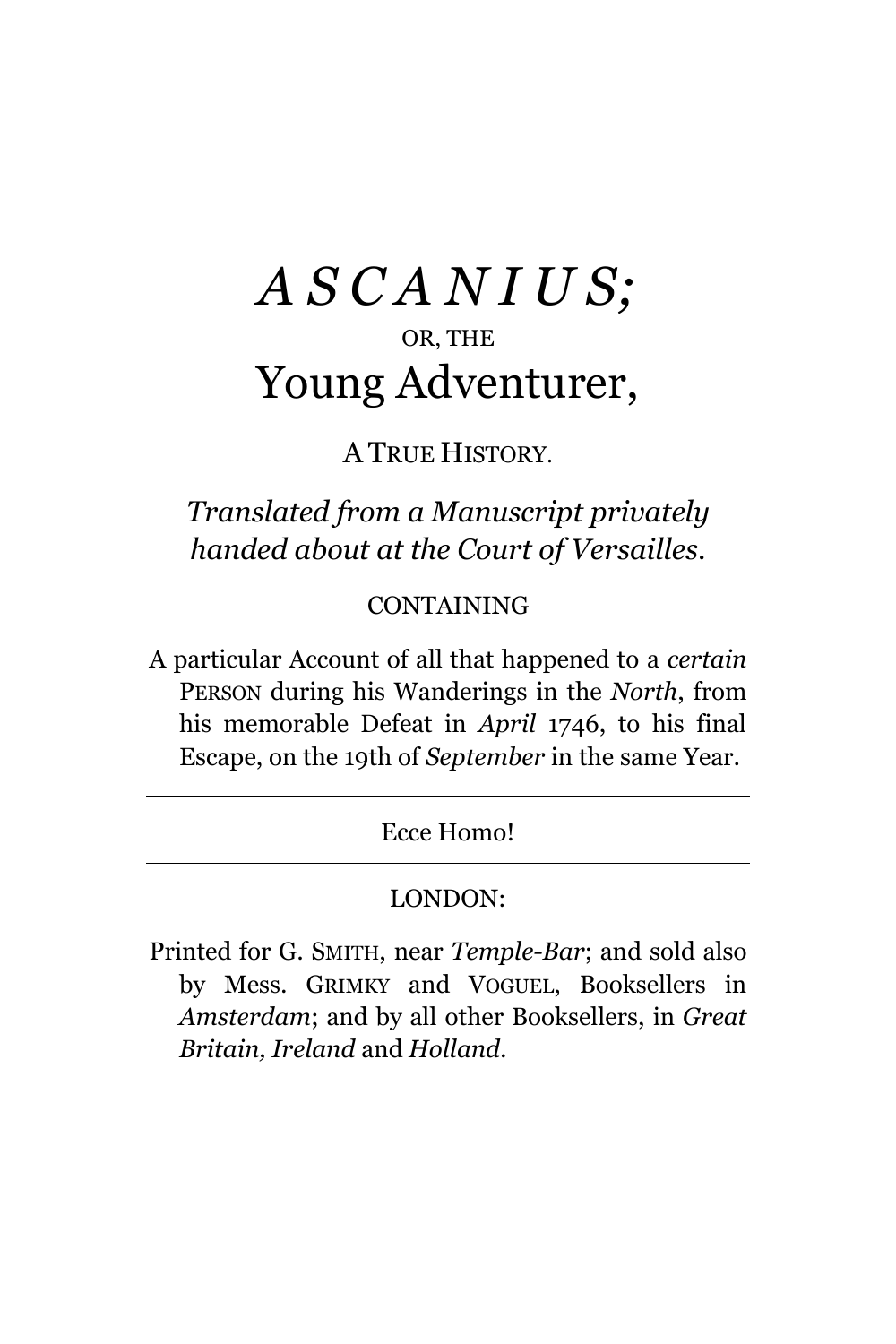# *A S C A N I U S;* OR, THE Young Adventurer.

OW many and various are the Terms, the Vicissitudes of Fortune, how capricious her Humour, how transient and changeable her Affections; her Frowns how dreadful, her Anger how implacable! The Man, who yesterday was her Favourite, is today the Object of her Contempt; she has him in Derision, and laughs at the Confidence he placed in her Smiles: His Disappointments, Grief and Despair are the Subjects of her Mockery and Ridicule; she triumphs in his Distress, and wantonly sports with his Ruin! H

How dearly has the luckless Ascanius purchased her momentary Smiles, her short-lived Favours; how severely has he suffered for the Confidence he placed in the jilting Goddess! Enough already has the World heard of his Story to excite Compassion in the generous Breast, but still the greater Part remains untold. Such melancholy Truths are yet behind, as when exhibited to public View, will raise a fresh supply of Pity, a Tribute justly due to such distinguished Sufferings.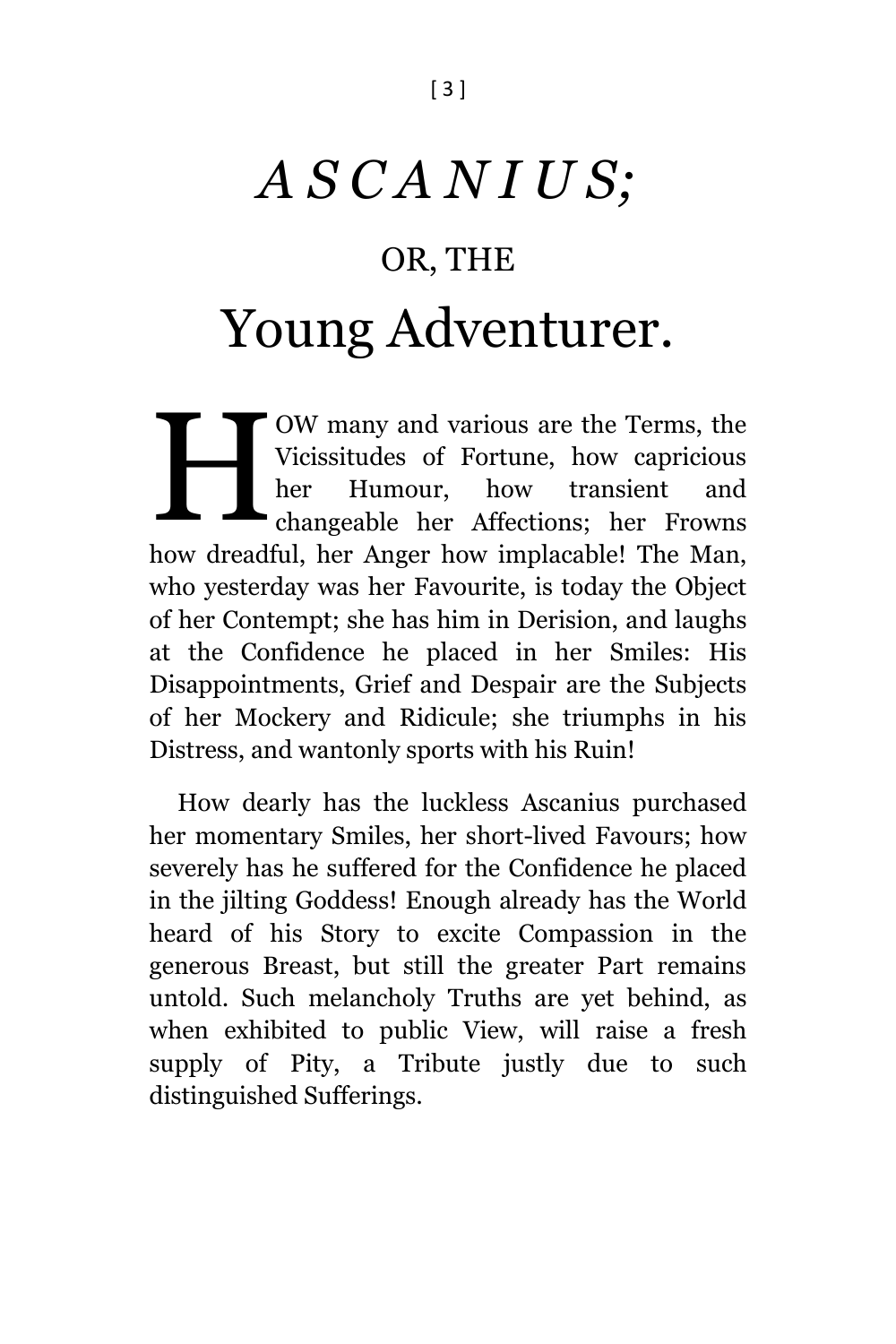Let not the Over-curious be doubtful, the Captious, with distrustful Inquisition, seek to know whence my Commission is derived, by what Authority I take on me the mournful Task, or how I learnt the sad Particulars. This is a Secret which Time only, or some Event yet hid in her dark Womb, will reveal, but I may not. The World therefore must, for the present, be content with this Assurance, that Truth is here presented naked and undisguised by the least Garment borrowed from the plenteous Wardrobe of Fiction, without knowing the Hand that conducted her, or by what Means she was prevailed with to make this Appearance: He that is obstinately doubtful must have patience 'till Time satisfy him, and to Time I refer him for a Confirmation of the Facts related as follows: Nor is Truth afraid to appeal to future and further Discoveries for a Sanction to the present.

When *Ascanius*, during the Battle which he lost near *Inverness* in the Highlands of *Scotland*, (*April* the 16th, 1746) saw his Men begin to retreat before an Enemy they had hitherto vanquished with surprising Ease and Facility, he instantly felt in his Mind a true Presage of his entire Defeat, with all that Train of Horrors Destruction and Slaughter that ensued; yet he kept the Field 'till he saw that all was irrecoverably loft. His Post was in a Corps de Reserve behind the main body, which he quitted not 'till his Horse had been killed under him, and himself wounded in the hinder Parts, by a Carbine-Shot. At length the Current of the flying Troops bore him along towards *Inverness*; but being closely followed, and hardly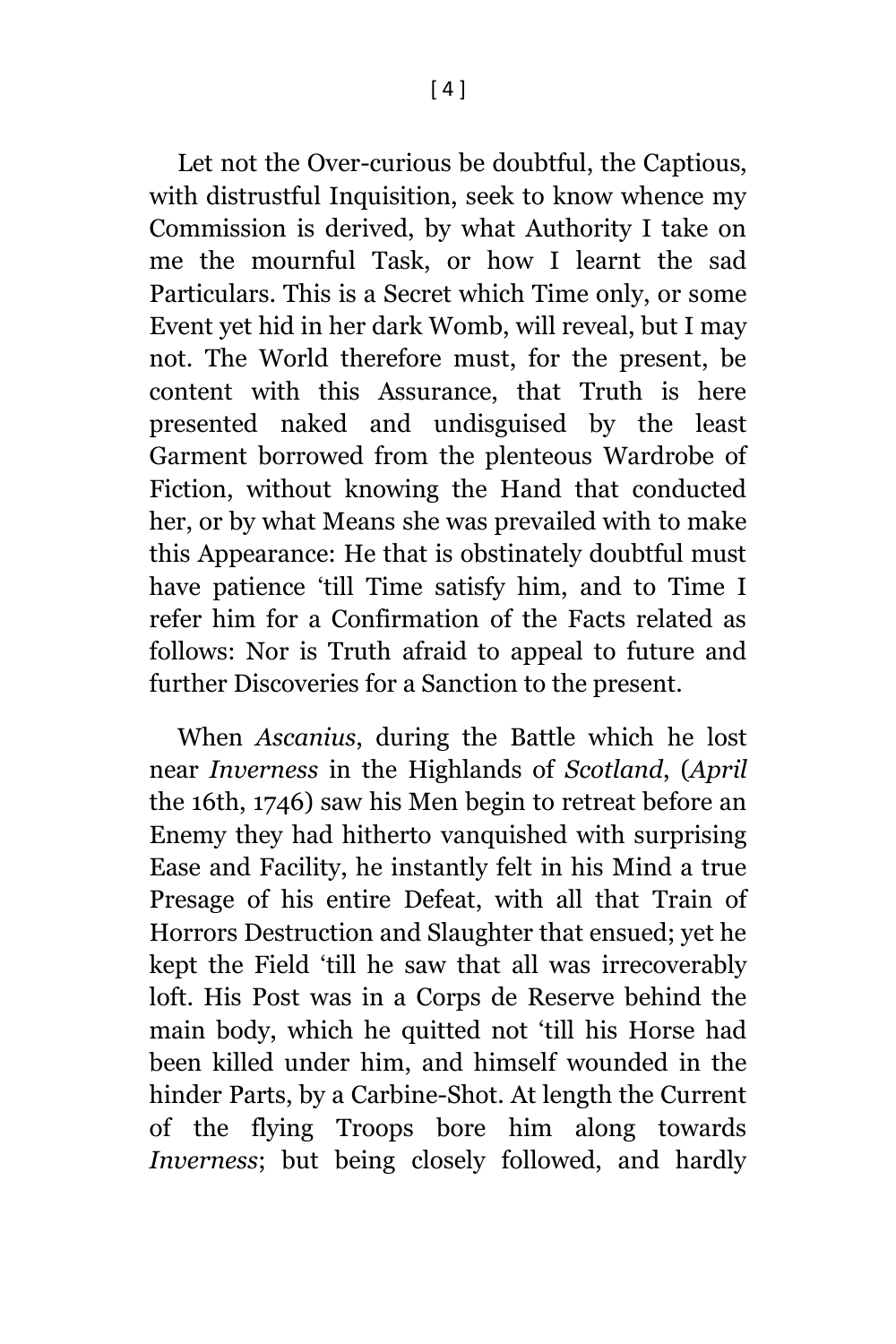pressed, he quitted the Road to the Town, and with a small Party crossed the River above it. This was the happiest Step he could have taken in this critical and dangerous Juncture; for had he got into *Inverness* he might have been there intercepted by the *English* Dragoons, who made many Prisoners, and slew a considerable Number of the Flyers in the Streets. But his Life was almost equally endangered by the Passage of the River, which he was obliged to ford on Foot, though the Water came up to his Neck, and it was with great Difficulty he stemmed the Force of the Stream, and maintained his footing on the Ground beneath it. Being got safe on the other Side, he ordered his Attendants to halt a Moment, while he took a short but melancholy Retrospect of the dreadful Scene behind him. The Face of the Country was overspread with the flying Vanquished, and the pursuing Victors; the first ardently pressing forward for Life, the latter vigorously pushing after, and irresistibly overwhelming the hindmost of the unhappy Fugitives in a Deluge of Slaughter. Overcome with a lively Sense of what he saw, the Ruin of his Friends and Followers, perishing in Multitudes for his Sake) and having also some Regard to his own Safety, as a Party of the Army advanced towards the Place where he crossed the River, the unhappy Prince continued his Flight, and halted not 'till Nine o'Clock at Night, when he arrived at *Aird*, a House belonging to the Lord Lovat, Chief of the *Frazers*, a numerous Clan in the Highlands: This Lord was a secret Wellwisher to *Ascanius*, in whose Army the eldest Son of *Lovat* had served at the Head of seven Hundred of his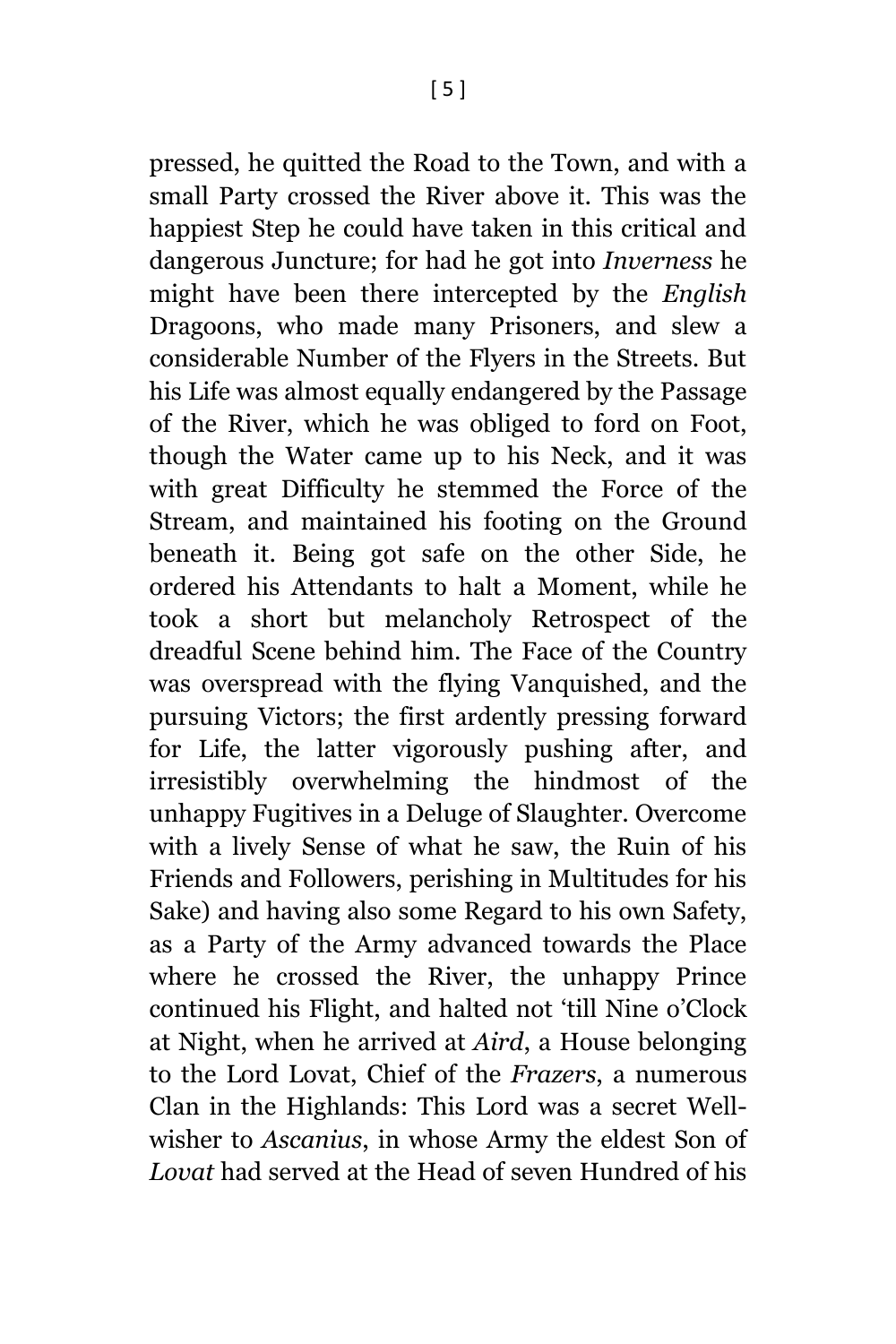Vassals. His Lordship being at home when the Prince arrived, received him with open Arms, procured a Surgeon to dress his Wound, which was not dangerous; condoled with him on the Loss of the Battle, and endeavoured to comfort him with Hopes of being soon able to recollect the scattered Remains of his Army, adding thereto a great Number of fresh Men, particularly the Noble Clan of the *Macphersons*, who, though in Arms for *Ascanius*, had not been in the Battle: On his own Part he offered to raise a fresh Supply of six hundred Frazers, whom he would order to rendezvous in Badenoch.

The Prince sadly dispirited and fatigued, was scarce able to answer his Lordship. My Lord, (said he, faintly, and with Tears in his Eyes) I am at present unable to determine what Course to take, I believe I am totally ruined; enough are already ruined with me; and I am unwilling to draw any more innocent Men into the like Misfortunes. As to the Measures that are now most likely to contribute to the Good of the common Cause, I must ask the Opinion of these Gentlemen. With that he turned towards the Officers and Gentlemen who had accompanied him in his Flight, particularly Lord *Elcho*, Mr. *Sullivan*, and Mr. *Sherridan*: The two last landed with him when he first arrived in that Country.

Mr. *Sullivan* being a Stranger<sup>1</sup> in the Country, declared himself incapable of judging what Course

l

<sup>1</sup> Both he and Sherridan being Irishmen.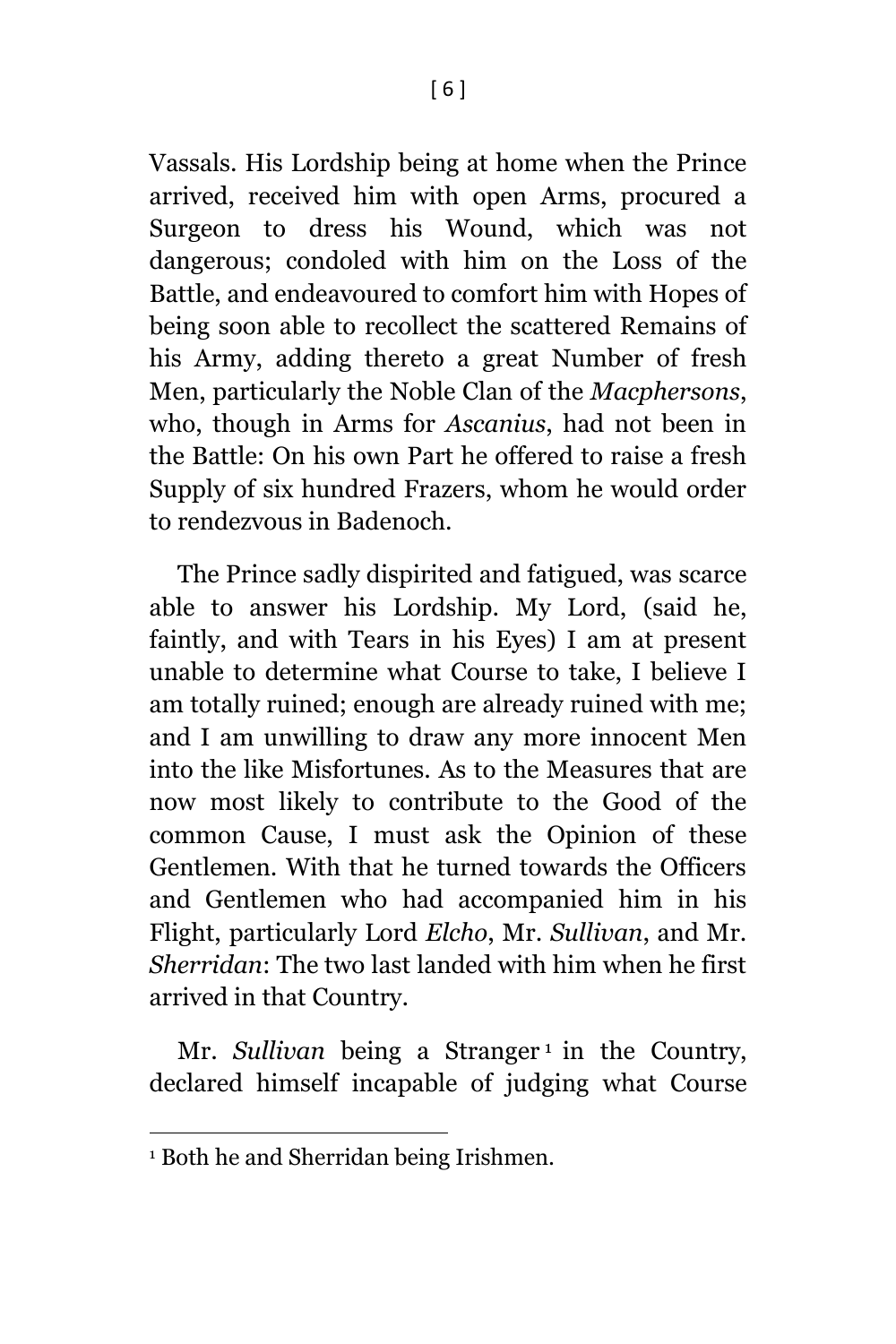they ought to take, but insisted, "That if a much greater Force than he expected could not be raised to stop the Progress of the Enemy, his *Royal Highness* ought, before all Things, to take Care of his Person: And, if it should be found practicable, return to the Continent, and reserve himself for a more favourable Juncture!" To this Lord *Elcho* replied "I hope Matters are not become so desperate, so as to think of leaving the Kingdom. I can't think we have lost above a thousand Men in this Day's Action, Prisoners included. If we can reassemble the dispersed Troops, (and that we shall I have not much Reason to fear) we may soon augment them to six Thousand, by a Junction with the *Macphersons*, my Lord *Lovat's* proferred Reinforcements, and the Earl of Cromarty's People, with that Nobleman at their Head. And if to these we add – "Here his Lordship was interrupted by Lord *Lovat* who assured him, that he had certain Intelligence of *Cromarty's* being taken, with his Son, and two hundred of his People. However, Lord *Elcho* still maintained his Opinion that *Ascanius* ought not to despair of being able to retrieve his Affairs without returning to the Continent. To this Mr. Sullivan started some Difficulties, and was seconded by Mr. *Sherridan*, Meantime, the *Highlanders* escaped from the Battle, were continually coming in, some having Intelligence that their Chief had taken this Route, and others not knowing whither to fly, happened this Way, though most of them made off by other Roads. After Supper an Account was taken of the Number of those already come in, and they were found to be two Hundred and Twenty, Officers included. A Debate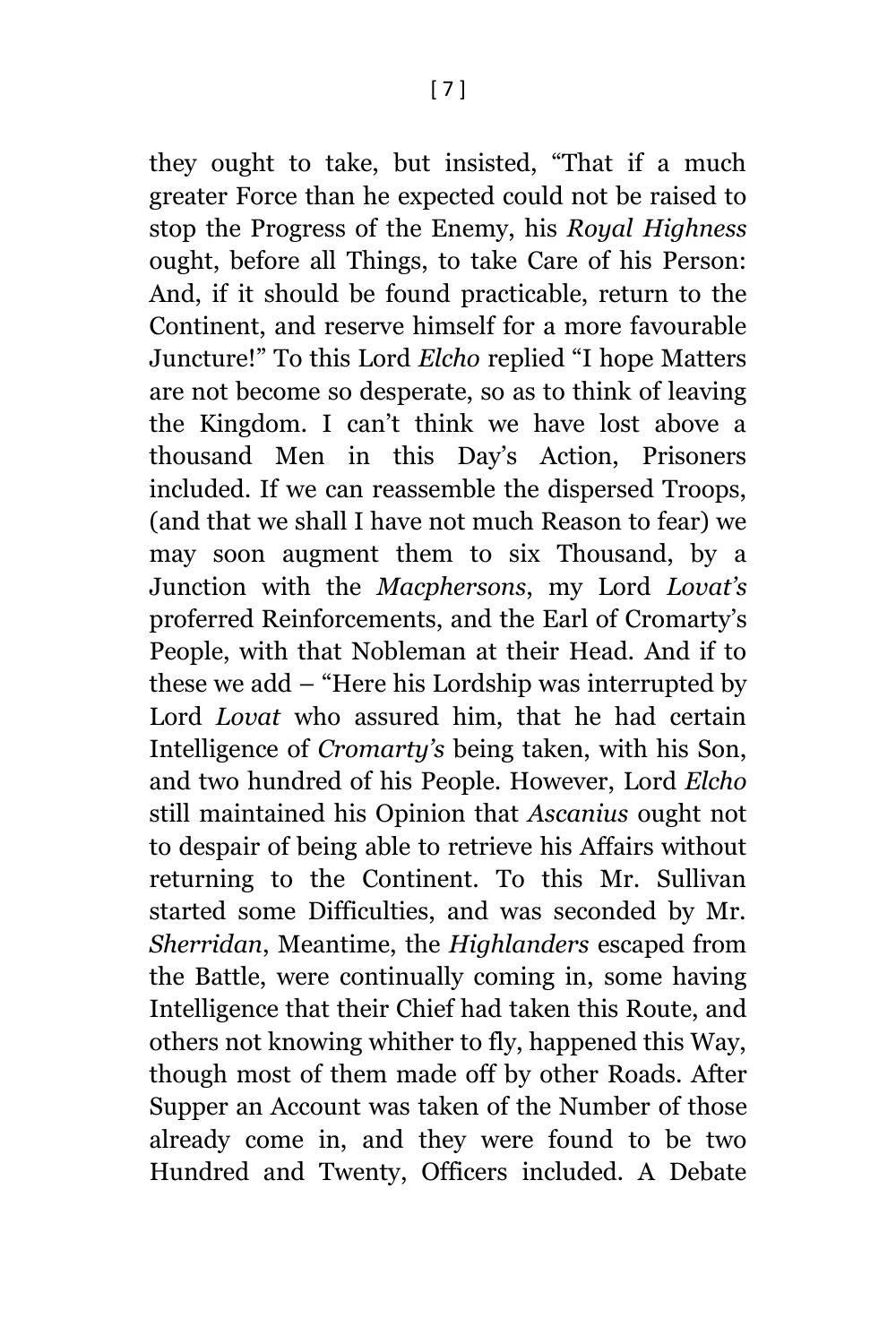then arose on these three Points; first whether it was proper for the Prince to remain there all Night; or secondly to proceed to *Fort-Augustus* with the People in order to re-establish a Force sufficient to keep the Field: or at least for the present act on the defensive and keep the Enemy at a Bay. Thirdly, whether it would not be more conducive to the Prince's Safety to make off for *Badenoch*, as secretly, and with as much Expedition as possible, and there wait the Consequences of the Battle.

As to the Prince's remaining at *Aird* all Night, it was unanimously pronounced very dangerous, as advanced Parties of the Enemy were upon the Scout on that Side *Inverness*, and might possibly have Intelligence of his having taken the Road towards *Fort-Augustus*.

Nor was it thought advisable for him to put himself at the Head of so large a Body as two hundred Men, which would very much retard his Motions, render his Retreats the more conspicuous, and perhaps occasion his falling into the Enemy's Hands. Lord *Elcho* alone warmly continued to affect, "That if his Royal Highness was desirous of taking such Measures as were most likely to retrieve his Affairs, he ought by no means to think of· separating from his Troops, who could no longer be kept in Arms than while they saw him at their Head, nor could any fresh Levies be made when the Prince no longer appeared in Person to animate and keep them together." Lord *Lovat* now said little, and *Ascanius* was uncertain what Course to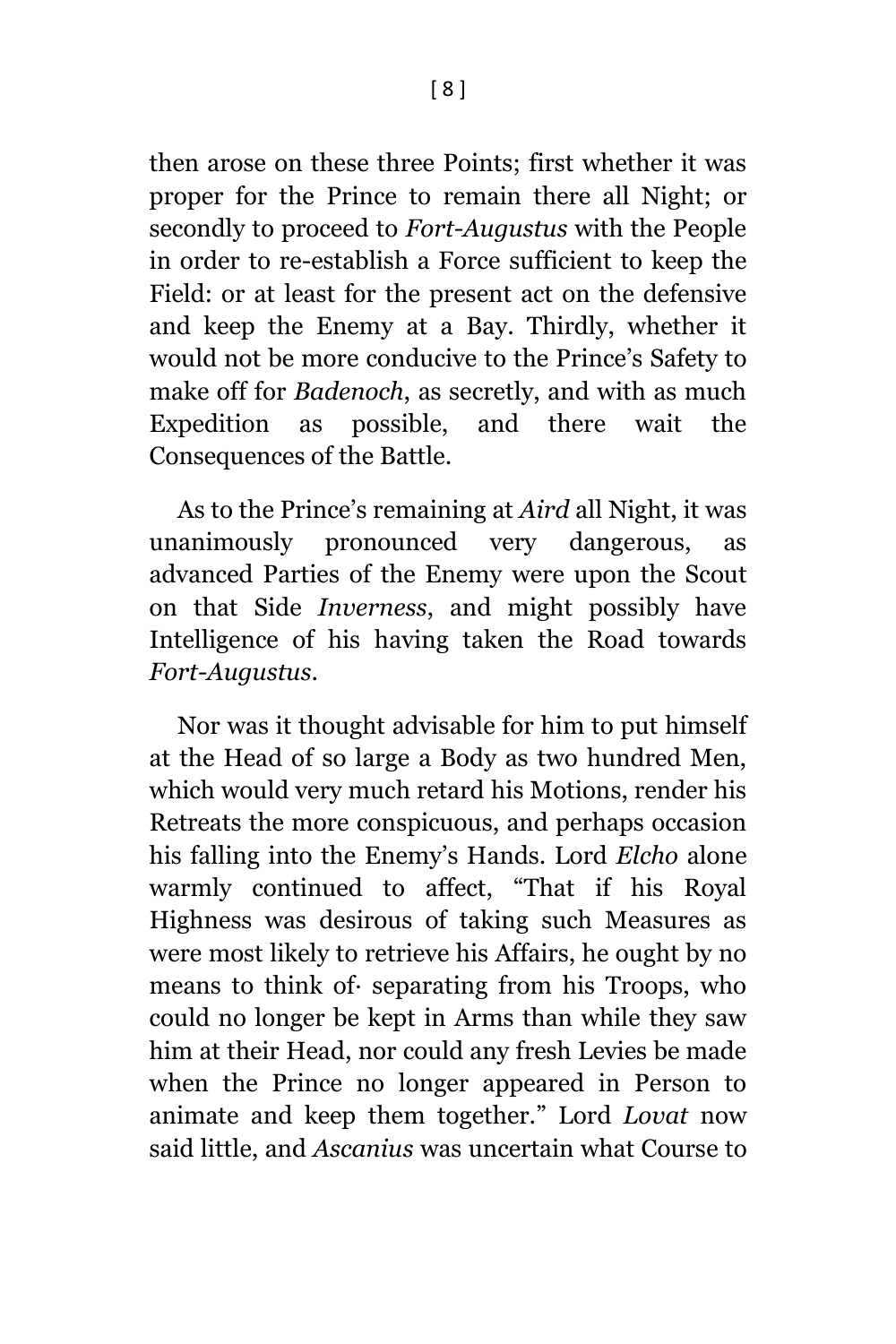take. Mr. Sherridan answered Lord *Elcho* with some Warmth, which ended in high Words betwixt them, and the latter was reproached with having by his rash Advice, occasioned all the Misfortunes which had fallen upon the Prince, and particularly the Loss of the Battle of that Day, the Consequence of not defending the Passage of the *Spey*, which was chiefly owing to the Influence his Lordship had in his *Royal Highness's* Councils. *Elcho* was greatly chafed upon this, and the Dispute might have produced mischievous Effects had not *Ascanius* interposed his Authority. "Our Affairs," said he, "are bad enough already, let us not make them worse by Dissentions and Animosities among ourselves. My Lord *Elcho*, I know is zealous for my Honour and Interest, and speaks what he sincerely thinks will probably be most conducive to both. I am also equally satisfied of the good Intentions of the Gentlemen who differ from his Lordship. And I earnestly desire, as you value your Prince, that you will preserve that Harmony among yourselves which hath been hitherto preserved, and without which there can be no Hopes of retrieving past Misfortunes. For my own Part I despair at present of getting together such a Force as will be able to make an effectual Stand against the Parties of the Enemy who will doubtless be sent into all Parts of the Country and which are now perhaps approaching this Place. I think we had better not trust ourselves openly with a small Body which will only invite the Enemy to overwhelm us at once. Rather let us separate take different Routes, and severally collect what Men we can, ordering them to repair in the most private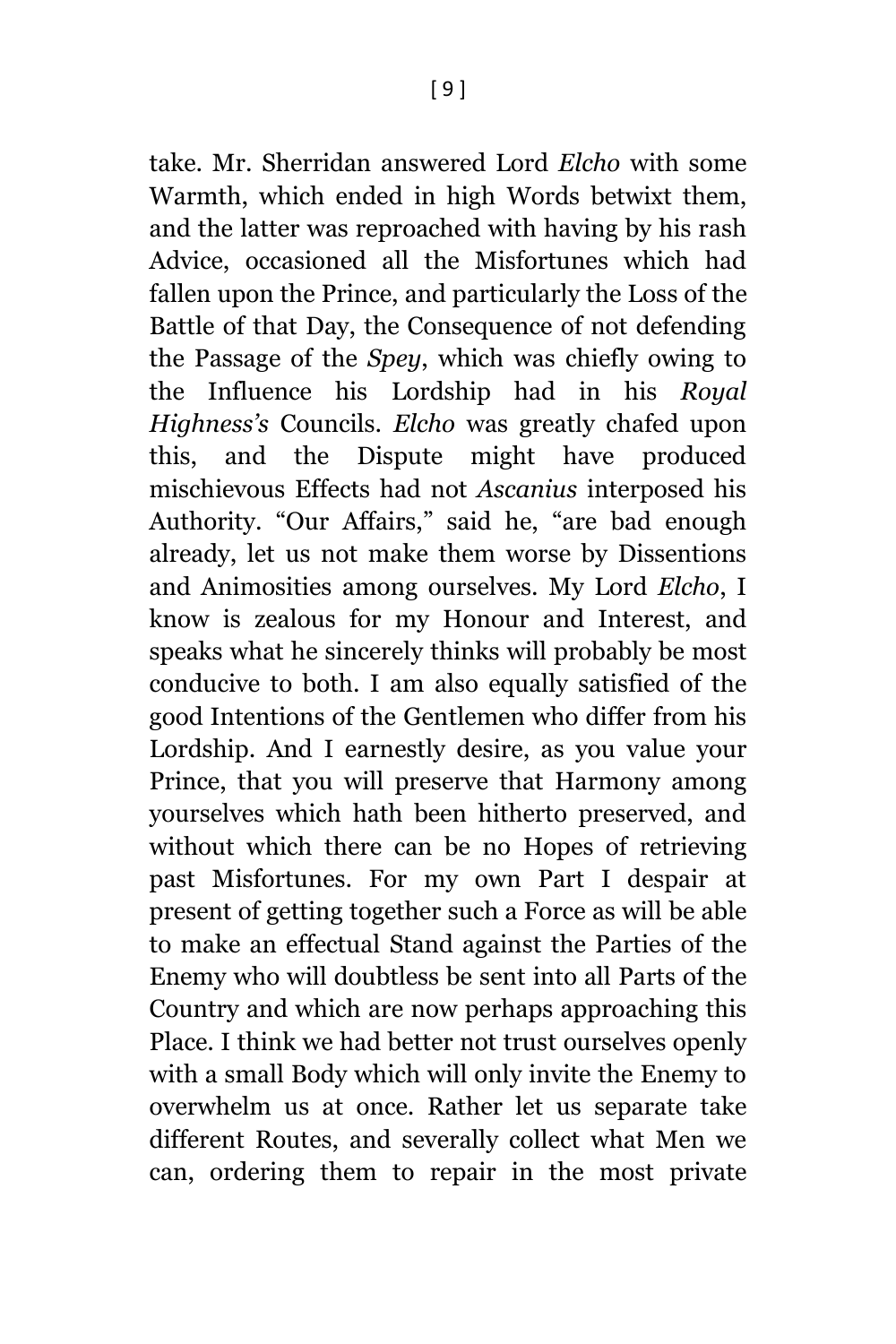Manner to a Rendezvous which may be appointed. Meantime I shall endeavour to escape the Enemy's Notice, by such Means as Providence shall put into my Power; and my Opinion is, that not above three Persons should march towards *Fort-Augustus*, which I leave to the Judgment of those who best know the Country."

Hereupon the People were ordered to march to Lochaber; and when all except Lord *Elcho*, Messieurs *Sullivan* and *Sherridan*, Mr. *Cameron*, commonly called *Lochiel* the younger, and five others were gone, it was determined that Lord .*Elcho* and Mr. *Cameron*, though the latter was dangerously wounded in the Foot should march towards *Fort-Augustus*, at the Distance of a Mile before the Prince, that in case of Interruption they might send one or both their Servants, (for they had each of them one) back to give Notice. The five others were ordered to set out for *Aird*, about half an Hour alter the Prince, that they, or some of them, might push forward, being well mounted, to give Notice of any Detachment of the Enemy that might possibly be: coming from *Inverness*, or that Way. Thus far being settled, betwixt eleven and twelve o'Clock the Prince set out on Horseback, attended only by Messieurs *Sherridan* and *Sullivan*, Lord *Elcho* and *Lochiel* being gone about half an Hour before. As for the People ordered into Lochaber few of them got thither, many being taken by, and others voluntarily surrendering to the Enemy.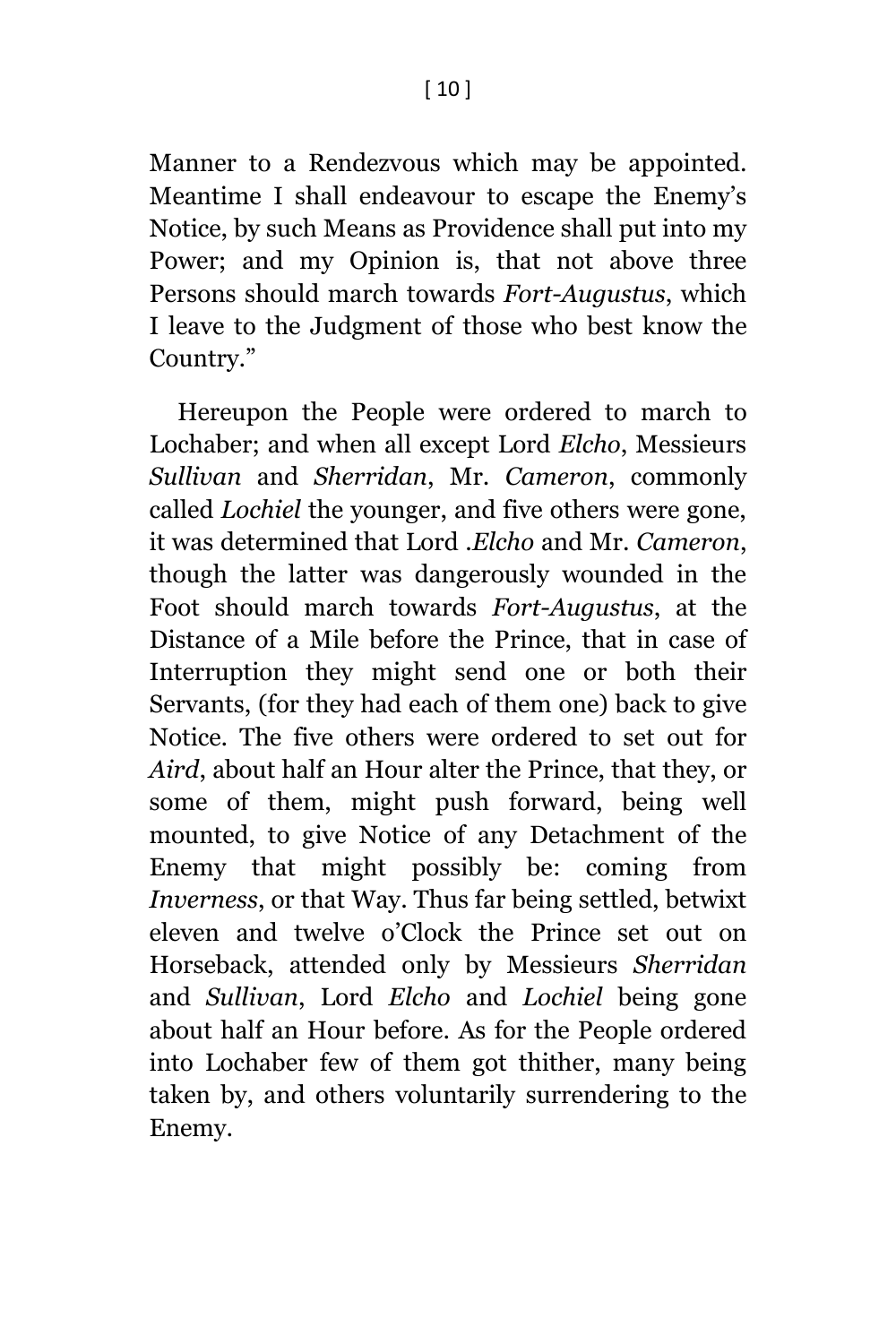I shall not take upon me to judge whether *Ascanius*, in taking this Course, took the best in his Power; whether Lord *Elcho*'s Advice ought to have been followed or not. But this much is certainly known, that though' the Prince and the Chiefs of his Party, who entirely got clear of the Enemy, used their utmost Endeavours to recollect a Force sufficient to protect him, in case he should think proper to appear at their Head, yet they found it impracticable; and this perhaps was in some Measure owing to the Prince's not appearing publicly with those few Forces which his Friends did for some Time keep together, and which as a Magnet would very probably have drawn much greater Numbers to him.

As for Lord *Lovat*, thinking himself and his proffered Supply of Men somewhat neglected; and that it was no longer safe for him to remain in *Scotland*, he began to take Measures for his Escape into ; which however he had not the good Fortune to effect, but fell into the Hands of the Enemy, who sent him to *London*, where at present he is a prisoner in the Tower, and 'tis thought will hardly escape the Fate of the Lords *Kilmarnock* and *Balmerino*.

Returning from the above Digression, let us follow the flying and desponding *Ascanius*, now directing his Course towards the dreary Wilds of *Glengary*. About three o'Clock in the Morning after the Battle, he arrived at *Fort-Augustus*, where, to his great Surprise, he found the faithful Lochiel alone, and waiting there for him. "*Elcho* said *Lochiel* to the Prince, is gone off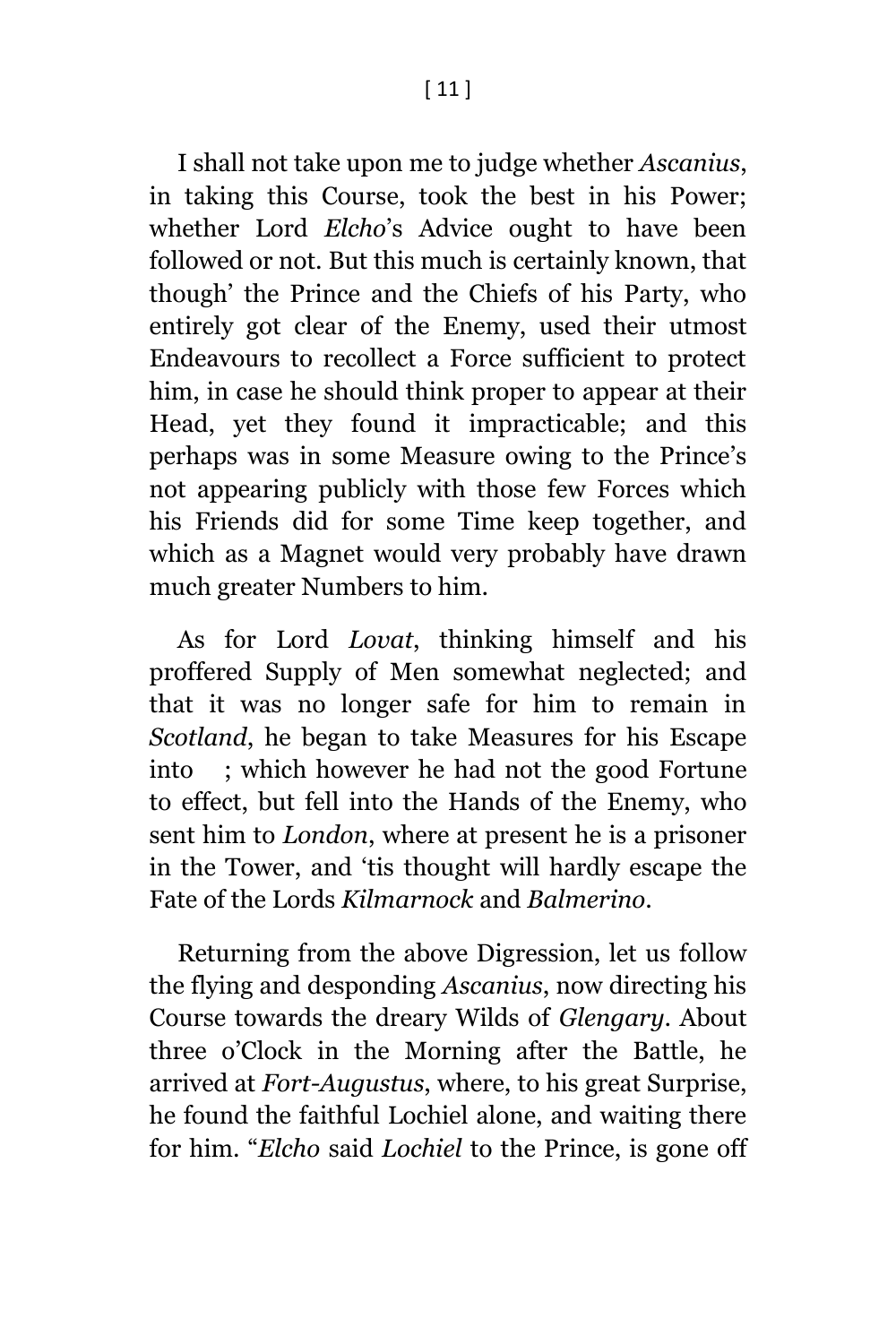highly disgusted at the little Regard paid to his Advice, and at the Reproaches cast on him by Mr. Sherridan. He told me at parting, *that though his Prince was running headlong to Destruction, it was not his indispensible Duty to do so too, nor to sacrifice his Life to the ill judged Council of others, who (said he) in my Opinion are neither more able or willing to render his Royal Highness all possible Service than myself: and therefore I am resolved to provide for my own Safety; at least 'till my Services may be more acceptable; but I sincerely wish, though' alas! I have small Hopes, that they may never be wanted.* This (continued *Lochiel*,) his Lordship desired me to repeat faithfully to your Royal Highness, and I have fulfilled his Request, but at the same Time do solemnly declare, that I entirely disapprove both the Sentiments and Conduct of Lord *Elcho*.

*Ascanius* was extremely chagrined at finding himself abandoned by the valiant *Elcho*, of whose Fidelity and Capacity, as a Soldier and General, he had ever a high Esteem. But in Truth, that Lord was always too .tenacious of his own Opinion, and apt to be irreconcilably disgusted with those who differ from him in their Sentiments and Apprehensions of Things. And herein he bears a near Resemblance to the Duke of *Perth* with whom he maintained a strict Friendship.

As *Fort-Augustus* had before the Battle been demolished by the Troops of .*Ascanius*, and as there was neither Garrison nor Provisions now there, the Prince proceeded along the great Road towards *Fort-*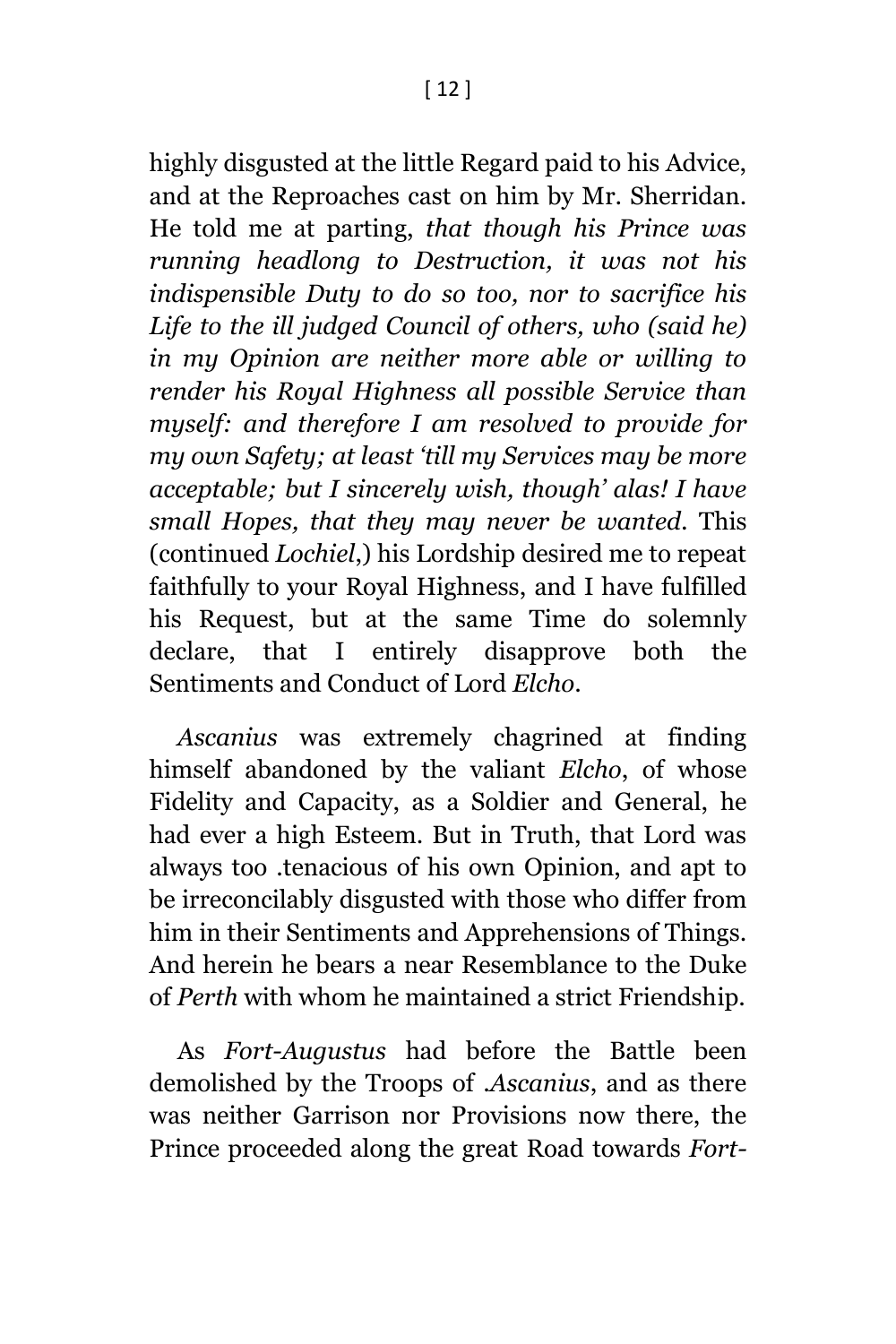*William* taking the wounded *Lochiel* along with him. At Noon they arrived at *Invergarry*, where they hoped to find something for Dinner, their Spirits beginning to droop for want of Sustenance. But all was here desolate and confused, having been so ever since the taking of *Fort-Augustus* and the fruitless Siege of *Fort-William*. Provisions were as scarce here as Water in the Libyan Deserts, and pinching Hunger had been the Prince's Companion during the Remainder of this Day, and the ensuing Night had not a Fisherman, allured by the Prospect of extraordinary Gain employed all his Ski1l and by good Fortune speedily procured them a delicious Repast from the liquid Element. It was however found more difficult to dress than to catch their Salmon; which at length they bethought themselves of slicing, and broiling, though with no small Trouble, upon a Turf Fire, Mr. Sullivan and his Royal Highness being Cooks in Chief.

After Dinner, *Ascanius* waited two Hours, though in vain, for the five Gentlemen who were to follow him from *Aird*; and also hoping to gain some Intelligence of such of his principle Followers, as, escaping the Field of Battle, might happen to take this Route. At length tired with waiting, the Prince was about to take Horse when a Man well mounted galloped towards him, and upon his near Approach was known to be the gallant *Macdonald*, one of the five afore-mentioned, and who had been a Domestic of the Prince's. He appeared to be half dead and hardly able to keep his Seat on the Horse; and the Beast likewise was all over frothed with Sweat. Assaying to dismount before he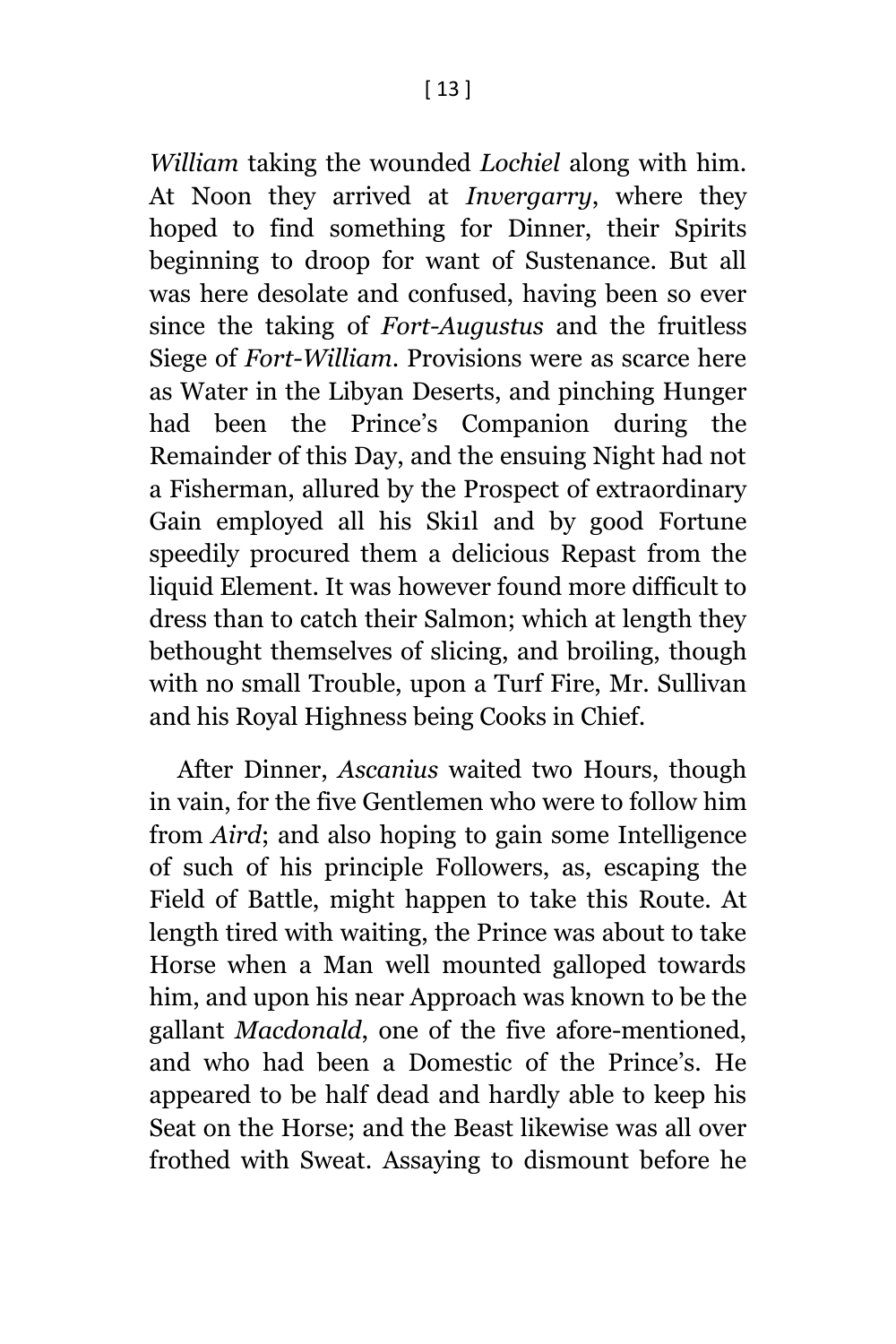delivered his Intelligence, he found himself unable and before anyone could lend him a helping Hand, he fell from the Saddle to the Ground, and a heartbreaking Groan sufficiently spoke the Anguish which he felt, and how much he was hurt by his Fall. Evident Symptoms of the speedy Approach of Death now appeared in his Face, and he had hardly Time to tell his astonished Master, "that being with the other four overtaken on the East Side of *Fort-Augustus* by a Party of the *Argyleshire Campbells*, by whom his Companions were taken, he trusted to the Goodness of his Horse for his Escape, and thereby had the Happiness of dying at his Master's Feet; that the Militia Men followed him to the other Side of *Fort-Augustus*, and had wounded him in the Back with their Pistol-shot. That he soon perceived his Wounds were mortal and then all that he hoped or wished for, was to see his beloved Master before he died." All this he spoke in broken Sentences, while every Word was followed by Groans and painful Ejulations; and all he had Time to add to what is above repeated, was, "I beg your Royal Highness to fly for your Life, for the Enemy are by this Time at *Fort-Augustus*!" And with that the faithful *Macdonald*, according to his Wish, breathed out his loyal Soul at his Master's Feet.

The Prince was the more troubled at the Fate of this trusty Domestic, as his Death was obviously precipitated by his Fall from his Horse, which might easily have been prevented had his Condition been known before he offered to dismount; and besides it was uncertain whether he might not have lived, had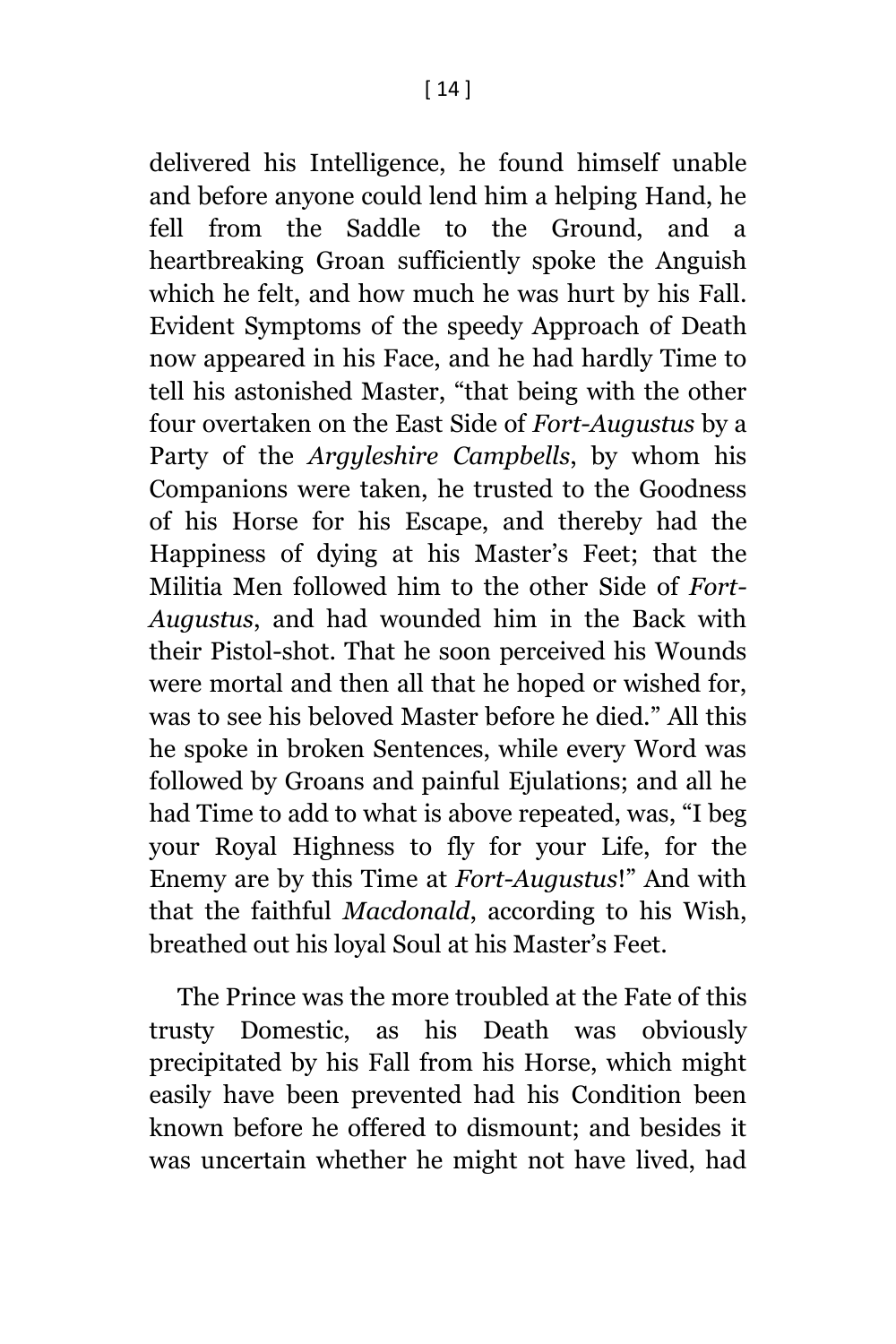he escaped this last Accident. After shedding a few Tears on the cold Corpse of the unfortunate *Macdonald*, *Ascanius* departed, (all gloomy and dejected) from *Invergarry*; and as he posted across the Country; he gratified the melancholy Turn his once gay and sprightly Thoughts had taken, with Reflections on the dismal Scenes of complicated Tragedy, in which he had so lately acted a great but mortifying Part. But now another Object attracted his Tenderness and Compassion. This was his distinguished Favourite, the wounded *Lochiel*, who was no longer able to travel. "How wretched am I (said he) to be thus forced to abandon my Prince, whom I should think it my greatest Felicity to attend to the utmost Extremity of the Globe, and gladly share with him the greatest Adversity. For the R-- *Ascanius* I have renounced, and freely would forever renounce every Thing dear to me in this World. But alas! my treacherous Limbs desert my steadier Soul; my Wound bears hard upon me, and my exhausted Spirits no longer second the Resolution of a Heart for ever yours; and which shall still accompany your Royal Highness with its best Wishes, though my disabled Body stay behind. Whether Death or Captivity will be my Lot, Heaven only knows, but with my last Breath I will pray for my Prince's Safety, and that he may yet overcome all his Enemies. But I am not without Hopes that Providence will prolong and secure to me both Life and Liberty. Perhaps I may again see your Royal Highness, and If I recover my Health, and the Use of my Limbs, may still render you some little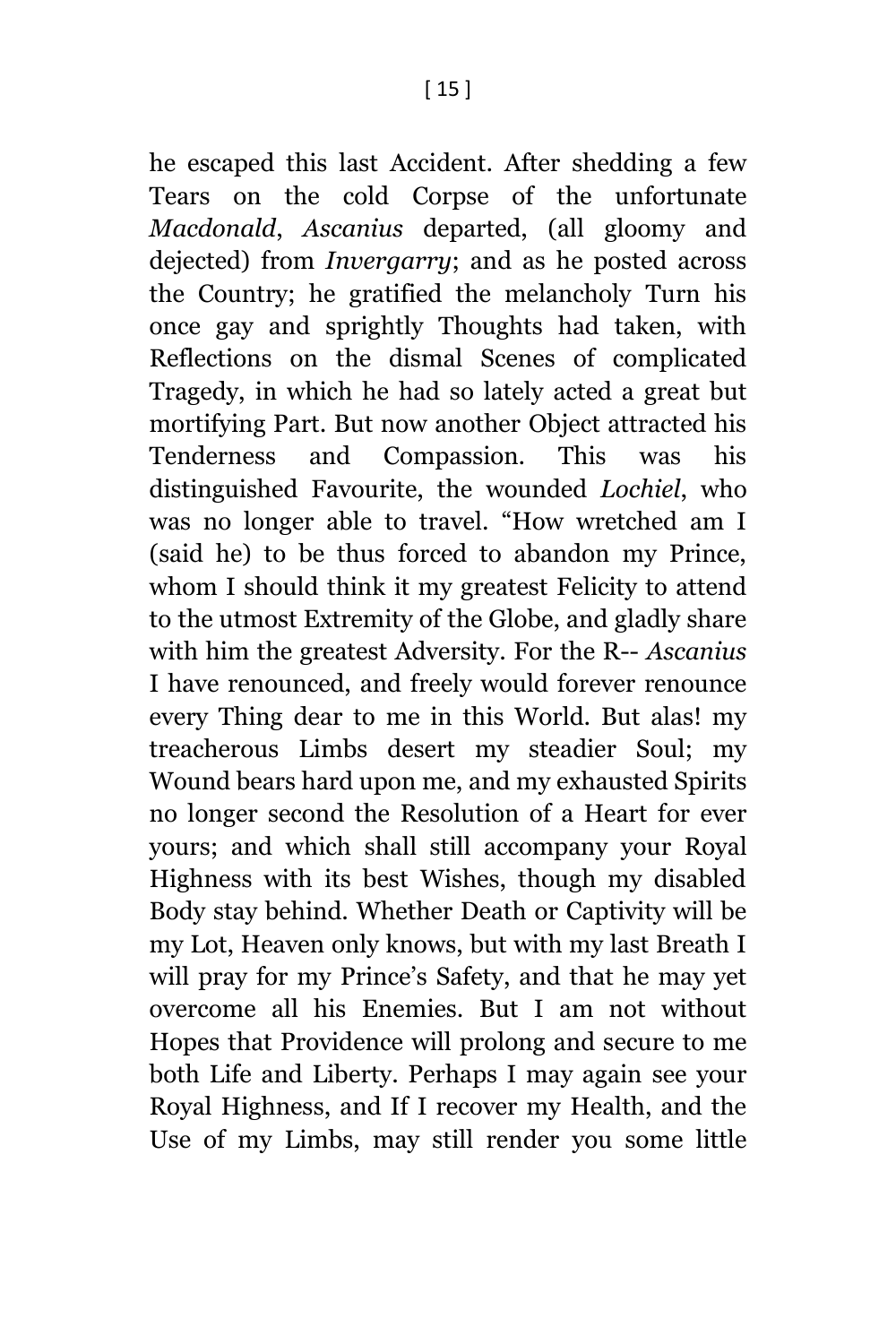Service; I say little, for alas! great Things can no longer be expected here."

Grievous was it to the generous *Ascanius* to leave the brave and faithful *Lochiel* behind; and the more so in Regard to the dangerous, the desperate Situation that worthy Man must be left in. No Surgeon near to dress his Wound, no Shelter to screen him from the Rage of the victorious and exasperated Enemy. But *Lochiel*, whose Concern for his Prince engrossed all his Fears, prevented *Ascanius* from wasting any Time in fruitless Lamentations, and those little Delays usual between tender Friends on so melancholy a Parting. "Fly my dear Prince, (said he,) Take Care of yourself, and leave your faithful *Lochiel* to the Protection of Providence. North of this Place, and within a Mile, lives an honest Peasant, who was my Father's Servant, with him I doubt not to find an Asylum, and he may also have it in his Power to procure me a Surgeon; to his friendly Hut my Servant may see me safe, and in the meantime may Heaven protect the great and good *Ascanius*."

And now the Prince, with a heavy Heart, continued his Flight, and before the Break of the ensuing Morning, he arrived at *Lochbarcige*; where by the united Persuasions of his two constant Attendants, Sherridan and Sullivan, he went to sleep, which neither he nor they had done for five Days and Nights; but now, though indefatigable their Activity, Nature oppressed, harassed, and wearied out with Care and Fatigue, obliged them to take this necessary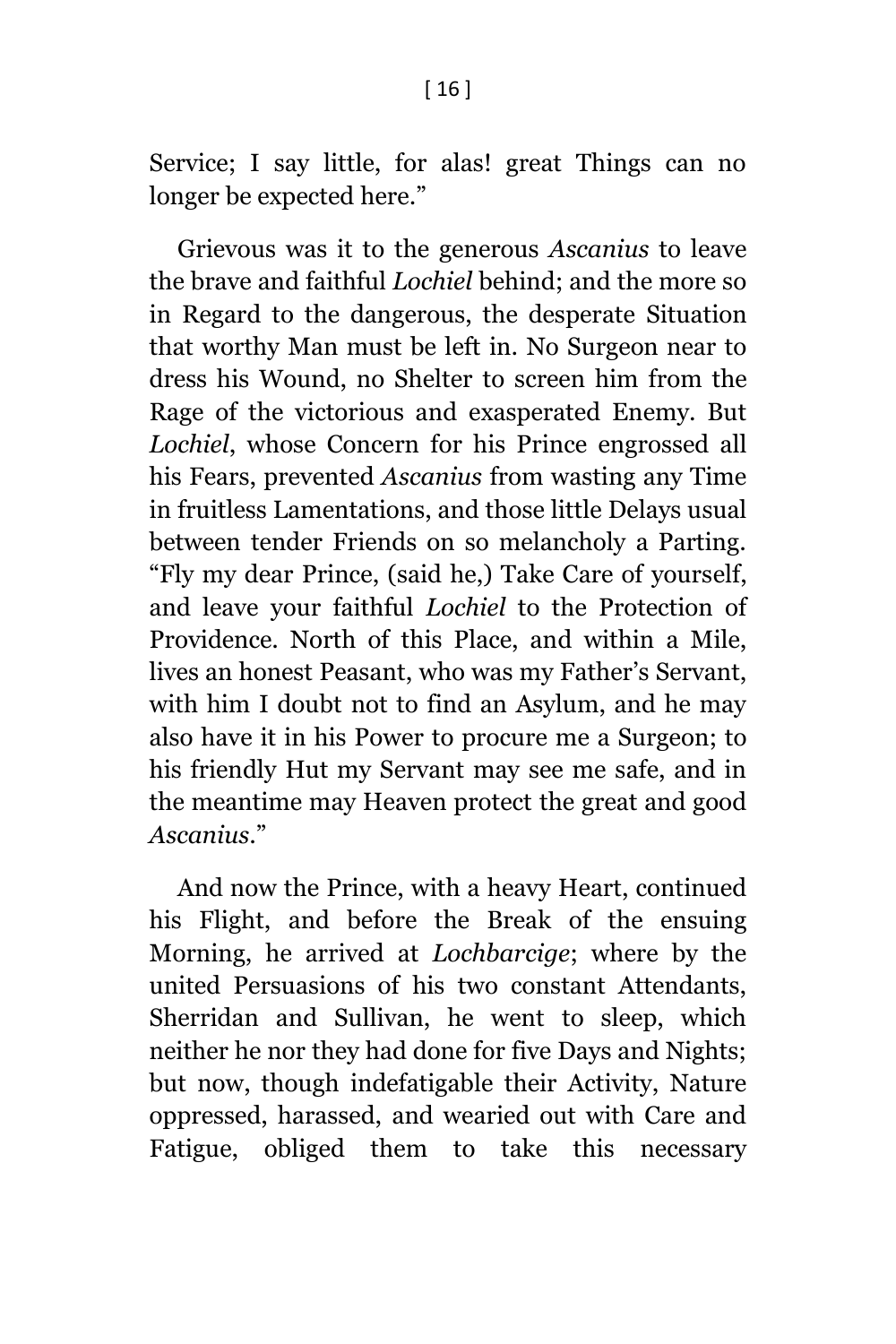Refreshment. *Ascanius* did not awake 'till Afternoon, when he dined on what could be got in that poor Country. He afterwards waited there 'till Night, in hopes of gaining some Intelligence of the Measures taken by his Friends after their Defeat, and what Strength they had left; but receiving none, he resolved to depart for the *Glens* of *Morar*. Accordingly he set out on Foot, the Horse-roads being not only much round about, but so bad that it was thought most advisable to leave their Beasts behind them. On the Nineteenth, about Day-break, they arrived at the *Glen* of *Morar*, but neither could any Intelligence be got here. From hence they departed the same Day for *Arisaig*, and got thither in the Evening, but found none of their old Associates there. However, *Ascanius* was gladly received by the Country Chiefs, the People here being in general well-affected to his Cause. From hence Mr. Sherridan, in Disguise, was dispatched into the Neighbourhood of *Fort-William*; and from thence, if he found it necessary and practicable, he had Directions to pass into the County of *Ross*, in .order to get all the Intelligence possible; for great part of the Remains of the Prince's routed Army had fled that Way. Meantime it was agreed that *Ascanius*, with Mr. *Sullivan* should stay at *Arisaig*, or if they could not safely remain here 'till Mr. *Sherridan's* Return or the Arrival of a Message from him, to leave Advice of the Place to which they removed.

The Prince now believing himself out of Danger was the less impatient of Mr. *Sherridan's* Return, for which he waited there seven Days. During this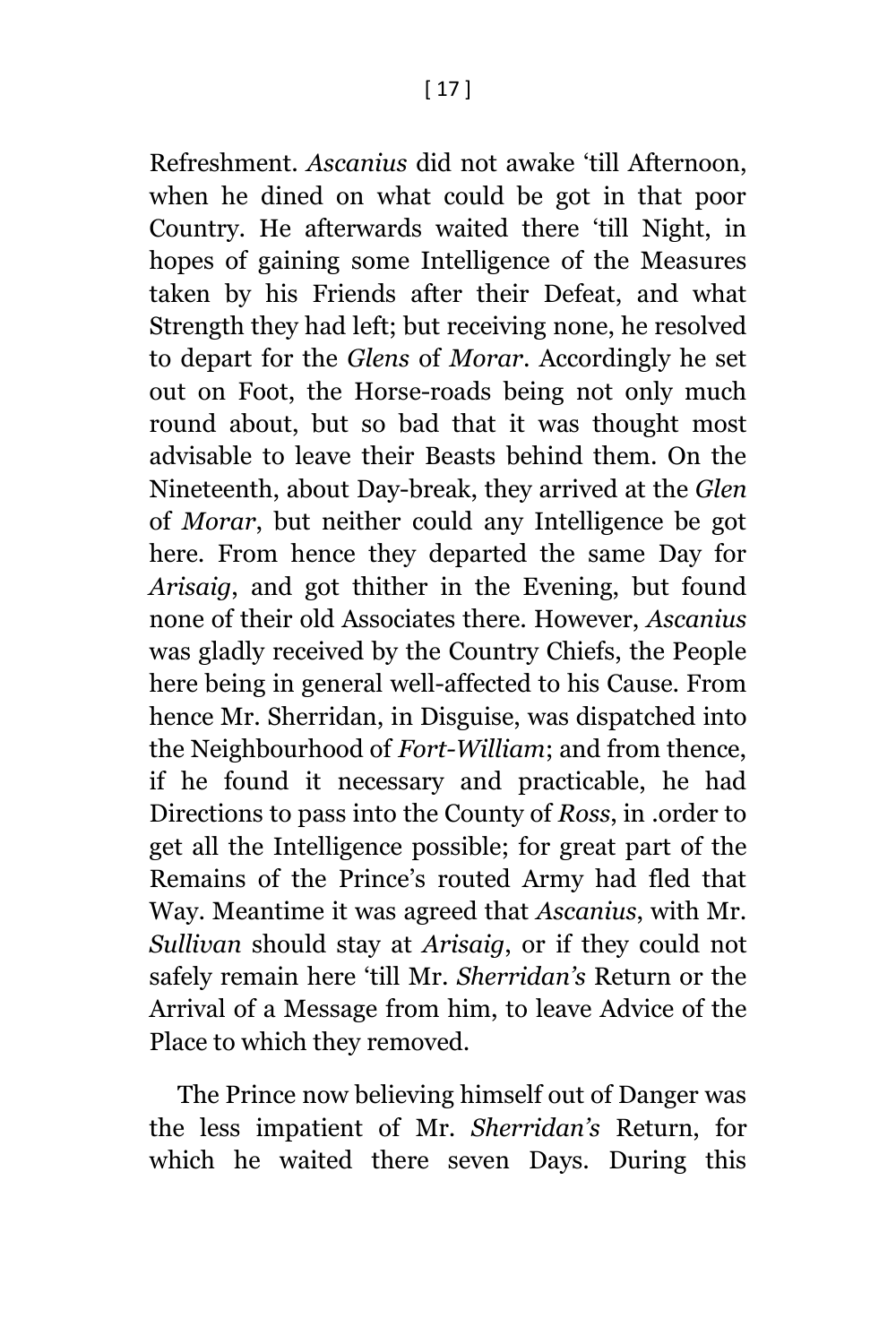Interval *Ascanius* frequently amused himself with Observations on the Manners, Customs, and uncivilized Way of living of the Country People; with writing Memorandums, and Remarks on his Affairs, and the Vicissitudes he had seen in the *British* Island; with the Conversation of the venerable Mr. *Archibald Macdonald* of *Barrisdale*, who frequently visited him; and with the Diversion of Fishing, of which he was extremely fond; and here also he was joined by a Troop of the loyal *Camerons*, the Vassals of his beloved *Lochiel*, whom they expected to find in there parts, having heard that he had been at *Fort-Augustus*. April 27th he was joined by Capt. *O'Neil*, who had escaped from the Battle, and had lain some Days concealed at *Inverary*, where, on the twentythird, he met with Mr. *Sherridan*, by whom he was directed to his Royal Highness. *O'Neil* informed the Prince that the Lord *Kilmarnock* was the only Person of Distinction taken in the Battle; but that the Earl of *Cromarty*, with his Son, and above one hundred of his People, were taken the Day before, as was the Lord *Balmerino* the Day after the Battle; that the Duke of *Perth*, with his Brother the Lord *Drummond*, were got into *Lochaber*, attended only by their Servants; having ordered the French Forces, which the-latter commanded, to surrender to the Enemy, that most of the other Chiefs had acted in much the same Manner, every one shifting for himself, and ordering the Clans and others under their Command, to do so too. "Alas! quoth *Ascanius*, is this the boasted Loyalty and Constancy of the *Scots*; are they so terribly disheartened by one Defeat? Since it is so, it behooves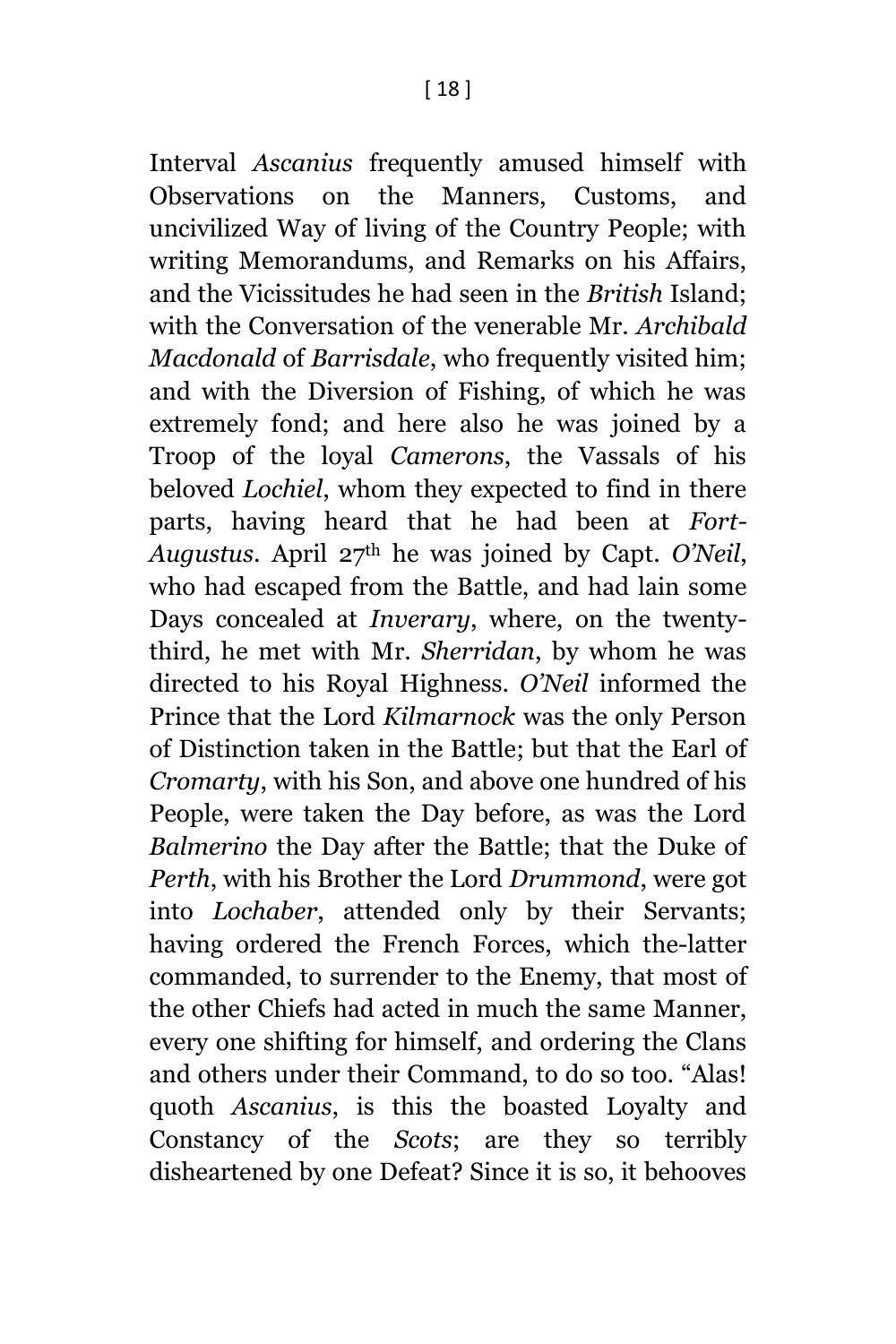us likewise to provide for our own Safety by leaving this ungrateful Country. But what (continued the Prince) is our Loss at *Culloden* reported to amount to?" .*Above five hundred slain on the Field*, replied the Captain, and twice that Number in the Pursuit. "Oh Heavens! cried *Ascanius*, is it possible that the *English* Troops could take so bloody a Revenge?- What! Did my poor Men refuse Quarter?" *Quarter*, answered the Captain, *was denied them; they craved it, but in vain: The Duke's People, exasperated against us to an uncommon Degree, sacrificed every man that could not fly beyond their Reach of their Fury. It seems they were animated and prompted to this by a Report that your Royal Highness, over confident of Victory, had given Orders to your 'Troops not to spare a Man of the Duke's .Army, refusing Quarter to all without Distinction. This was industriously spread among the English, and greatly contributed to the dreadful Slaughter which followed our Defeat. "*My God! replied *Ascanius*, What's this I hear? How monstrous! how base·- But sure *Cumberland* is too brave to be the Author of so villainous an act. I do not believe him capable of anything so mean, and so inconsistent with true Courage and Bravery; of both which, if common Fame may be believed, he has too great a Share to have recourse to such unsoldierly, such inhumane Arts and Means of Revenge."

After some further Discourse, and *O'Neil* assuring the Prince that there was no Hopes of reassembling any considerable Number of his Forces in a Body, it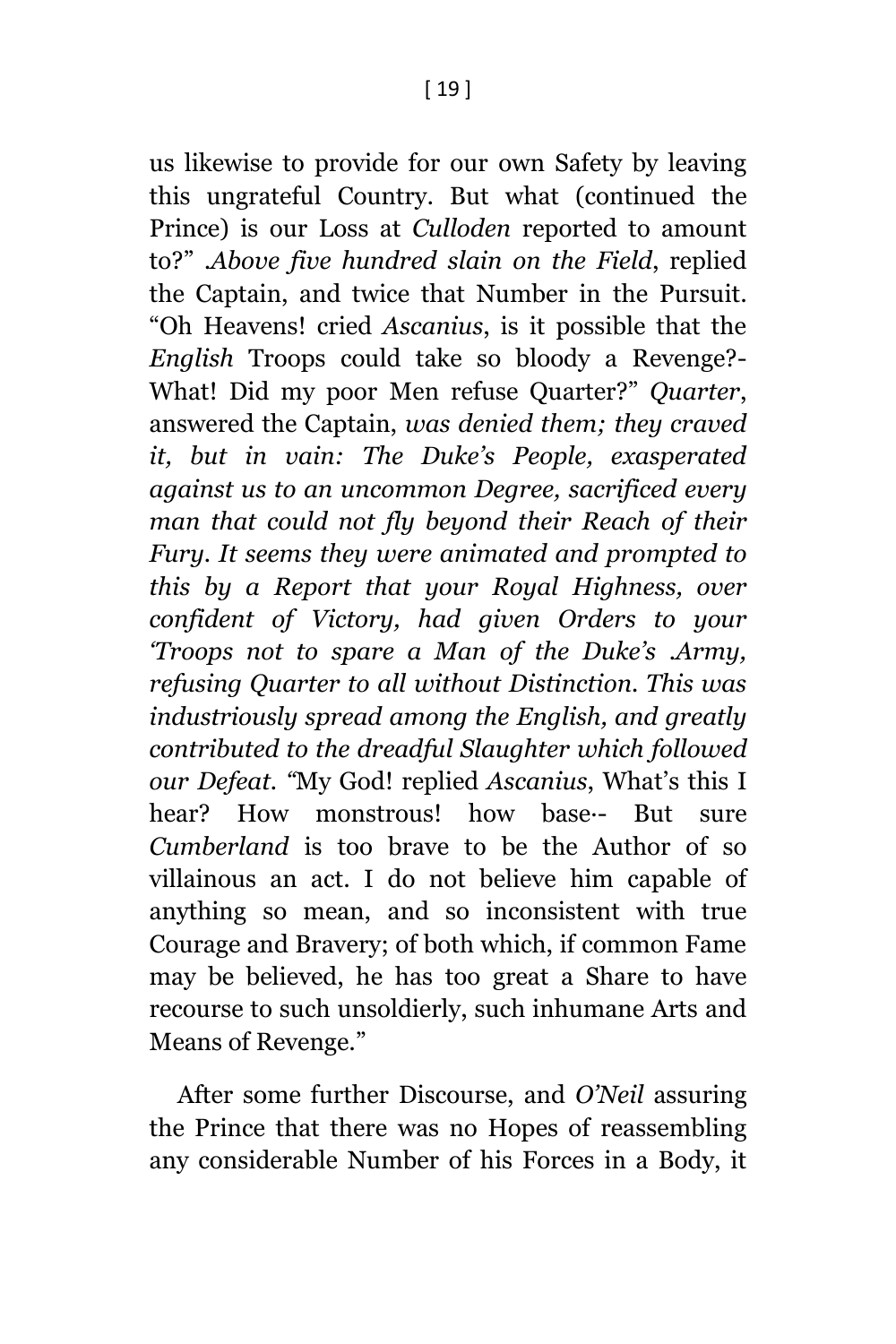was determined to look out for a Ship to carry *Ascanius* and such of his Adherents as were at present with him over to *France*. Among these was *Donald McLeod*, a trusty Highlander, and a Man of Consequence in that Country: Him the Prince employed to hire: a Vessel to convoy them to Stornoway, where they hoped to find or gain Intelligence of some *French* Ship, several having been or some Time expected on this Part of the *Scotch* Coast. Accordingly *McLeod* found Means to procure an eight-oared Boat, on board of which on the 28th he conducted *Ascanius*, with his faithful *Sullivan*, and Capt. *O'Neil*: With the rest a Promise was left of sending for them as soon as a Ship could be secured.

The Boat's Crew being ordered to make all possible haste to Stornoway, plied their Oars lustily, but the approaching Night threatening them with very bad. Weather, they began to repent of what they had taken in Hand, and at length plainly told their Passengers that it would be dangerous to proceed, and begged leave to put back. *Ascanius* whose fearless Soul was not to be moved with distant Prospects of uncertain Danger would by no Means consent to this. But the Night proving terribly tempestuous, all in the Boat, except the Prince alone, were for returning, and joined in entreating his Consent to it: And happy had it been for him had he complied; for on the very next Day two *French* Men of War came to *Arisaig* with Stores and Money for his Service; and as these Ships had the good Fortune safely to return to *France*, he had afterwards but too much Reason to regret the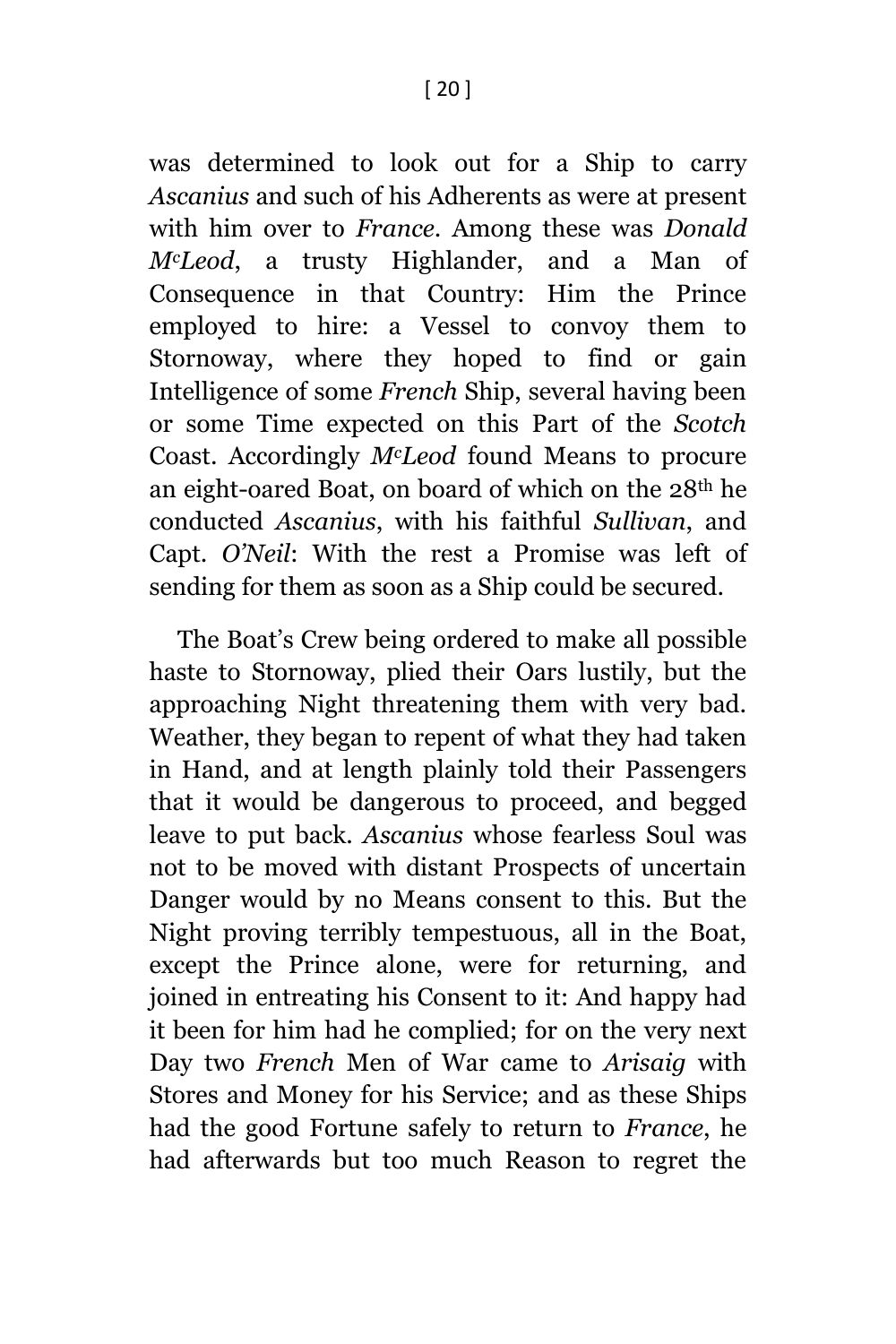missing of that Opportunity for escaping thither. But as neither he nor those about him, could possibly know beforehand of the Arrival of these Ships; and as *McLeod* had declared that he had a great Interest at Stornoway, and could speedily procure a Ship there, *Ascanius* was certainly in the Right to proceed for the Place when he had a Prospect of finding the Means of extricating himself out of his present disagreeable Situation: And besides, well might he think it beneath him to fly the Dangers of the Deep, and the Threats of a Tempest: for the sake of a wretched Life spent in wandering about like a Vagabond, or perhaps, lingered away amidst the Gloom and Horrors of a Prison; for he was well assured, that though he fell into the Enemy's Hands they neither would nor durst to take away his Life so long as the Power of *France*  was capable of making an irresistible Interposition.

As the Night advanced the Tempest increased, and the Water catching the Rage of the Winds, foamed horrible, and every Moment threatened the affrighted Boatmen with a dreadful Voyage to the Regions of Death. To heighten their Distress, the Weather was so excessive cold that the poor Fellows lost the Use of their Hands, and were unable to manage their Oars, therefore were forced to abandon the Boat to the Mercy of the Waves and she was arbitrarily driven to and fro, and every Moment seemed on the Point of subsiding beneath the high and rolling Billows. To lessen their Danger, as far as lay in their Power, *Ascanius* and his three generous Attendants became Rowers in their Turns, and laboured as long as they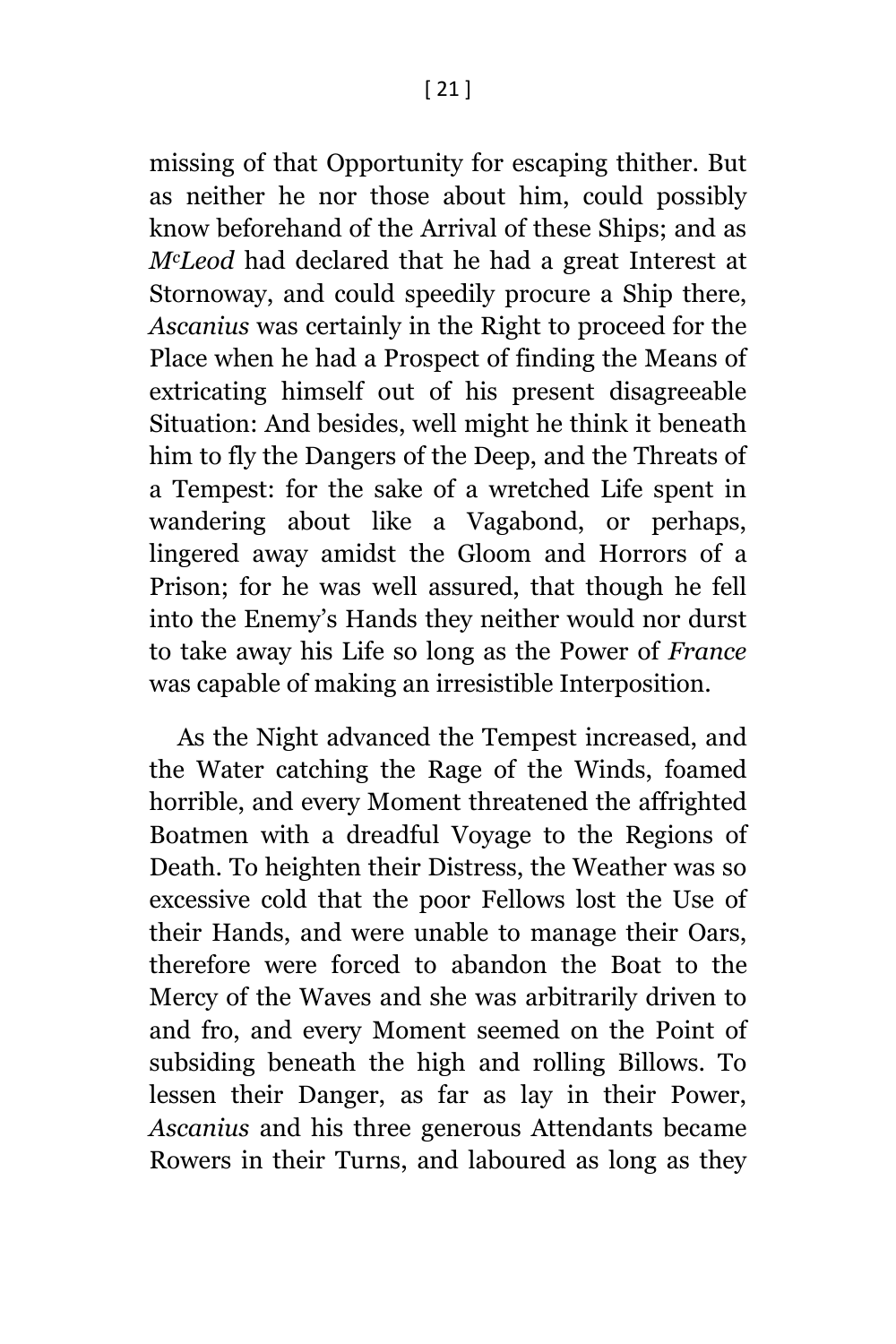were able. The Cheerfulness and Serenity of the Prince, in this distressful Juncture, his Resignation to the Will of Heaven, and at the same Time his Resolution, his prudent Endeavours, and the Industry with which he laboured, all conspired to re-animate the Frozen, the desponding Boat-men: Again they apply themselves to their Oars, while *Ascanius* and the three wearied Gentlemen rest themselves: But alas! The Violence of the unrelenting Storm again incapacitates them, their Bodies are benumbed, and their Spirits fail. At length *Ascanius,* who was now become well acquainted with the Genius and Humours of the *Highlanders*, began to ridicule their Fears, made light of the Danger they were in, and to divert their Apprehensions, he sung them several Songs, one in particular in their own Language, and Mr. *Sullivan* and Mr. *McLeod* joined in the Chorus; and, in short, the ·Whim succeeded to his Wish, the Men being extremely pleased, and laboured to Admiration, while their illustrious Passenger lulled asleep both their Fears and Fatigues.

And now the Morning approached, bringing in the wished for Daylight; but still the Weather grew worse and worse: However about eight o'clock they were happily driven ashore in one of the *Scotch* Islands called *Benbicula,* at a Point of Land named *Rushness.*  Though in any better Circumstances they would have thought it a Misfortune to be thus driven wide of the Place they intended for, yet considering the Dangers they had past, they rejoiced to find themselves alive and on Land; and congratulated each other, returning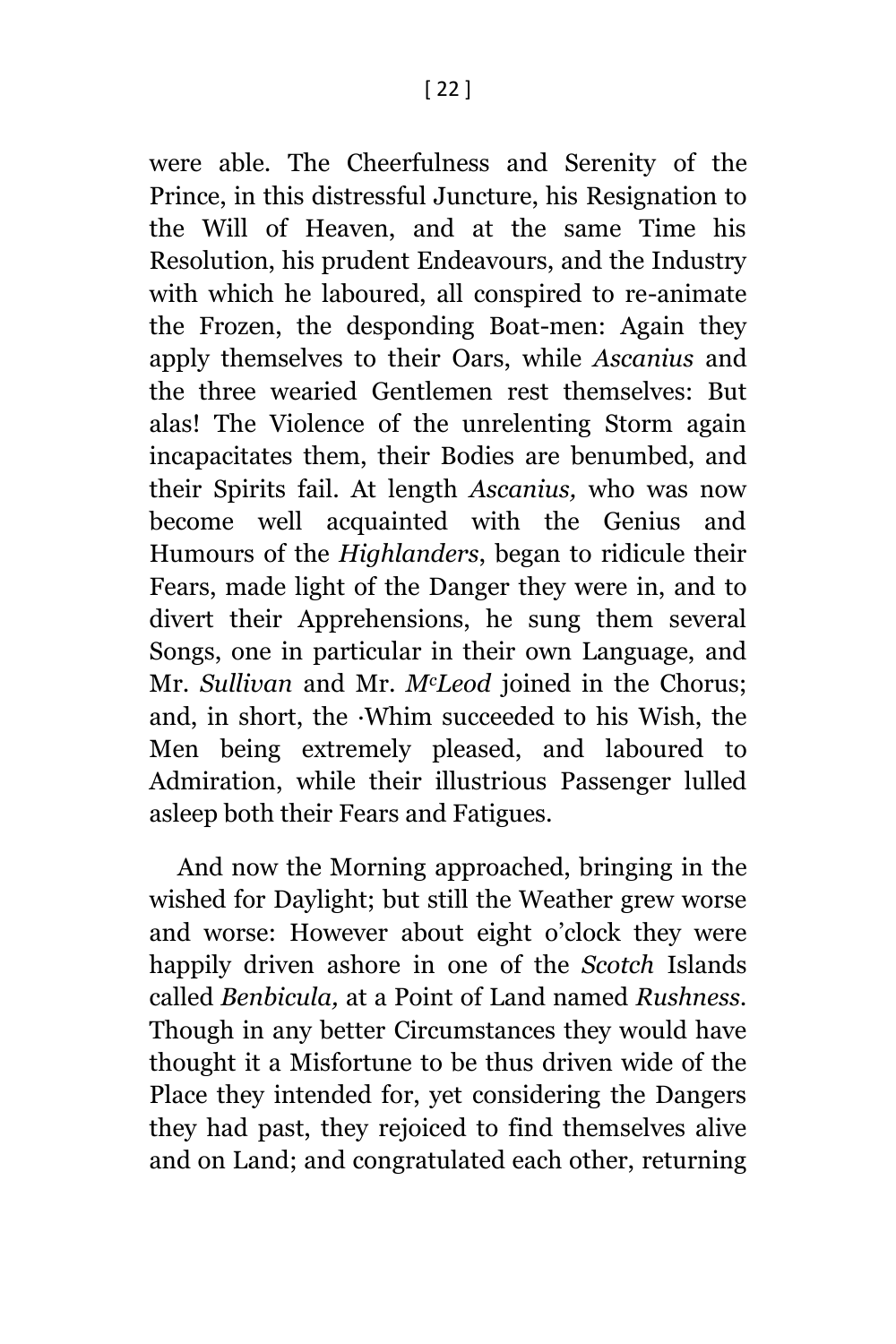Thanks to Heaven for the Mercy shown them. Which done, Mr. *Sullivan* railed *Ascanius* on his forgetting his Prayers, while in distress, and singing heathen Songs, instead of Christian Hymns.

The Wind still continuing to blow excessively cold, and the Men being almost starved to Death, Mr. *McLeod* went about with some of them to look for Wood, which having procured, *Ascanius* employed himself in making a Fire, at which they all warmed themselves, and comforted their Hearts with a Glass of Brandy; but not a Bit of Victuals had they, nor knew where to procure any. In this Situation they remained some Hours, 'till at last they took the Resolution of venturing further into the Country though the Inhabitants were not to be relied on. Towards the Evening they arrived at a few Huts, from which the Inhabitants fled on their Approach. In one of these they remained all the following Night, and feasted on a young Colt, the only Animal they could procure for Food, and which they cut to pieces and broiled: The Prince fed heartily, and everyone was pleased with his Supper, having the most delicious Sauce in the Universe, an exceeding sharp Stomach. As for Sleep only the Boat-men took any that Night, *Ascanius* and his three Friends, mindful of their present dangerous Situation, and distrustful of the Country People, never closed their Eyes, but kept strict Watch 'till the next Morning; when finding the Weather more favourable, they prepared to march further into the Country, in hopes of persuading the People to furnish them with provisions at any Price, to serve them in case any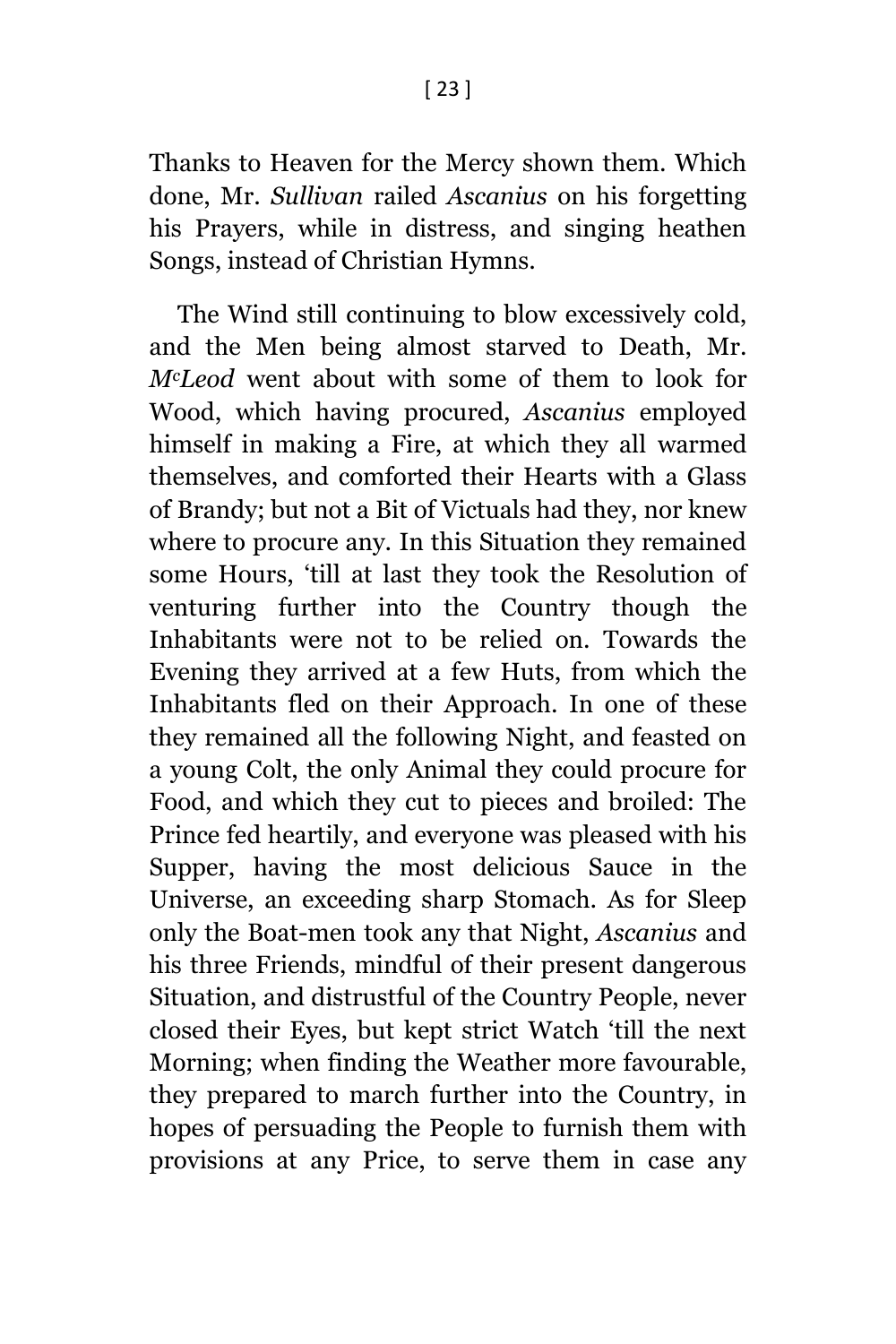Accident should prevent their getting to *Stornoway*  before the End of the next Day. In this they succeeded even beyond Expectation; pretending to be Merchants who had suffered Shipwreck in their Voyage to the Orkneys and offering to pay largely for what Provisions they should receive, the Islanders furnished them with dried Fish, Brandy, and some Bread or rather Cakes made of Oatmeal, and baked on a Griddle; but this last being sour, *Ascanius* could not eat: *McLeod* informed him that this Oaten Cake was made sour when new, for otherwise the *Scots* could not eat it. Having paid generously for what they had, and likewise for the Colt above mentioned, they reimbarked the same Evening, being the 30th of *April,*  and set sail for *Stornoway,* but meeting with another Tempest were obliged to put into an Island called *Scalpa,* where they all went on Shore to a Farmer's House, passing as before at *Benbicula,* for Shipwrecked Merchants. Mr. *Sullivan* went under the Name of *Sinclair, Ascanius* passed for his Son, *O'Neil*  for the Ship Captain, and *McLeod* for a Passenger.

The Weather continuing very bad during the rest of the Night and all the next Day, *Ascanius* determined to remain here 'till the Return of a Messenger which *McLeod* now sent to *Stornoway* with Directions to his Brother there to hire a Vessel for *France.* Meantime he and his Attendants were hospitably entertained by the generous Farmer, who did not expect any Recompence. Here, *May* the 3rd, he heard from the Mouth of public Report, that himself with Mr. *Sullivan,* Mr. *Sherridan,* Lord *Elcho,* the Duke of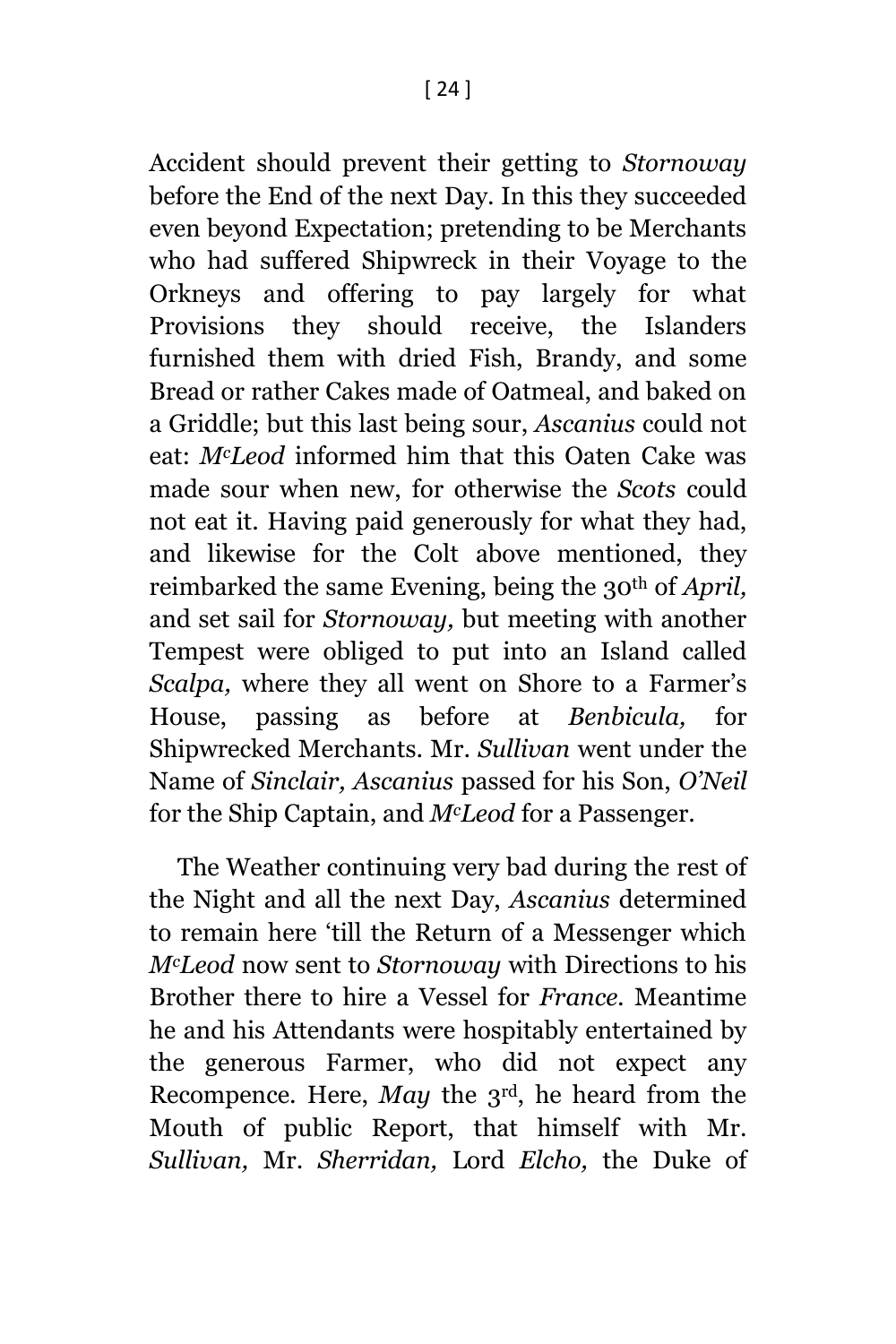*Perth,* his Brother the *Lord Drummond,* with several others who had escaped the Defeat at *Culloden,* were at *Arisaig,* where two *French* Men of War lay ready to take them on board, as soon as some other Chiefs whom they waited for should also arrive there. This News threw the Prince into great Perplexity. As much of it as related to himself and Mr. *Sullivan* he knew to be false; but as to the rest he doubted not its Truth. He imagined that Mr. *Sherridan* had brought the Duke of *Perth* and the others to *Arisaig*, in hopes of finding him *(Ascanius)* there, or safe on board one of the Men of War; and that not meeting with him there; they deferred to go on board, in Expectation of finding him. As to the Rumour of his actually being there, he accounted for that as what People might reasonably imagine, because he was not *known* to be anywhere else, and had probably been seen on that Coast by some who knew him. In short, not doubting but his Guesses were right, as indeed they were, he became very uneasy, and wished himself at *Arisaig,* but how to get thither safely and speedily was the Question. Mr. *Sullivan,* whose Opinion was ever decisive with *Ascanius,* objected, "That Reports were not lightly to be credited, nor this especially, as his Royal Highness's Preference there gave one Part of it the lie; that neither the *French* Ships nor the Chiefs said to be at *Arisaig*, might be there, or if they had been there, might be gone before the *Prince* could join them; that if this should be the Case, *Ascanius* would run too great a Hazard by going in quest of the Ships and might perhaps ruin himself instead of finding them, it being difficult to judge whether they had more to fear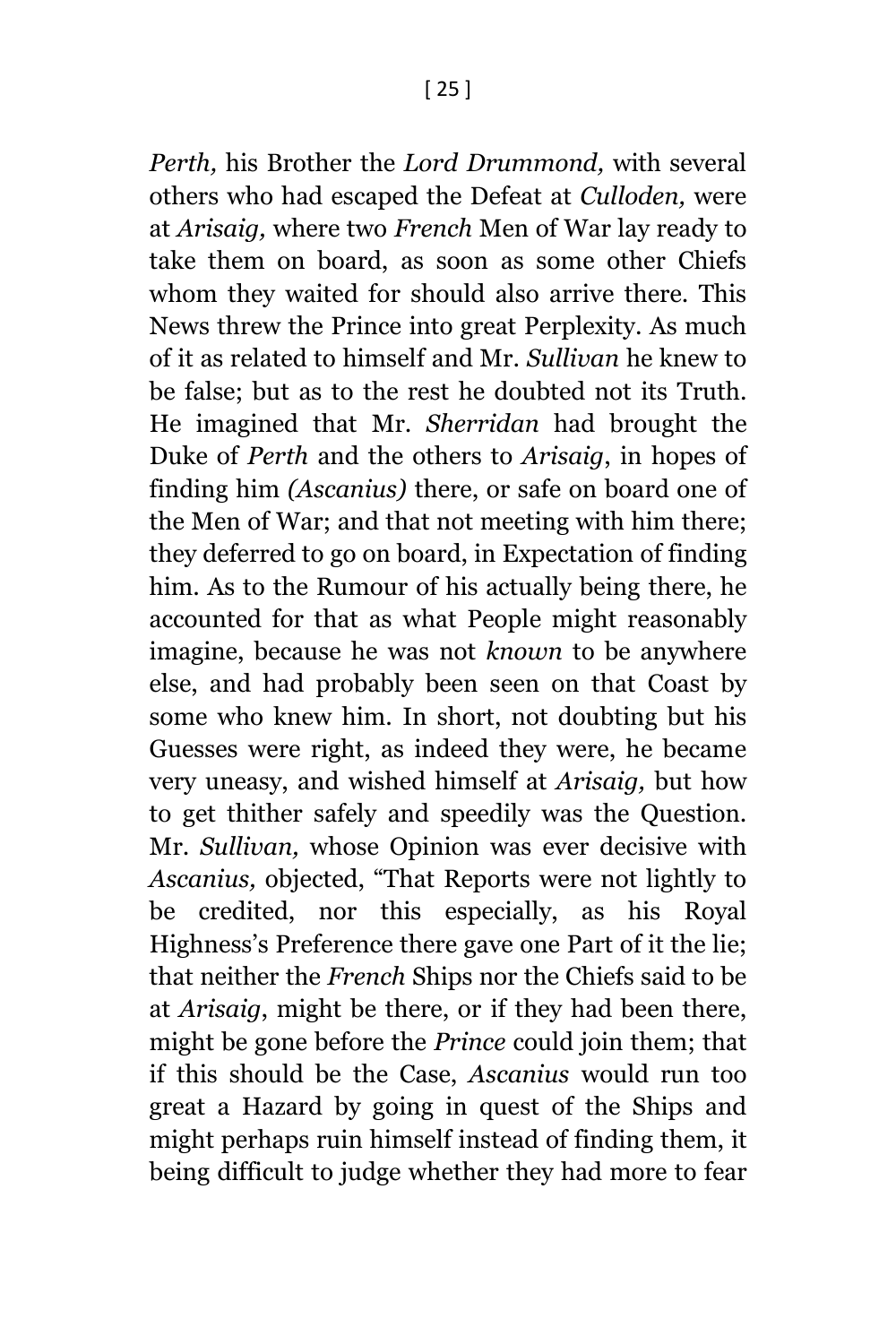from the Enemy, on the Land or on the Water, or from the adverse Disposition of the Weather."

To this *Ascanius* replied, "I have foreseen Mr. *Sullivan's* Objections, and I allow them their just Weight: but who can tell what Mr. *Sherridan* may have transacted for us; Perhaps our Affairs in *Scotland* are not in so desperate a Condition as we imagine: It may be unnecessary for us to return to *France;* and by taking the Step rashly we may do ourselves an irretrievable Prejudice: Besides we are not sure of procuring a Ship at *Stornoway,* if ever we get thither ourselves; but if this should happen, how shall we proceed then, seeing we have no Interest there exclusive of Mr. *McLeod's;* is there not some Danger of our falling into the Enemy's Hands by going to *Stornoway?"*

To this *McLeod* answered, "There can no Danger attend our going to *Stornoway.* I doubt not but my Brother will have secured us a Vessel by the Time we get thither; If not, we lie undiscovered 'till one can be got; or if your Royal Highness should (which however I don't at all apprehend) be known, and any Attempt made upon your Person, I am sure of raising Friends enough to oppose Force to Force." Hereupon the Prince declared he would go to *Stornoway* if *McLeod* heard from his Brother that Night, or otherwise, he thought it most advisable to depart the next Day for *Arisaig.* However about Midnight the Messenger returned from *Stornoway* with a Letter from Mr. *James McLeod* to his Brother, informing him that a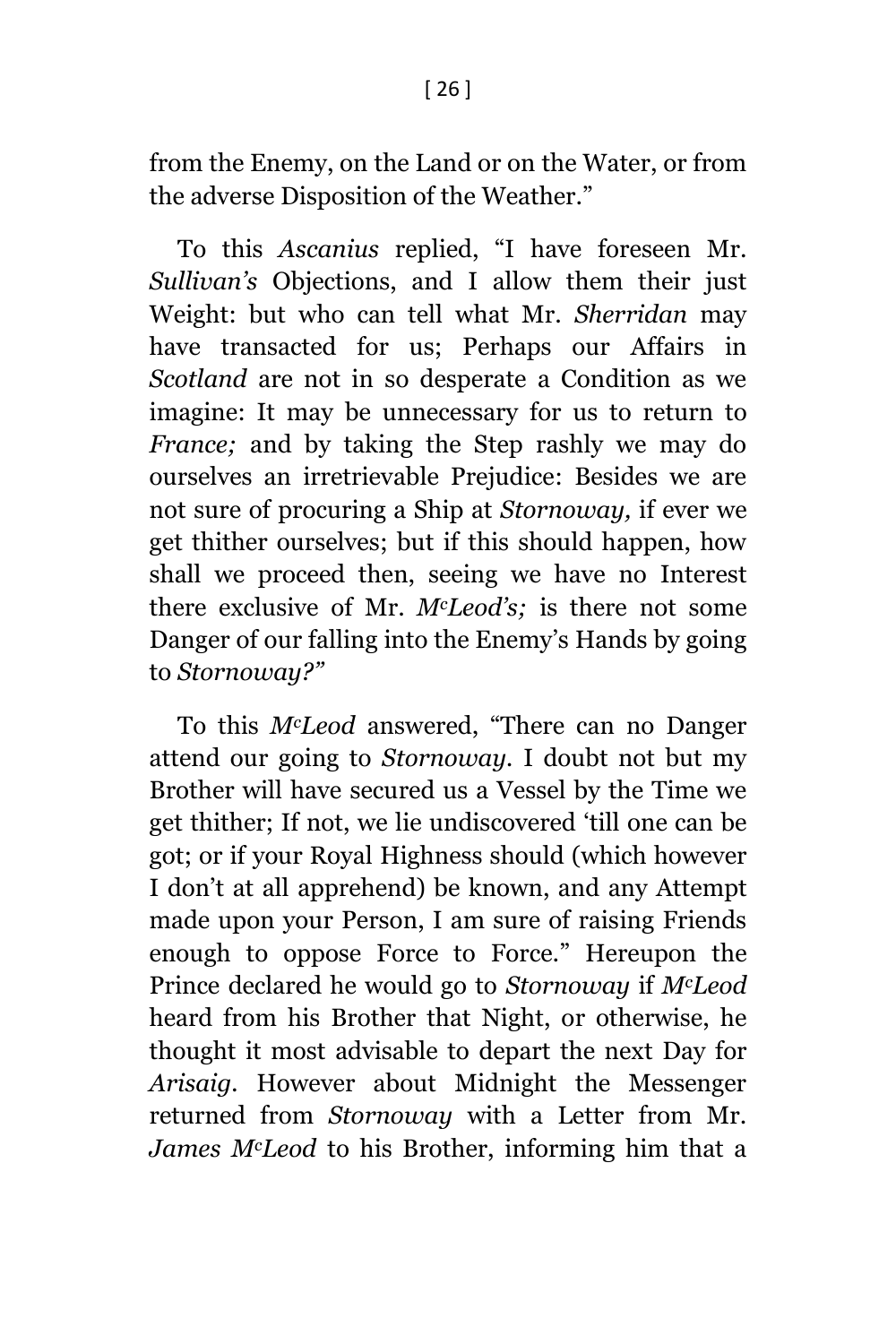Ship was ready according to his Desire. Hereupon Capt. *O'Neil,* transported with the good News, fell on his Knees, thanking Heaven for their approaching Deliverance, and continuing the same Posture, begged to kiss his Royal Highness's Hand, and to congratulate him on the fair Prospect he now had of escaping the many Dangers that surrounded him. "I thank you, noble Captain, (said *Ascanius,* for the Part you take in my Interest and Safety; but we must not be too confident; we are not yet at *Stornoway*; we are not yet on board the Ship; we are not yet past all Danger from the Privateers, and Men of War of the Enemy: In short, 'till we are safe landed in *France,* let us not think the Danger past, nor the Storms of our Adversity blown over. - Let us depart for *Stornoway,* but let us be prepared for fresh Disappointments, and new Disasters, and then if they come they will fall the lighter on us."

And now, *(May* the 4th, about four in the Morning) our illustrious Wanderer, and his Followers, set out for *Stornoway,* after handsomely and liberally rewarding their Kind Host the Farmer; for *McLeod* had brought Money enough with him, nor did the Prince and Mr. *Sullivan* travel with empty .Pockets. In the Evening of the next Day they arrived at *Stornoway,* where they found *James McLeod,* who had imprudently revealed to a pretended Friend, that he had hired a Ship to carry the *Prince* over to *France.*  It was at some Distance from the Town that *James McLeod* met the *Prince,* whom he had never before seen, but whom nevertheless he knew by the Dignity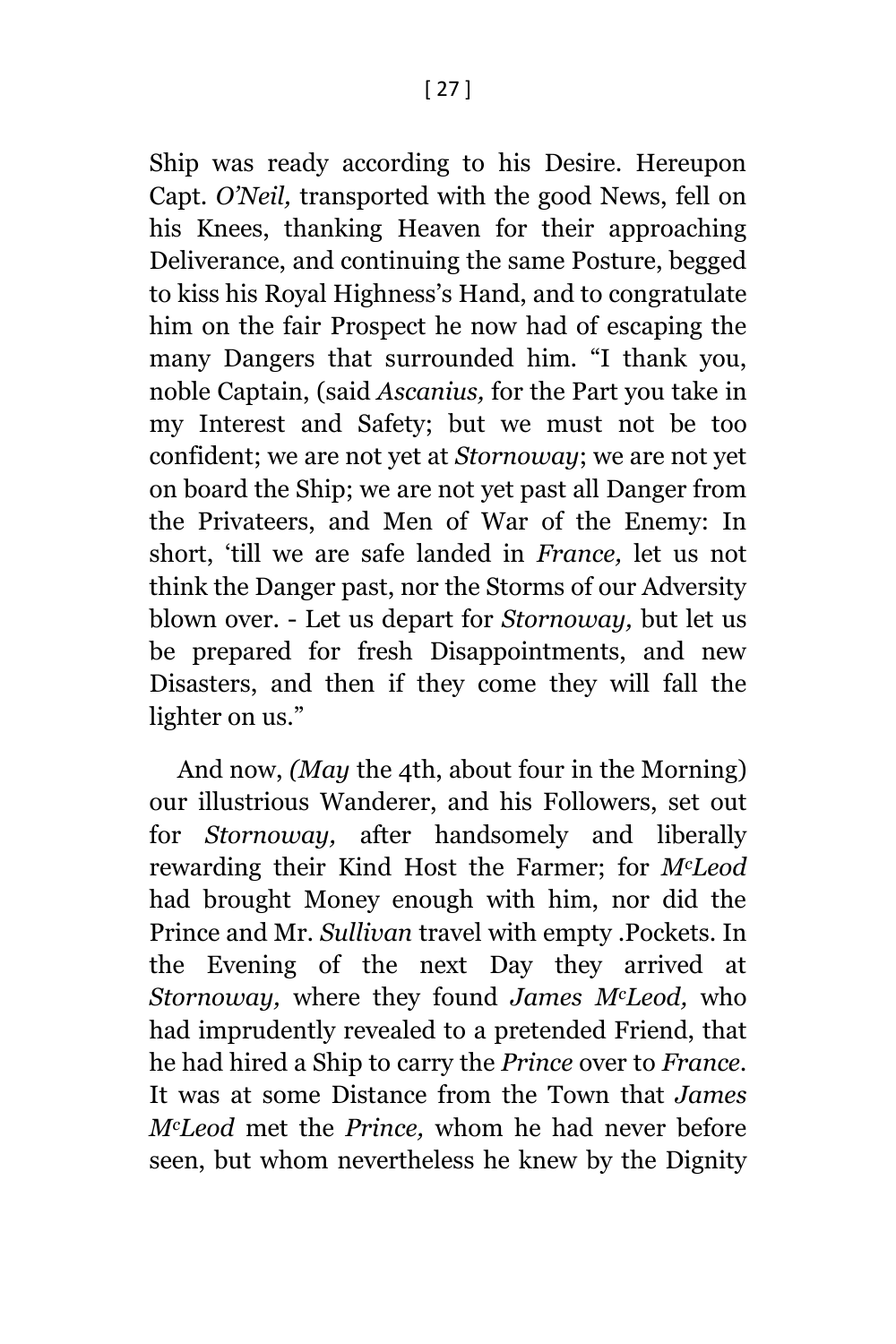of his Mien and Aspect, though disguised in a common Highland Dress. On Sight of *Ascanius* the confused *McLeod* fell down on his Knees at the Distance of a hundred Yards, and with uplifted Hands and dejected Countenance cried out "Alas! My *Prince* how shall I pay my Duty." He would have said more, but was in such Confusion that he knew not how to express himself, remaining in the same Posture 'till his Brother *Donald,* amazed and mistrusting some unlucky Accident, roused him, and soon learnt what had happened. In short, *.James McLeod's* Friend had maliciously divulged the Secret, adding this Circumstance to the Truth, *viz.* That *Ascanius* was coming to *Stornoway* with five hundred Men, and intended to plunder and burn the Town before he embarked: (This was the more readily believed, as the Inhabitants had expressed no great Affection to him on several Occasions.) Hereupon the Country-People had taken the Alarm, and above two hundred Men were in Arms at *Stornoway.-* In fine, the *Prince* found he must not enter the Town, and as there was no other Way of coming at the Ship, they were under the Necessity of lying all Night on the Moor; or returning immediately by the Way they came: Indeed if they could have got at the Ship, they had only been in a worse Case, for the Town's People had seized her.

*Donald McLeod* was so enraged at his Brother that drawing his Sword he had certainly killed him on the Spot, but the *Prince* interposed and saved him. But who can describe, what Words can express the Amazement, Grief, Resentment, and Despair of poor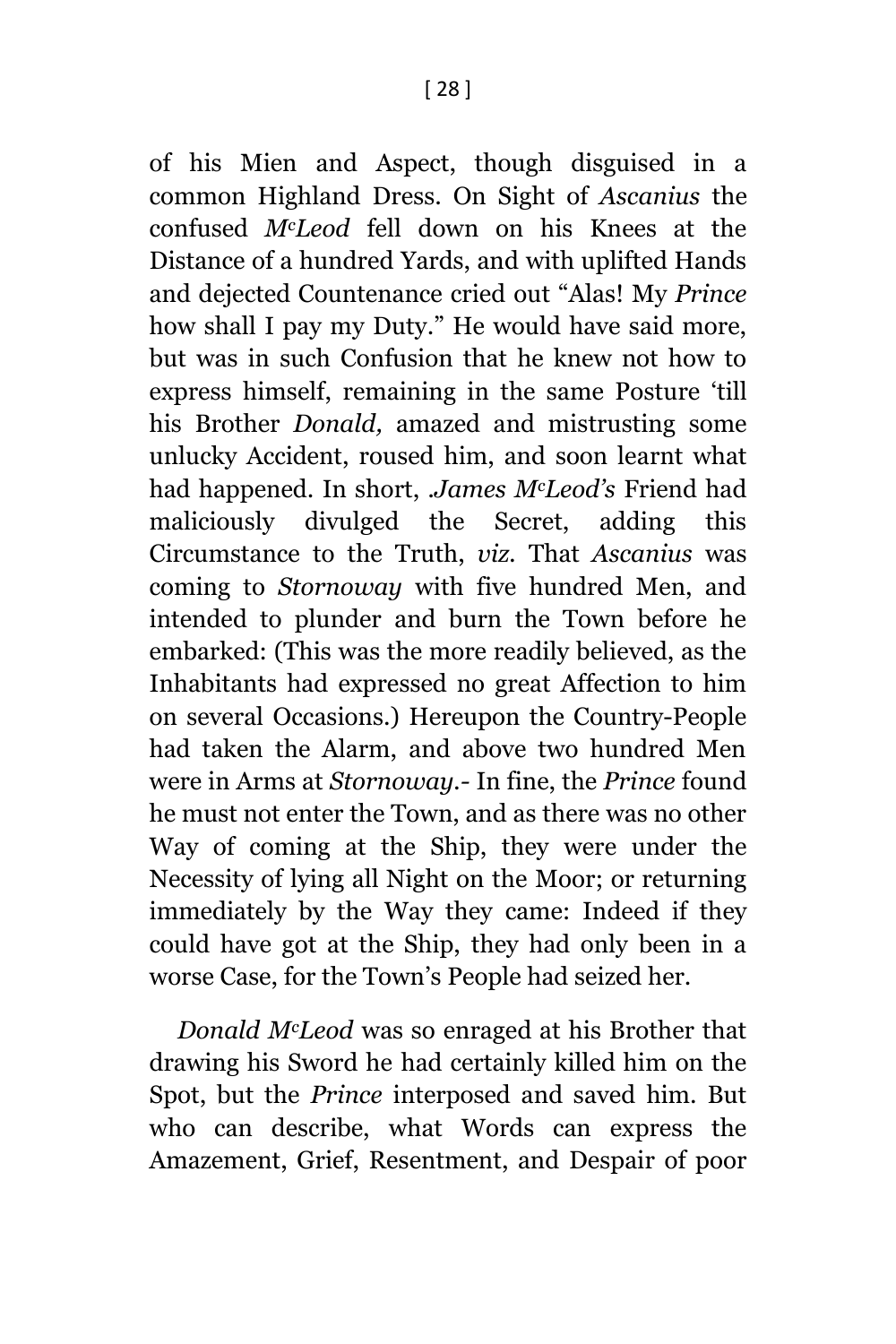Captain *O'Neil,* who had so confidently flattered himself that his Prince was on the Point of being rescued from his present perilous Condition? *Ascanius* alone seemed undejected and unconcerned at this new Miscarriage. "You see Captain, (says he,) that I have the Spirit of Prophecy; at least if I foresaw not what has happened, my Heart secretly foreboded a fresh Disappointment. But let us not despair yet: We Mortals are short-sighted, and see not the Ways of Providence. Our Understandings are too weak to penetrate its all-wise Designs. That gracious Being who hath hitherto screened me from the Fury of my Enemies, can full protect and hide me from her most vigilant and careful Inquiries. Perhaps by missing of this Ship I have escaped my Ruin, she may be destined speedily to be burnt, sunk, or taken, while a better Opportunity is reserved for me; and though a late, a sure Deliverance may come at last."

The Night advancing, and not knowing whither to go, or how to dispose of themselves with good Assurance of Safety till Morning, the *Prince,* Mr. *Sullivan,* the Captain, and the Boat's Crew at last determined to lie all Night on the Moor. As for the two *McLeod,* it was resolved that they should go into the Town, and return before Midnight, with a fresh Supply of Provisions: But, whatever the Reason was, they did not return.

Having waited in vain 'till after Midnight, and beginning to suspect that something had happened to prevent the *McLeods* Return; the *Prince* and his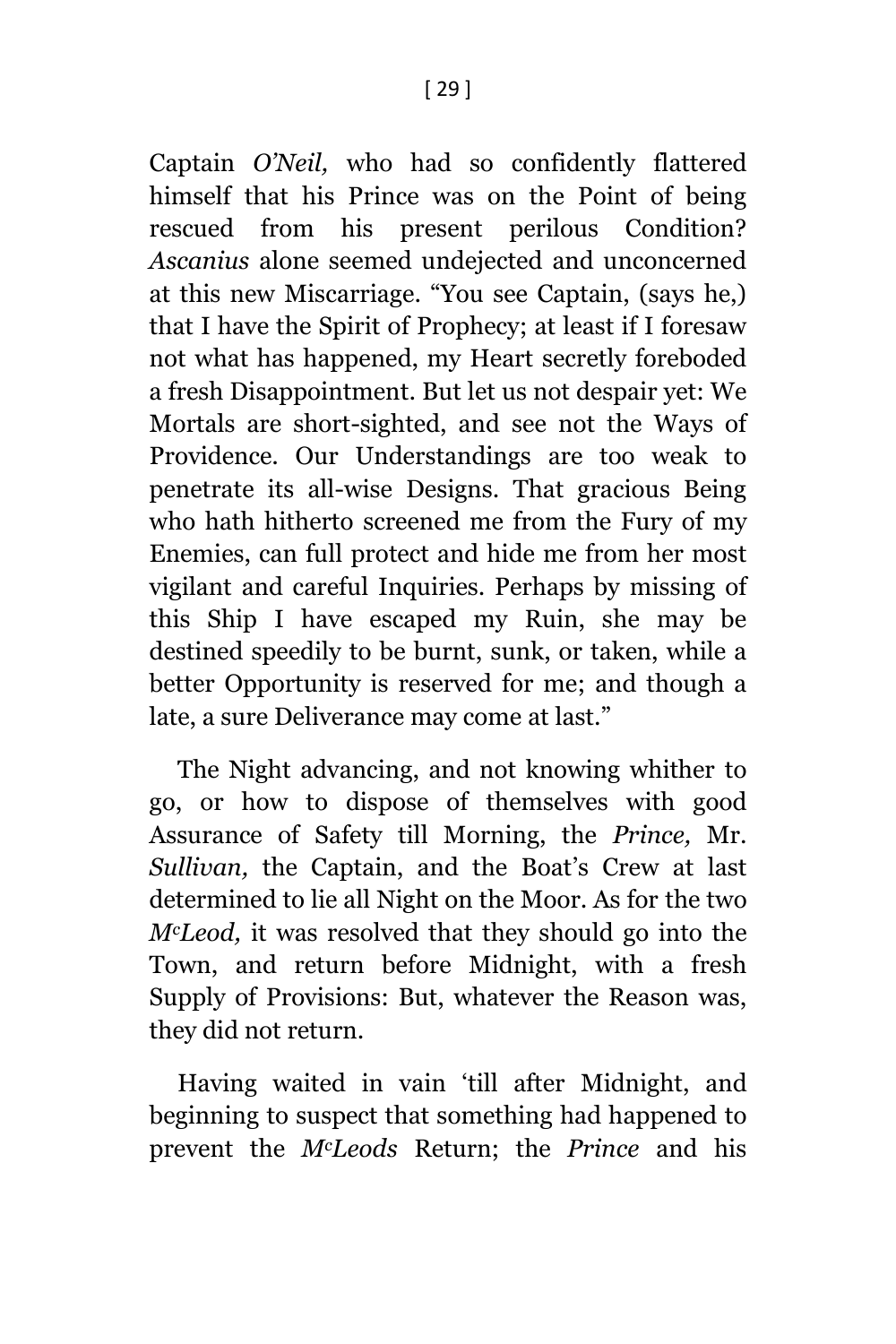Followers had recourse to a little mouldy Biscuit and some Brandy, which was all they had left to satisfy their Hunger, and sustain their Spirits. Meantime the Wind blew excessive Cold, the Rain descended, and they had no other Shelter than the dark inclement Sky, no other Bed than the hard, cold and wet Earth. In this uncomfortable Situation they chose rather to walk about all Night, than to lie down, but they durst not remove far from the Spot they had first fixed on, fearing to lose it, and perhaps ramble among the Country-People, with whom they did not care to venture themselves. At last the tedious Night begun to disappear, and a milder Morning somewhat cheered their drooping Spirits. They could now view the Country round, but it was only to see that they had no other Course to take than to return to their Boat, and endeavour to find the two *French* Ships which possibly might be still at *Arisaig.*

They had not been an Hour out at Sea, before they met with a Boat with Passengers from *Benbicula* to the *Orkneys.* By this Boat they were informed that the *French* Ships of War had on the third an Engagement with three *English* Ships, in *Loch nan Uamh* in *Arisaig,* that the latter was obliged to steer off, and on the fourth, many Persons, some of them of Distinction, had gone on board the *French* Ships; and it was not to be doubted but they sailed the same Day, having then a fair Wind, which they had for some Time waited for.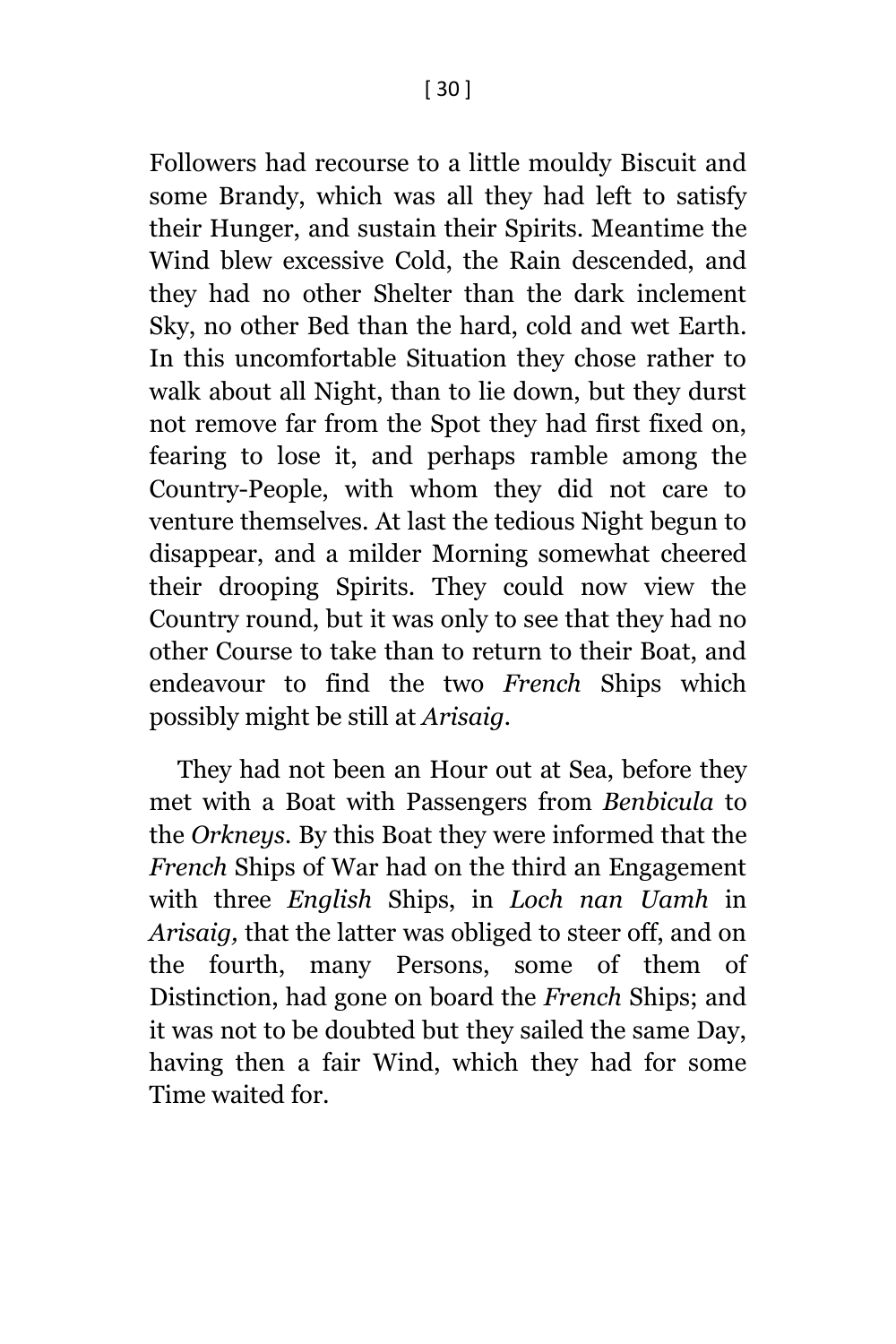Having given this Information, the *Benbicula* Boat pursued her Course to the *Orkneys,* out of which she had been driven by the preceding Night's Winds, which occasioned her falling in with the Prince's Boat. This News almost flung the unfortunate *Ascanius* into Despair, from which, doubtless nothing but a supernatural Assistance had hitherto preserved him. He was now more than ever at a Loss to know what Course to steer. Neither himself, *Sullivan,* nor *O'Neil*  knew much of the Country, nor what Parts were then free from the Enemy's Forces.

O'*Neil* advised to follow the other Boat to the *Orkneys* but this the Rowers absolutely refused, declaring they would take the shortest Way Home, being so weary of the Hardships they had suffered that they would not run any more Hazards for all the Money in *Scotland.* Finding that Gold had no longer any Effect on them, *Ascanius* and Mr. *Sullivan* tried all the Arts of Persuasion, but all to no Purpose. The Fellows knew not ·yet who their Passengers were, nor anything further of them than that they were Officers escaped from the Defeat at *Culloden,* and who could expect nothing but Death if they fell into the Enemy's Hands: And this was sufficient to account for the extraordinary Endeavours they used to escape into *France.* As for the Rowers themselves, they were of no Party and were equally willing to serve any in their Calling, provided they were well paid. But the Hardships they had suffered by this Job, had given them enough of seeking Adventures.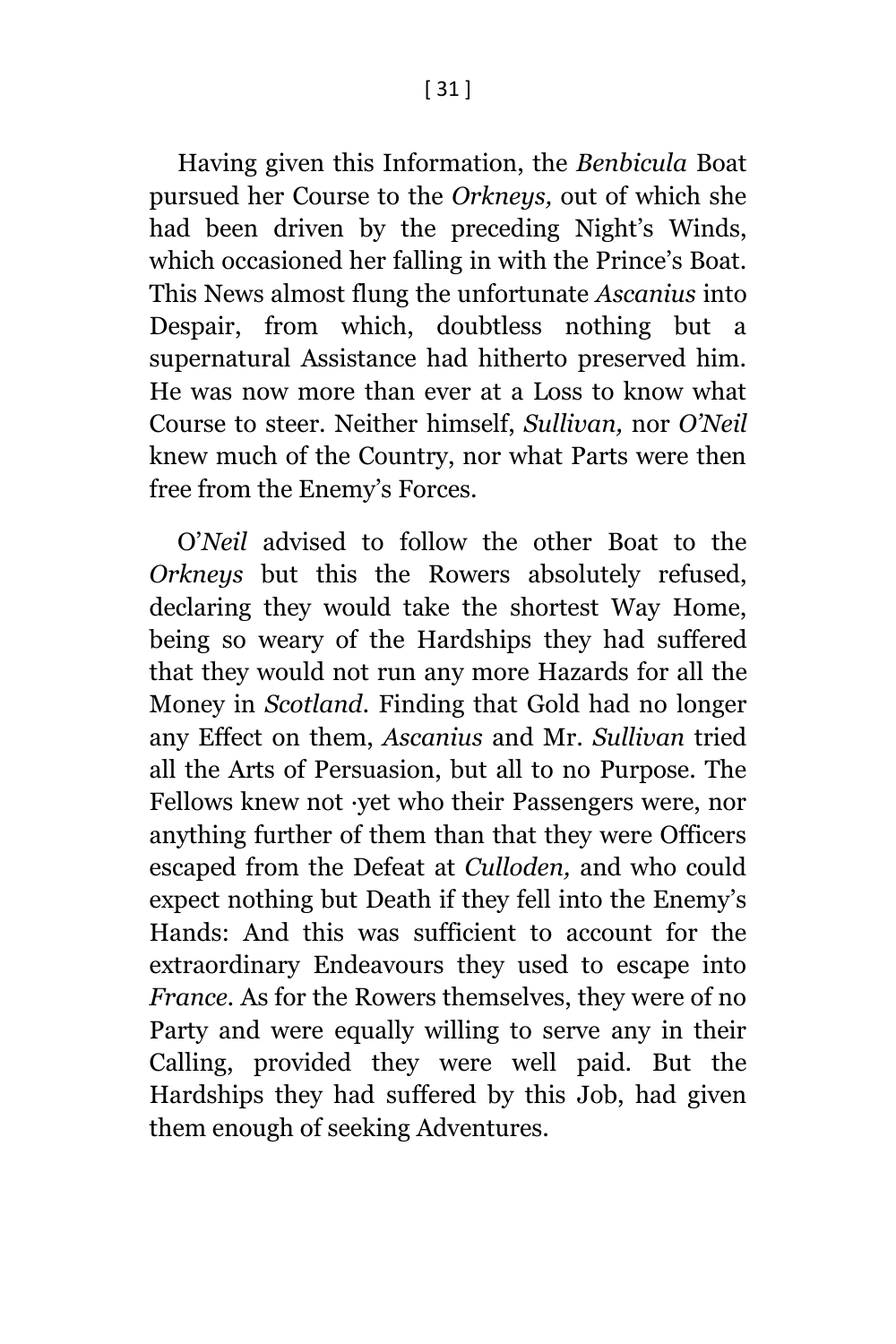While the Prince, and his two Followers were debating with the Boat-men, a Ship appeared in Sight, and they soon perceived she was making for the Boat. Whereupon *O'Neil* cried out to the Rower, "Aye! now, ye Dogs, ye will be taken, and every Soul of ye hanged for endeavouring to carry us off." This frighted the Fellows so that to save their Necks they rowed lustily for the Shore. By good Fortune (though extremely weak through Want of proper Sustenance and Sleep, and spent with the Fatigues they had just undergone) they soon got so nigh the Shore that the Ship was forced to give over the Chase. However the Crew still refusing to go to the *Orkneys,* they were obliged to steer South along the Coast-Side, till at length they met with two small *English* Ships, on Sight of whom they run their Boat ashore on a small desolate Island, on which they remained from the 6th to the 10th. Here their Condition was indeed deplorable: Without House, without Bed, without Provisions, and what was still more uncomfortable, without the least Prospect: of bettering their Situation, unless falling into the Enemy's Hands could be expected to better it, of which they were every Moment in Fear, the Sea round them being never free from Vessels of various Kinds all the while they were there. 'Tis true they found two or three Fishermen's Huts on the Island and in one of them some Salt-Fish which providentially had been left there, and without which they could not have subsisted. As to the Huts, they durst not venture to sleep in them for fear of a Surprise. These Huts, were on the North Side of the Island, within half a Mile of the Sea. Further up the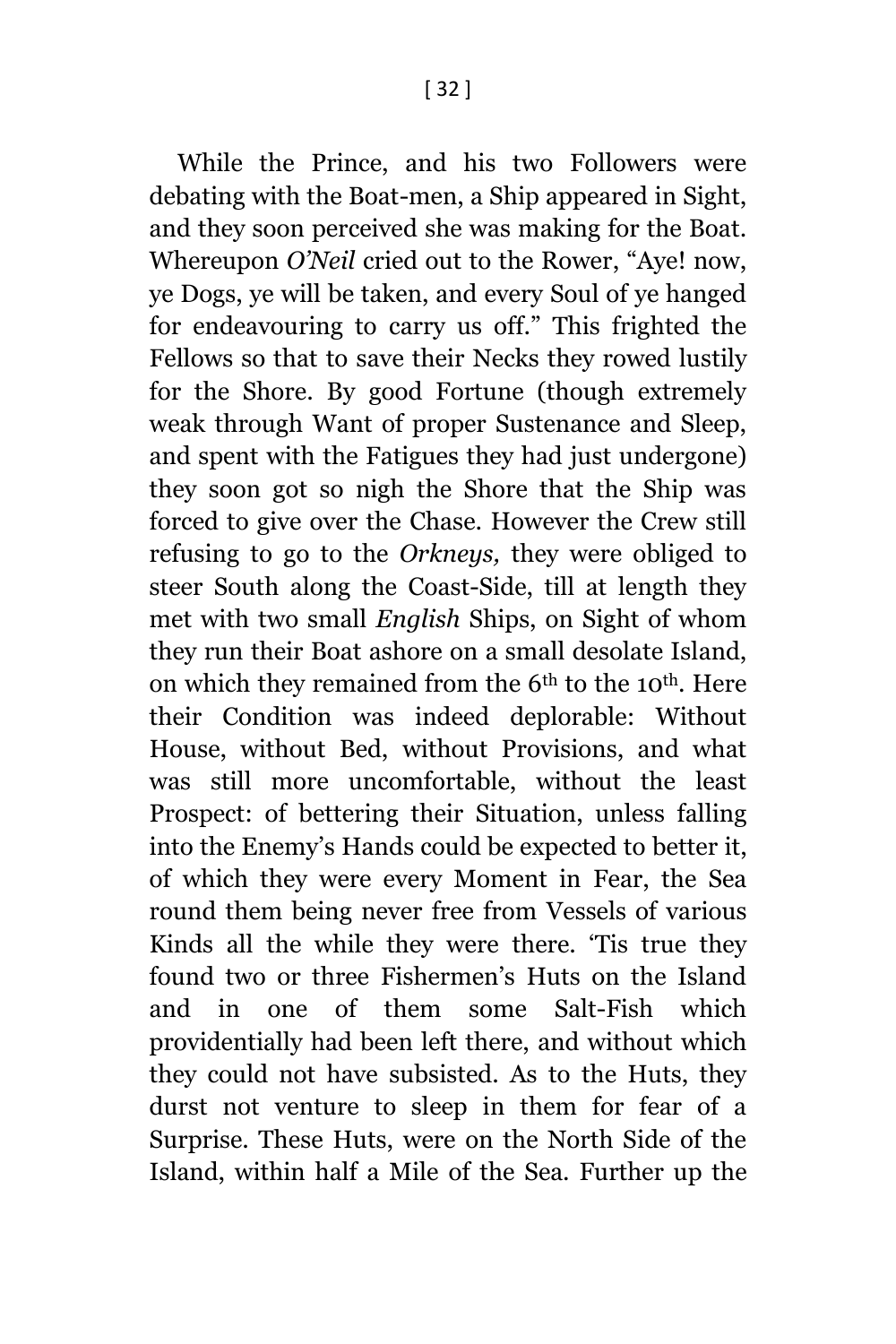Country to the Southward, the Land was thickly overgrown with Brushwood and Shrubs, and it seemed as if no human Creature ever came there. Among these, the forlorn *Ascanius* and his Followers concealed themselves in the Day-time, and one was always appointed to watch while the rest slept which they the more securely did, being under no Apprehensions of any Disturbance from the Sea on this Side of the Island, the Shore being rocky and almost inaccessible. In the Night-Time they sheltered themselves in the Huts, which however but poorly defended them from the Injuries of the Weather, which was rainy every Night and they were always wet to the Skin before Morning. Their Fish they steeped in Water, and. afterwards broiled it on a Wood Fire; and as for Drink, they were glad to accept of what the Rain supplied them with; for the Island, which was not above three Leagues in Circumference, afforded none but what was too brackish to drink. *O'Neil* watched the first Day, *Sullivan* the second, and on the third *Ascanius* offered to take his Turn; for the surly Rowers absolutely refused, grumbling and swearing continually; and as they looked on the Prince and two Gentlemen as the Authors of their present Distress, they thought it their Duty to bear the greatest Share of the Hardships: And agreeable hereto, they seized the Remainder: of the Brandy which was the Prince's sole Property; distributed their poor and scanty Provisions as they saw fit; and, notwithstanding all the Art and Address *Ascanius* was master of, they would do only what they pleased. However the faithful and affectionate O'*Neil* would not suffer the Prince to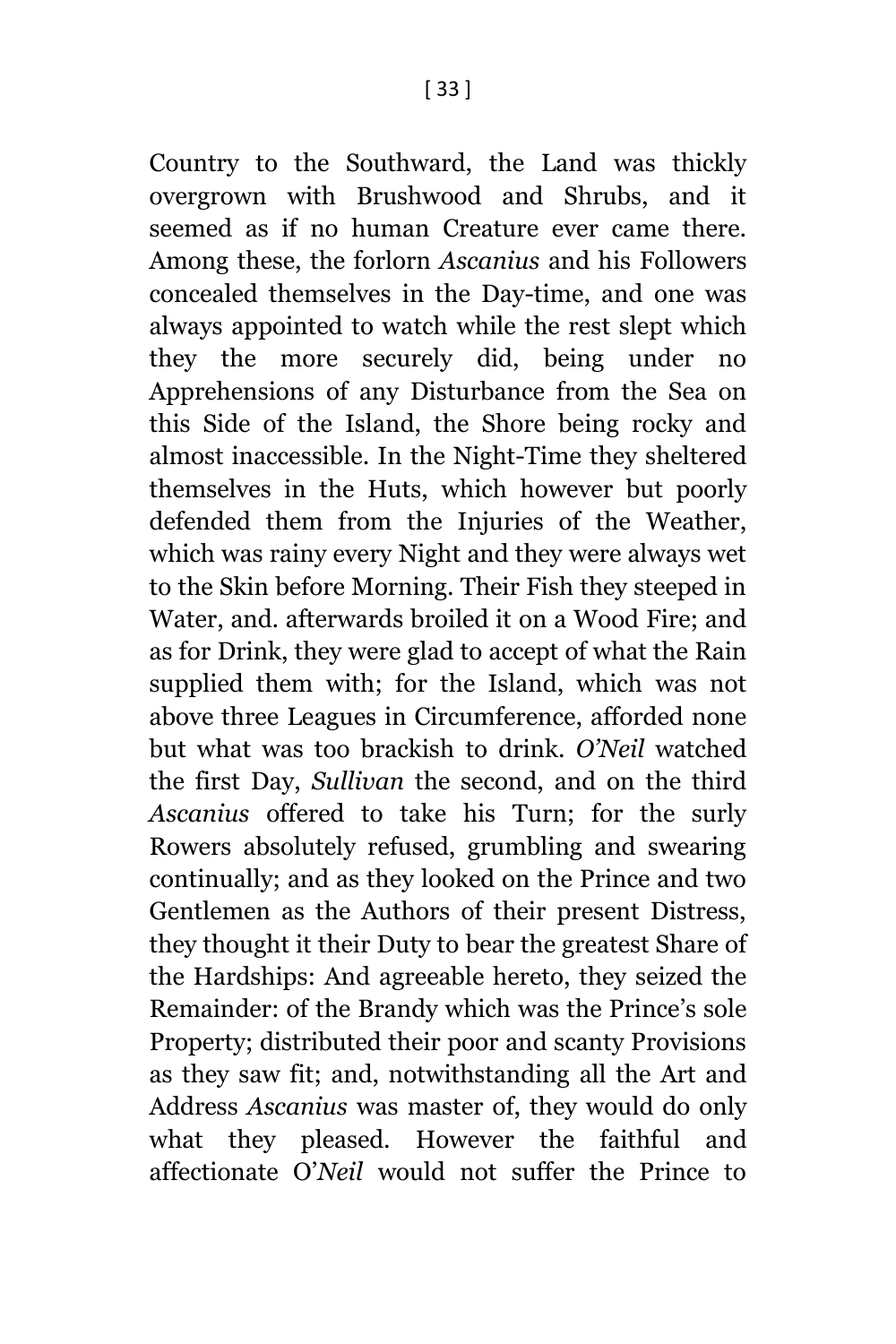watch while himself slept, but insisting on it, cheerfully made it his Turn again to watch on the third Day, and also on the fourth, Mr. *Sullivan* being indisposed. But now *Ascanius* could not sleep for ruminating on his deplorable Situation. Therefore he moved about and kept the Captain Company. While the Prince and his trusty *O'Neil* were deeply engaged in Conversation, they walked insensibly towards the Place where the Boat was lying hid in a Cove; and the Sight thereof put it into the Captain's Head to go off in her taking only *Sullivan* with them, and leaving the intractable Crew to shift for themselves on the Island. "We must speedily, (said he) be famished to Death if we remain here; or, the best Fate we can reasonably expect is to be taken Prisoners, after which we have only a bare Possibility of having our Lives spared. At the worst we can but meet Death or Captivity, if we put to Sea; but we have a Chance of escaping both."

"My dear Captain," replied *Ascanius, "*I both approve and dislike your Proposal. I am as much in haste to leave this Island as you can be, but I by no Means approve your Project of leaving those poor Fellows behind us. Though they are rude and insolent to us, yet still it would be taking too severe a Revenge to run away with their Boat and leave them to perish miserably here. Consider they are chagrined and soured by the Misfortune, we have drawn them into; and in such Circumstances we ought to excuse their Errors. Besides you do not consider that we can't manage the Boat without them."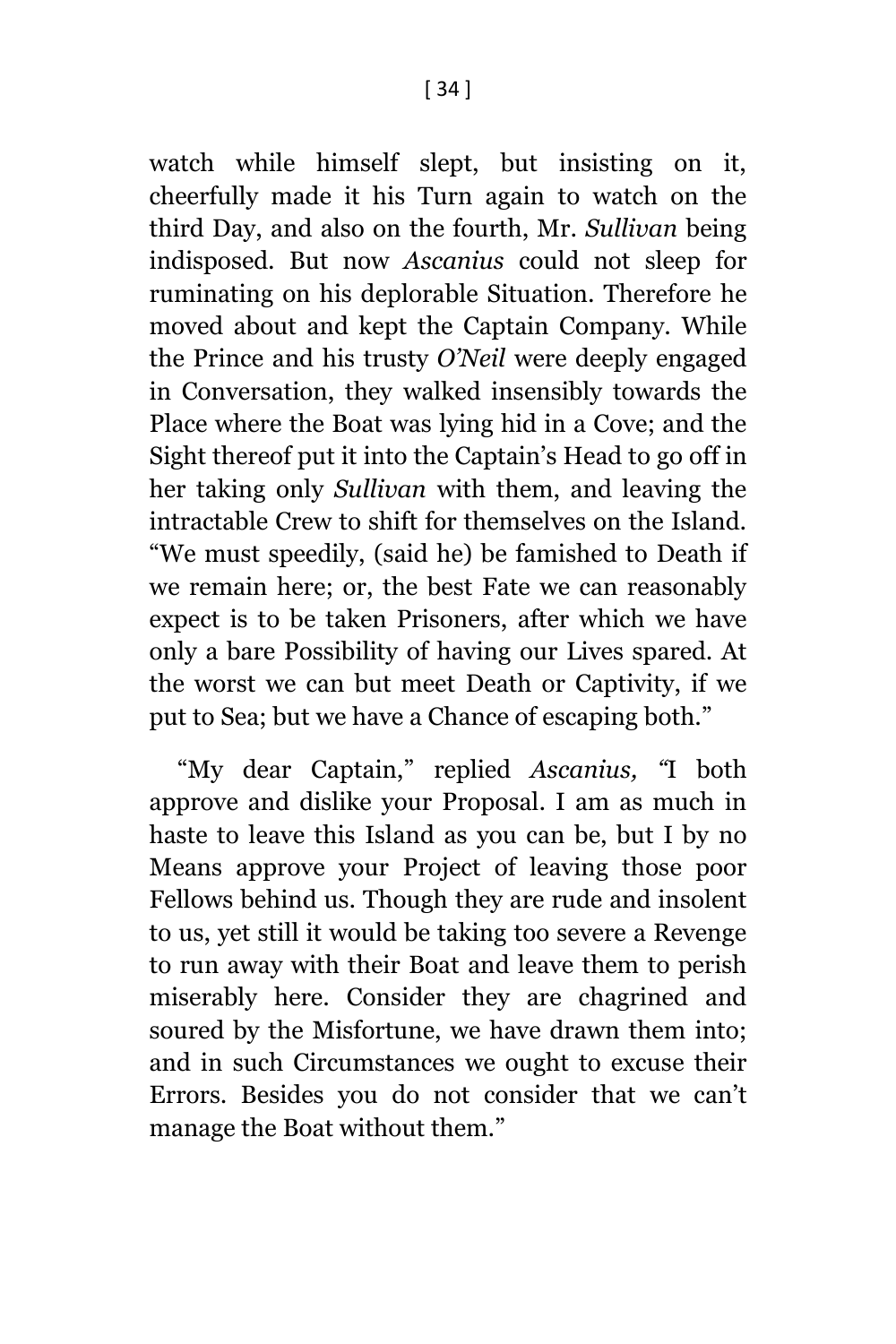Whilst the *Prince* and *O'Neil* were disputing this .Matter, they came back towards the Bushes where *Sullivan* and the Men were left asleep; but whom they now found busied in searching for the two Wanderers, whom, happening to wake, they had missed. "My Friends and Companions in Adversity, (said *Ascanius,)* no Vessel appears within Ken; these Seas perhaps are clear of the Enemy; let us therefore embark, who knows but gracious Heaven will now at last deliver us out of all our Troubles?" On this they all repaired to the Boat, and after having carefully viewed the Main, whereon they saw no Sail, they reimbarked; but not 'till after a warm Debate on the Course they were to steer. *.Ascanius* proposed the *Orkneys,* upon which one of the Rowers made him this Answer. "To the *Orkneys* quoth ye! *No,* the De'el burst the Weams o' e'ery ane o' us an we do. - Weese gang to the *Harris,*  and. from thence weese fairly find our Way Heame again." Hereupon the other Boatmen cried out unanimously, "To the *Harris,* to the *Harris!"* and the Prince, seeing it was in vain to oppose their Resolution, held his Peace.

Everyone in the Boat began now to look extremely meagre and savage, for Want of Provisions and other Necessities; nor had they one Bit of anything to eat, or Drop of any drinkable Liquid left. Mr. *Sullivan's*  Indisposition increased; but there was no other Remedy to be had but Sleep, to which he was frequently inclined. In this Situation, they were, on the 11th at Break of Day, again chased by an *English* Ship; but happily got clear, by taking shelter among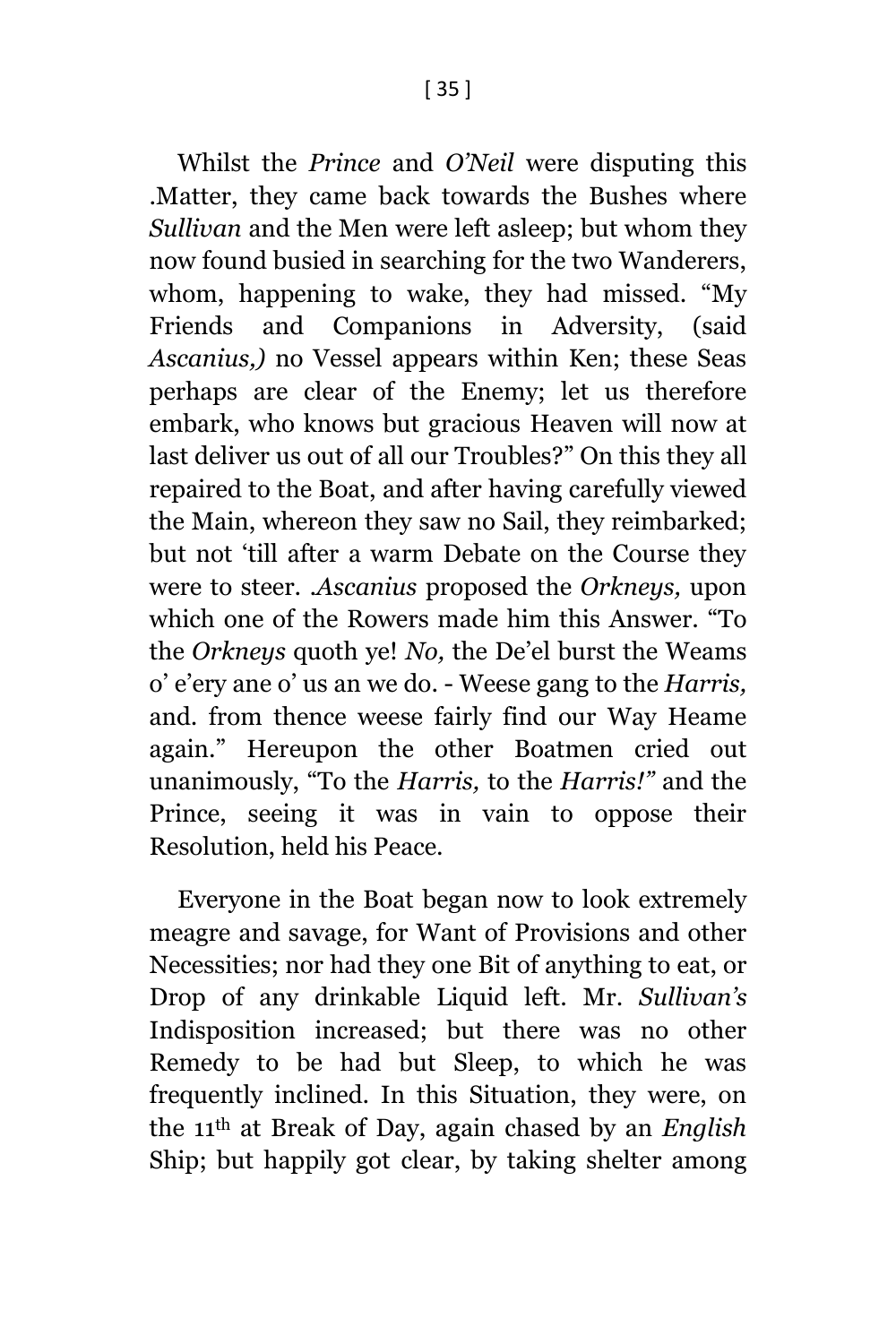the Rocks. In the Evening they again arrived at the Island of *Benbicula*, where they stayed 'till the 14<sup>th</sup>; receiving Intelligence there that several *English* Ships were searching for the Prince in these Parts, having heard that he had been at *Scalpa* in an open Boat. The Person who told them this was a Highlander who had escaped from the late fatal Battle, and who seeing *Ascanius* land, knew him, and resolved once more to devote his Life to his Prince's Service. On his Representations *Ascanius* resolved to stay at *Benbicula,* 'till the circumjacent Seas should be less crowded by the Enemy's Ships.

The Boat-men now discovering who *Ascanius* was, fell on their Knees, and implored his Pardon for their past Rudeness, swearing they would live and die with him; and the Prince as generous granted, as they humbly craved his Forgiveness. Our Adventurers were much perplexed to know how to dispose of themselves that Night, being far from the inhabited Part of the Island. Though they were all very weak, they thought themselves able, if Necessity required, to march all Night but Mr. *Sullivan* was so ill that he could scarce stand, nor had any three of them Strength enough left to carry him, though *Ascanius* proposed this Expedient, and offered to be one of the Bearers himself, so great was his Affection to that Gentleman, whose Services indeed amply merited his Prince's Favour.

The Highlander whom they found here had procured a Boat, and, under the Appearance of a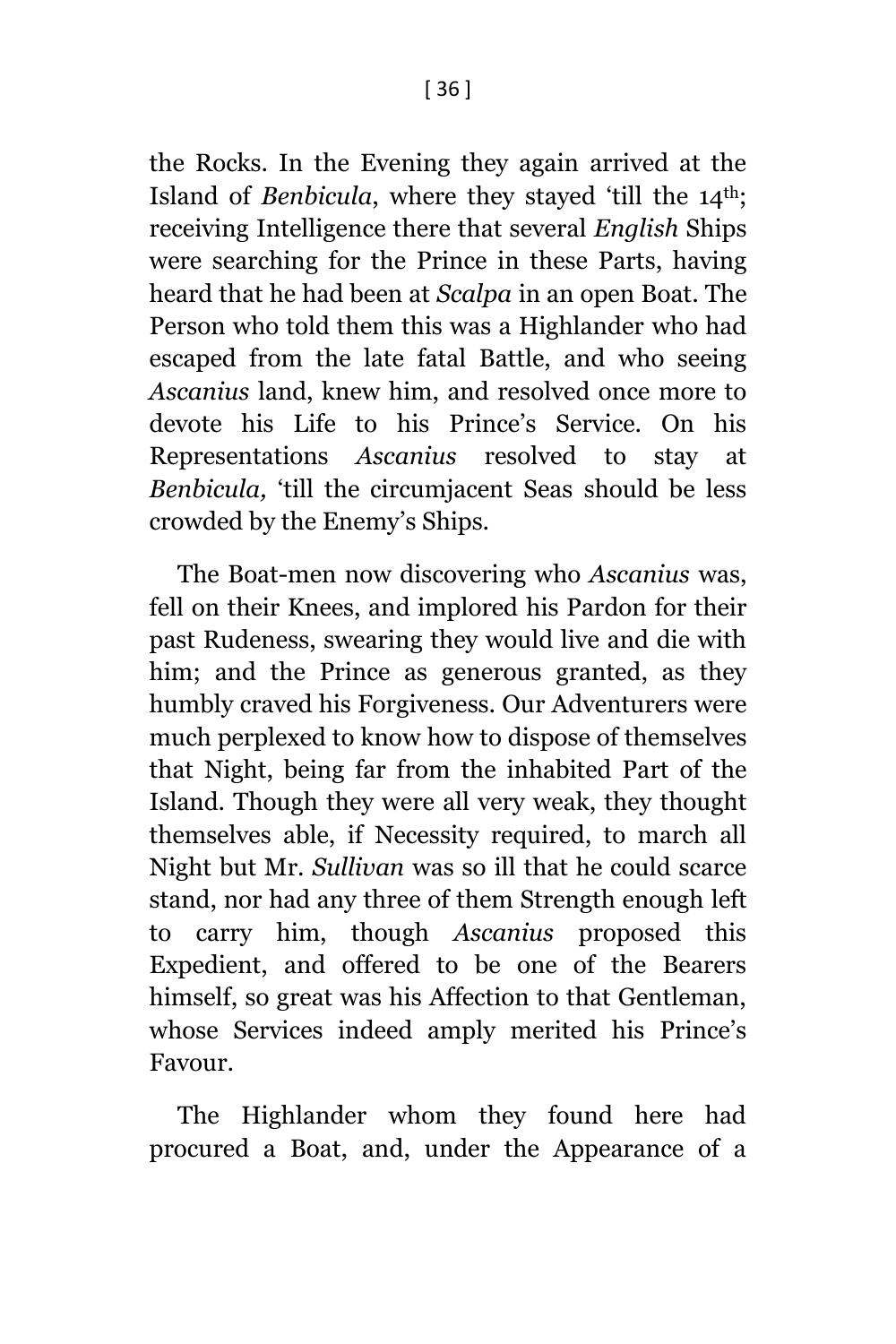Fisherman, was concealed from the Knowledge of the Enemy; and indeed he had actually betaken himself to that Employment. He usually lodged in a Hut not far within the Shore, having two or three others of that Profession with him. As there were several other fishermen's Huts thereabouts, the *Prince* and his Followers lodged in them that Night; and while he and *O'Neil* were contriving a Bed for poor *Sullivan,* the Fishermen were busied in broiling and boiling (for they had Kettles with them) Fish for Supper. As the Fishermen had luckily got some Salt, and as the Place afforded plenty of Water for Drink, *Ascanius* and his Followers feasted most delicious1y, and now thought themselves the happiest Mortals under the Sun. *Sullivan* indeed could eat but little, and his Indisposition at this Time gave the *Prince* more Concern than even his own unhappy Situation. This Gentleman was resting himself on a Bed made of some of the Boat-men's Clothes, they being content with having a good Fire to keep themselves warm, for there was plenty of Wood in the Place.

*Ascanius* eating himself on the Ground by Mr. *Sullivan,* expressed his tender Regard for him in such moving Terms as drew Tears from the Standers-by, and in particular the humane and compassionate *O'Neil.* "You must not," said *Ascanius, "*you shall not, my dear *Sullivan,* die and leave me in these wretched Circumstances; forbid it, gracious Heaven! Let me not lose the best and most beloved Friend I have in the World! - Or, if you needs will go, stay, Oh! stay a little, and take me with you: I will not, I cannot live a Day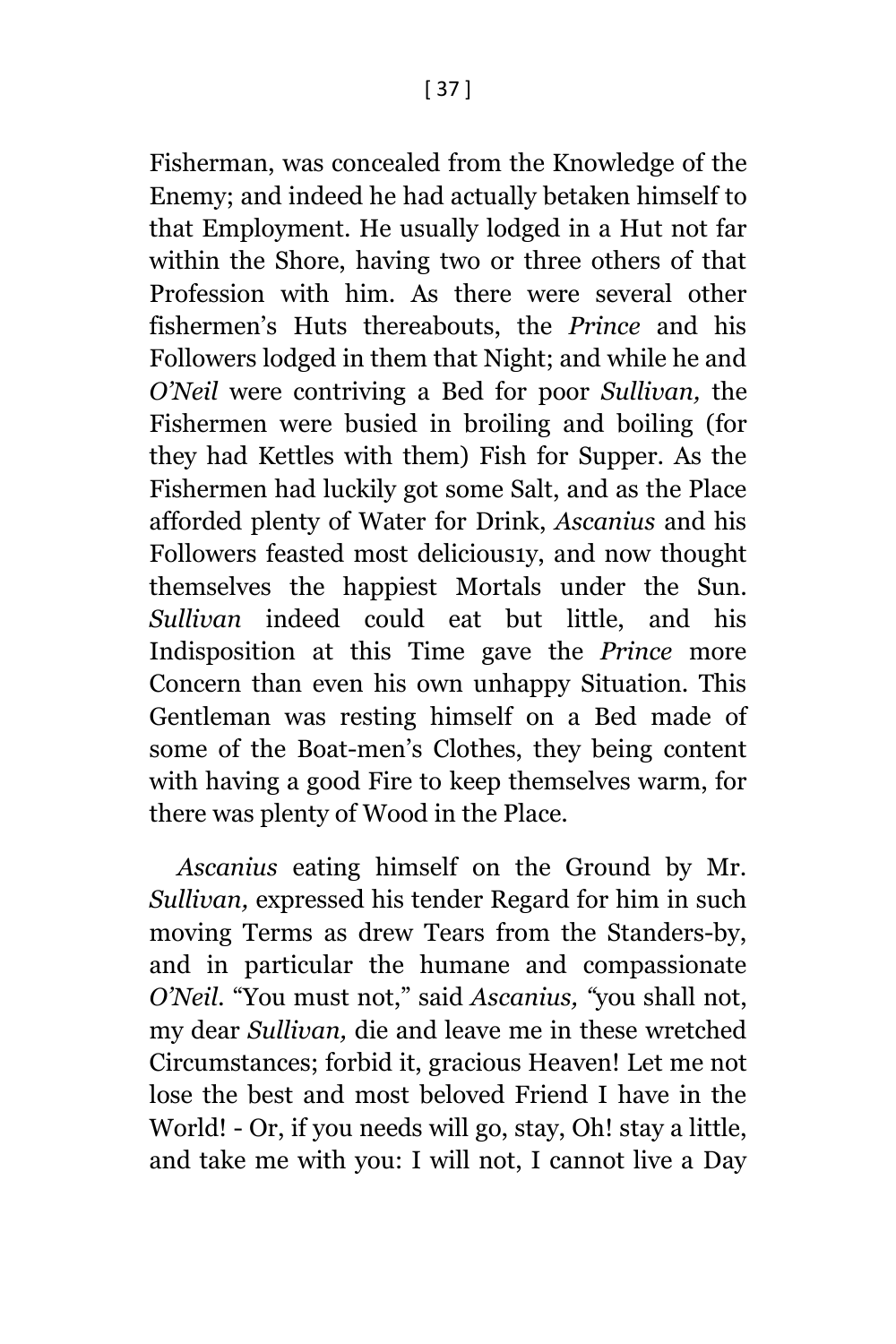after you. To what Purpose should I stay behind thee? Without thee how shall I conduct myself in this strange and barbarous Part of the World; how avoid falling a Prey to my merciless Enemies. Or, if I do escape, yet Life will have no Charms for me without my *Sullivan."*- The sick Man was so affected with the *Prince's* Discourse, that he was at a Loss to express his Acknowledgements. "For my own Sake," said he, "I could wish to die, for I have known enough of this World to make me weary of it. But since my Life is so valued by my *Prince,* I hope to preserve it for his Service. But let us not talk away the Night, your Royal Highness hath need of Rest, and I beg you will try to get some Sleep; we know not yet what we have to go through."

And now the *Prince* and the rest went to their Repose, and all but *Ascanius* slept soundly 'till Morning; he alone could not rest for reflecting on his sad Circumstances, and his Fears for Mr. *Sullivan:*  But the next Morning he had the Satisfaction to find that Gentleman much better, and able to walk about. This Morning *Ascanius,* with a Pistol (for he carried a Pair concealed under his Clothes, and which were the only Firearms he and his Followers had) shot a kind of a Sea-Fowl, somewhat like a *Muscovy* Duck. He had spied and killed her sitting on her Nest in a Cavity of a Rock; but her Eggs were nigh hatched. The Fowl was immediately boiled, and the Fishermen having some Oatmeal, a Mess of Broth was made, the Captain being Cook. This Broth, and the Flesh of the Fowl did Mr. *Sullivan* great Service, and after a hearty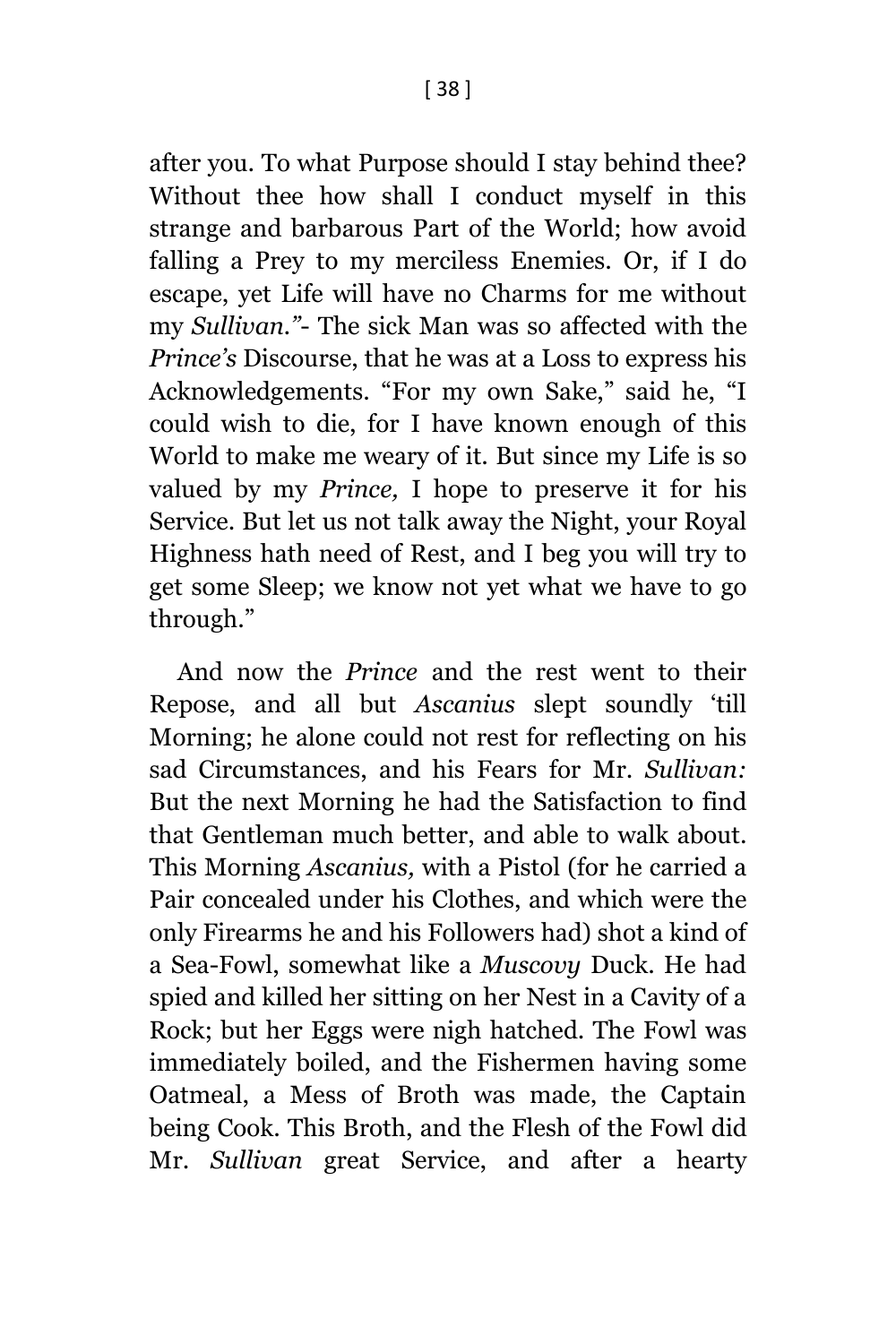Breakfast, he found himself able to march. The *Prince a*nd *O'Neil* also feasted deliciously on the Fowl and Broth not having tasted such Dainties for thirteen Days.

They now thought it proper to advance farther into the Island, in order to procure some Provisions against they should reimbark, which at present they durst not do for the great Number of Ships they saw. The Boat's Crew were now extremely submissive, and though not a Man of them was in good Health, they would needs carry what Movables the *Prince* and his Attendants had, and they likewise, by Turns, supported Mr. *Sullivan* as he walked, two of them at a Time taking him by the Arms. About three o'Clock they got to the House of one of the Natives, who knew the Highland Fisherman, and upon his Recommendation furnished the *Prince* and his Company with Oatmeal. Bread, Hung Beef, and a Stone-Bottle to hold fresh Water. The Highlander would have entertained them all Night, but knowing they were of the *Prince's* Party, though he little thought the *Prince* himself was there, he durst not, there being a Report that some Troops from the Isle of *Skye* were coming to *Benbicula* to force (as it was supposed) for *Ascanius* and others, whom they hoped to find; and therefore was afraid of being hanged if he should be known to have assisted any of that party, and more especially if any should be found in his House: For he knew not but the expected Troops were already landed, or might land that Evening. This Intelligence, though not to be entirely depended on,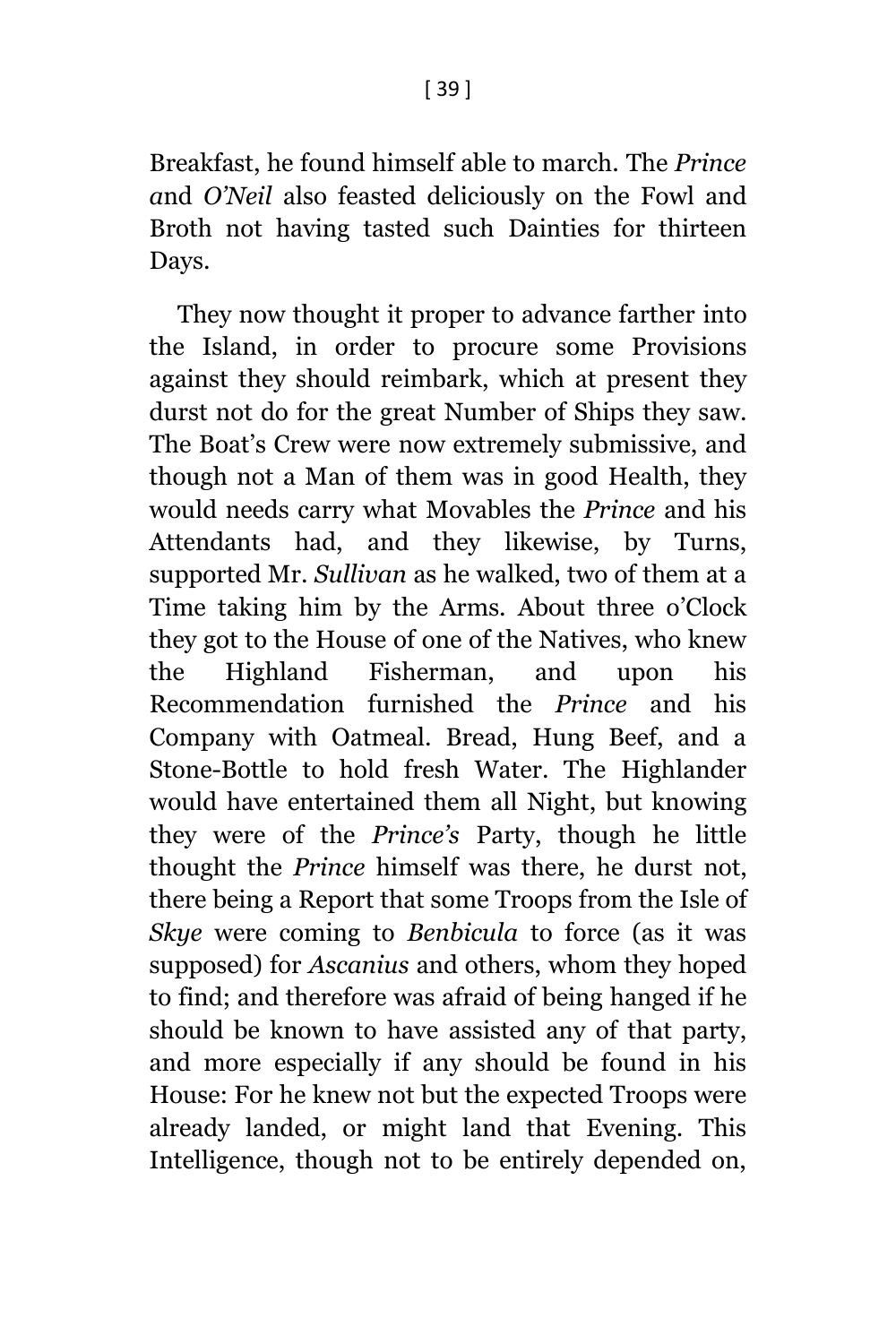somewhat alarmed the *Prince* and his Followers, and they were again at a Loss which Way to move. It was now thought equally dangerous to proceed any farther among the Highlanders or to return to their Boat, and again put to Sea. Not caring to trust the Man of the House with their Resolutions, they desired him to withdraw, which he willingly did; and then, after the *Prince-* and Mr. *Sullivan* had consulted together, the *Highland* Fisherman advised them to lie that Night in a Wood which he knew of, not far from the Place they were then at. This was approved of, and telling their Host they were returning to their Boat, that it might not lie in his Power to discover their Retreat, they returned, 'till out of Sight, the same Way they came, and then turned off to the Wood, which was on the Side of a Hill, and therein they found a dry Cave, in which they lodged that Night.

The next Morning the *Highlander* was sent out for Intelligence, and about Noon he returned, bringing the News of Colonel *Campbell* being expected to land in the Island that Day, with a party of the *Argyleshire*  Militia. He had also undoubted Intelligence that the two *French* Men of War sailed on the Fourth, having taken on board the Duke of *Perth,* the Lords *Drummond* and *Elcho,* Mess. *Sherridan, Buchanan,*  and many others of Note, as was supposed, their Names being not known. That the old Duke of *Athol (i.e.* the Marquis of *Tullibardine) ha*d been forced to surrender, after having in vain skulked about the Sea Coasts, in hopes of getting off; and after having not only killed his horse, but flung himself into a bad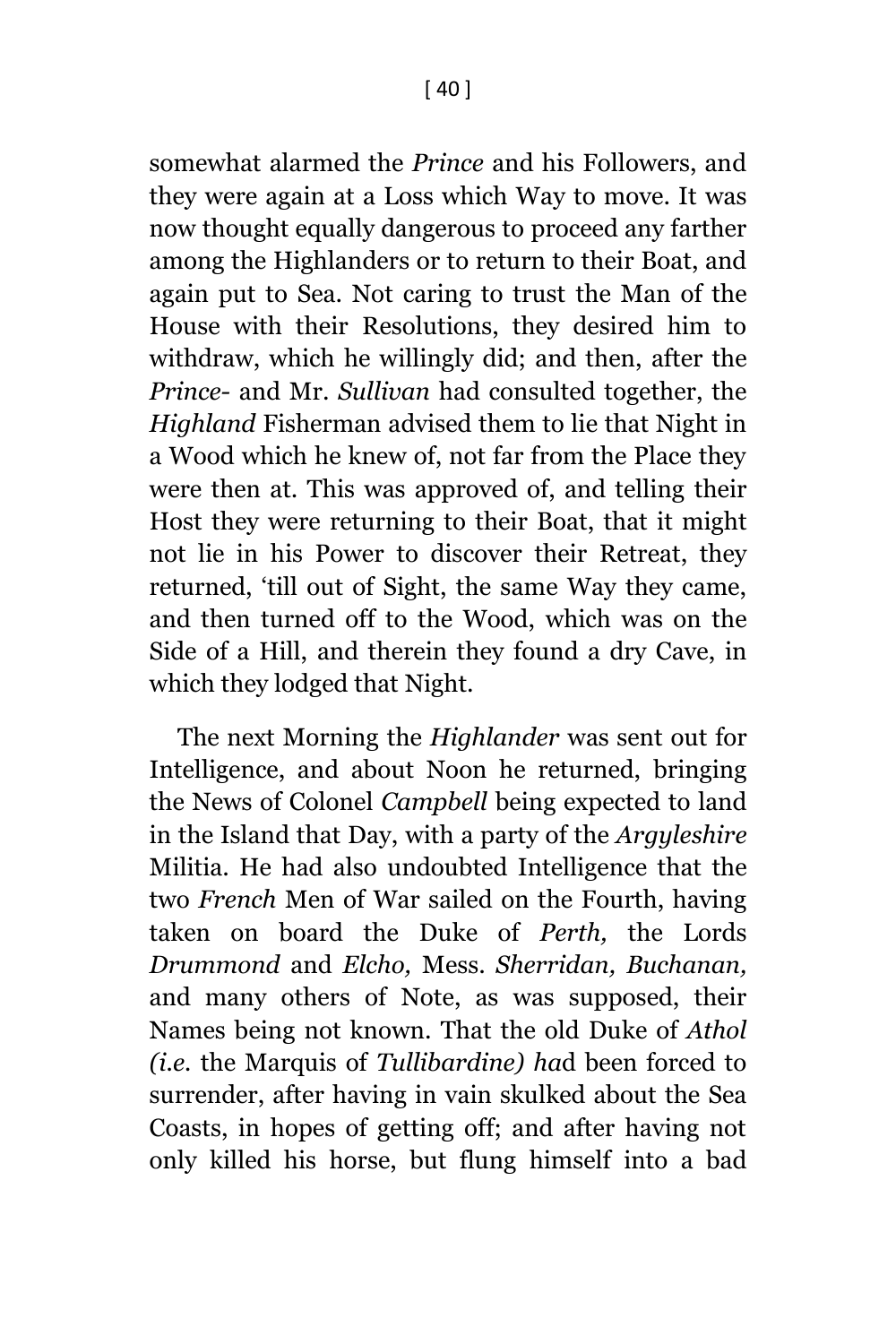State of Health, through the excessive Fatigue he had undergone. That every Day some person of Note fell into the Hands of the victorious Enemy) besides great Numbers of the common People; And that many of the Clans had submitted and were disarmed. That however a considerable Number of such as continued loyal to his Royal Highness were assembled in *Lochaber,* but he heard not who headed them. That the two *French* Men of War, had (during the Engagement aforementioned, with the *English* Ships) landed several Chests of Money.

and a great quantity of military Stores, all which were immediately secured by the loyal Clans, particularly Mr. *MacDonald* of *Barrisdale* and his People, and Mr. *Murray,* his *Royal Highness's* Secretary. That the .Lords *Pitsligo, Murray, Nairn, Ogilvie,* and *Dundee,* with many others of less Note had the good Fortune to get on board the Ships they found in *Buchan,* and it was not doubted but they were all safe in *France* or elsewhere: But that the Misery of those left behind was inexpressible, being everywhere pursued by separate Parties of the Enemy.

This Intelligence was far from being agreeable to *Ascanius* and the rest, who now knew not which Way to turn themselves, Mr. *Sullivan,* who was .pretty well recovered, proposed to return to their Boats, and try to get into *Moydart,* where they could only hope to find Security 'till a Ship should arrive to carry them off. "For," said he, "it is not to be doubted, but our hopeless Situation is by this Time certainly known in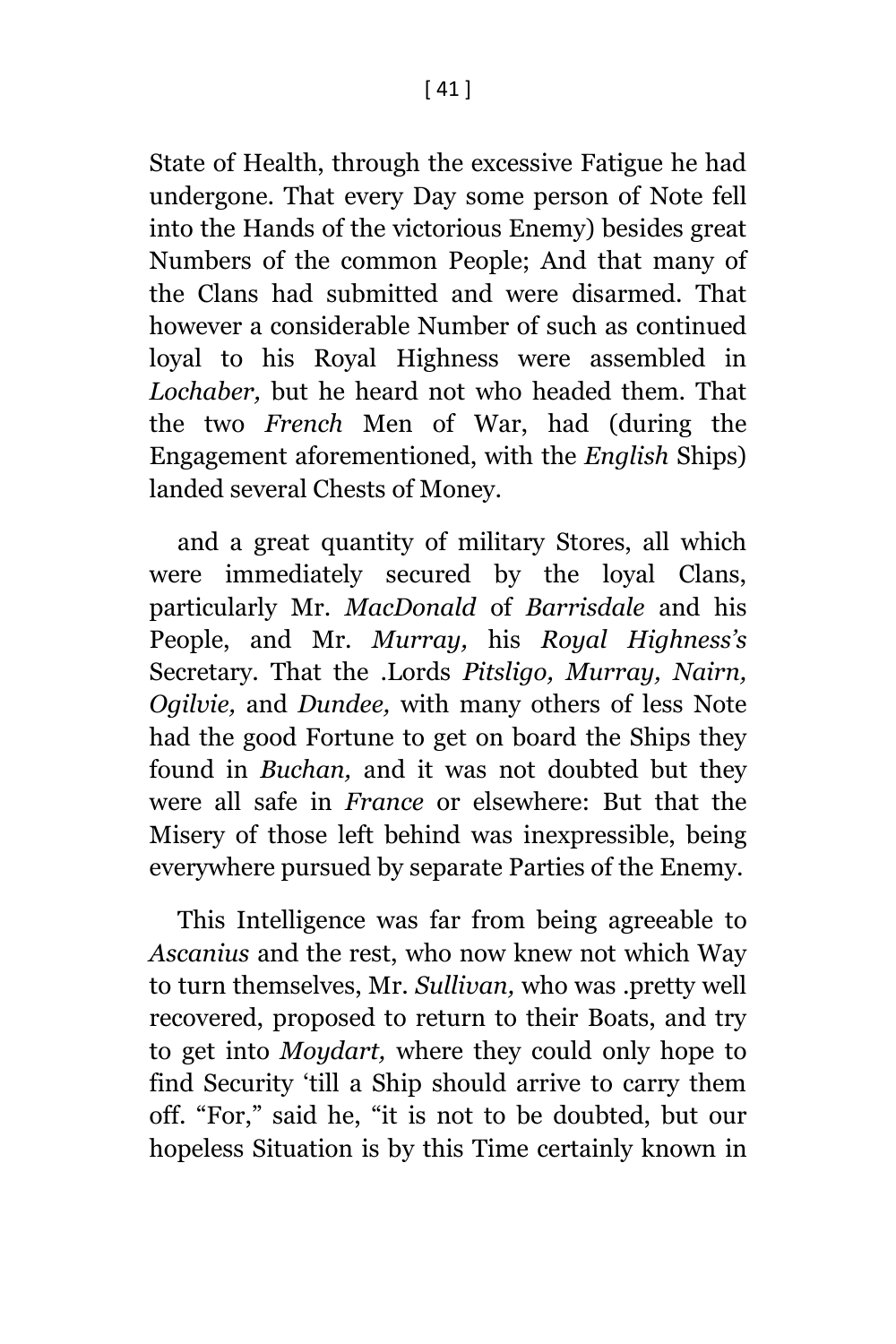*France* and *Ireland,* and we may reasonably expect our Friends will send Vessels to find us out and carry us off." *Ascanius* approving this Advice, the active Highlander was again sent out to see if the Coast was clear. Accordingly he went about two Miles from the Wood, and ascending a Hill, from whence he could view the Country as far as the Sea-Shore, where the Boat lay, he found all quiet, and no Appearance of any Body of Men. From hence inferring that the Enemy were not landed, or, however, not on that Side the Island, he returned, and then *Ascanius* and his Company set out for their Boat.

The Evening was now far advanced, and they were forced to travel in the Night. By good Luck, however, they missed not their Way, but came to the Fishermen's Huts, their former Habitations, and there stayed 'till Morning, when they re-embarked in their Boat, of which the Fishermen aforementioned had taken Care. Their faithful Highlander would fain have accompanied them, and the generous *Ascanius* had taken such a Liking to him, that he was willing to gratify the poor Fellow, notwithstanding the manifest Inconvenience of increasing their Number. But the Prudence of Mr. *Sullivan,* and the Authority he had over the *Prince,* prevented their taking the Man with them. The poor Fellow wept plentifully at parting with them, and falling on his Knees on the Strand, most pathetically implored the Protection of Heaven for his brave unfortunate *Prince. Ascanius* too shed Tears by Sympathy, and a moving Scene it was to see the Regard paid to each other by two Persons so different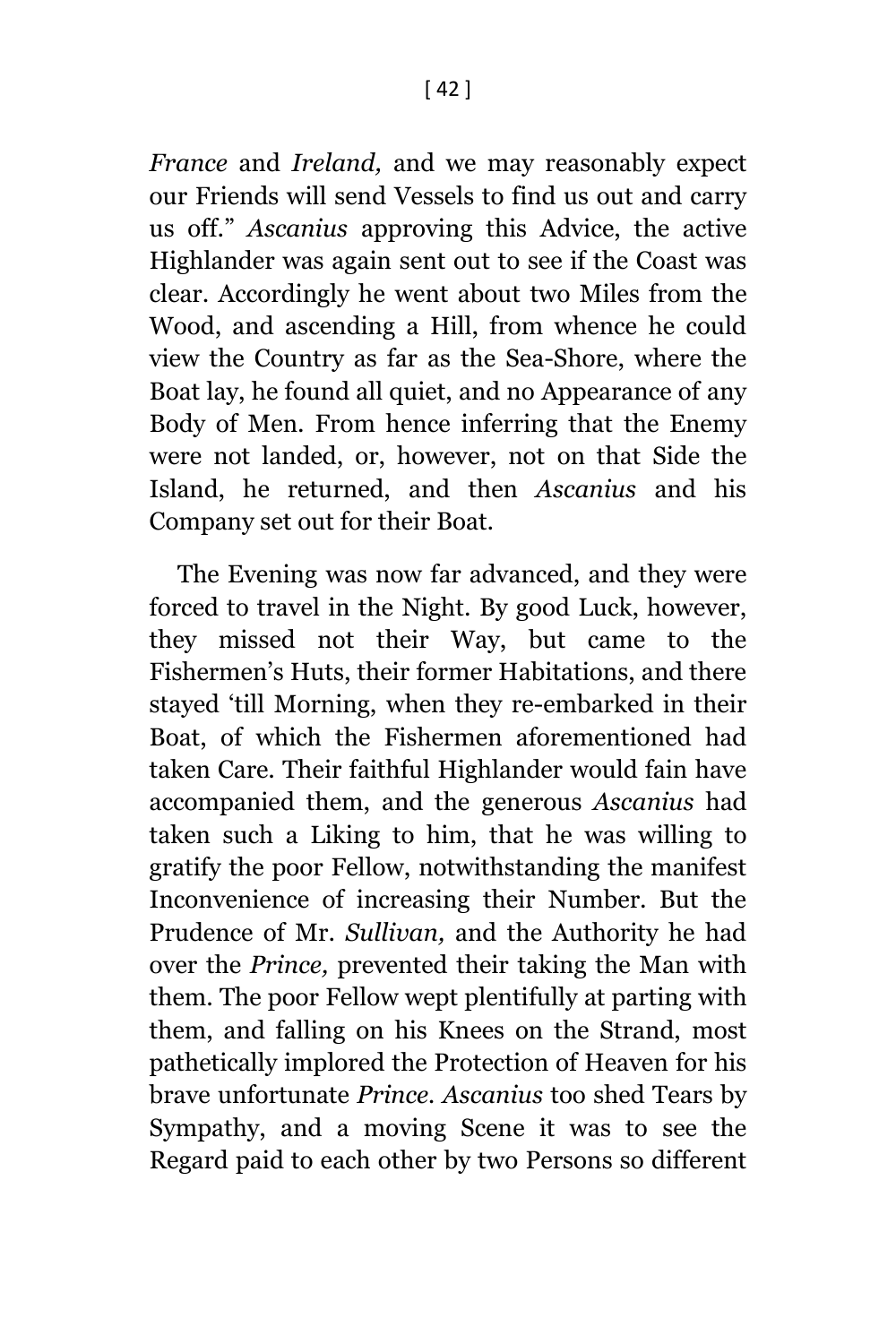in the Rank they bore in the World, the one being of the highest, the other of the lowest Class of Mortals.

I am not certainly informed what prevented their going directly to *Moydart* for whether the Wind, or the Sight of some Vessel, obliged them to vary their Course, on the 16th they were on the Mountain of *Currada* in *South-Uist,* where they were hospitably entertained by the poor Natives, among whom *Ascanius* contracted a scrophulous Disease very common in those parts of the World, and which, in the Course of his Adventures, proved extremely troublesome to him. Here, having discharged their Boat, the *Prince*, Mr. *Sullivan,* and the Captain continued three Days, waiting for Intelligence concerning the Motions of the Enemy. On the 19th Advice came, that a party of Militia from the Isle of *Skye* were come to the neighbouring Island of *Eriskay,* and were hourly expected in *Currada,* in case they did not find what they sought in that Island. Hereupon they procured a small Boat, and sailed to the Island of *Uist,* where they remained three Nights, hiding in Caves and Holes among the Rocks, and living all the while upon raw Oatmeal and Water, which greatly nourished and increased the *Prince's*  Distemper. On the 22nd *O'Neil,* who had been appointed to look about the Coasts, and observe what Vessels appeared, returned with one of the Crew of the eight-oared Boat they had discharged, and which .had been chased by a Man of War's Pinnace into *Eriskay,* where the Crew laid in some provisions, but durst not stay there a Moment longer than they could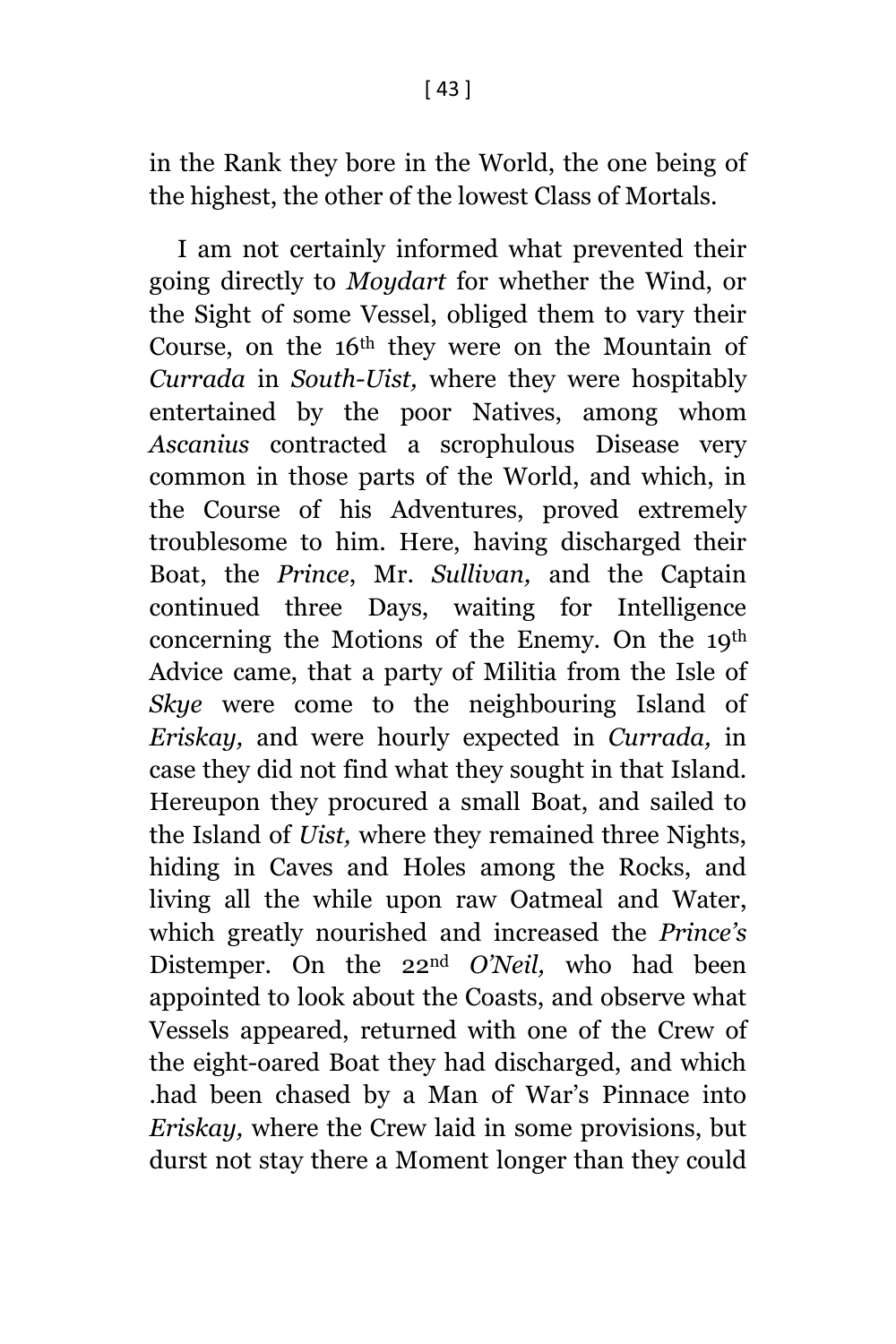help, for fear of the Militia, who were expected from *Skye,* that Party being to scour all the Islands thereabouts. The Boatmen farther reported, that they had hitherto endeavoured, though in vain, to return to *Arisaig,* but could not proceed, by Reason of the great Number of *English* Ships, who examined every Boat that came in their Way, and they terribly dreaded a Discovery of their having had the *Prince* on Board, in which Case they expected nothing but the Gallows. That they had put into *Uist,* to avoid three Sail of small Ships, which they saw pass by towards *Benbicula.*

On this News *Ascanius* resolved to leave the Isle of *Uist,* and, by his Persuasions, joined to *Sullivan's*  powerful Eloquence, the Boatmen were prevailed on once more to take in their former Passengers. They had a hundred Guineas given them for what they had already done, a monstrous Sum in their Eyes, and they were now promised such another if they safely conveyed the Prince into *Moydart.* They embarked the same Evening, but the next Morning they were met by two Men of War, which obliged them to put back, and they remained at *Lochagnert* all that Day, and the Night following. The 24th they sailed for *Lochboisdale.* On this dreary Waste they were forced to remain eight Days; to avoid the strict Search of the Enemy, whom Providence still directed to such Places as *Ascanius* had not been at, or from whence he had timely retreated. Here they found a small Boat, which had probably been lost, and driven ashore at the Place where they landed, and which proved of no small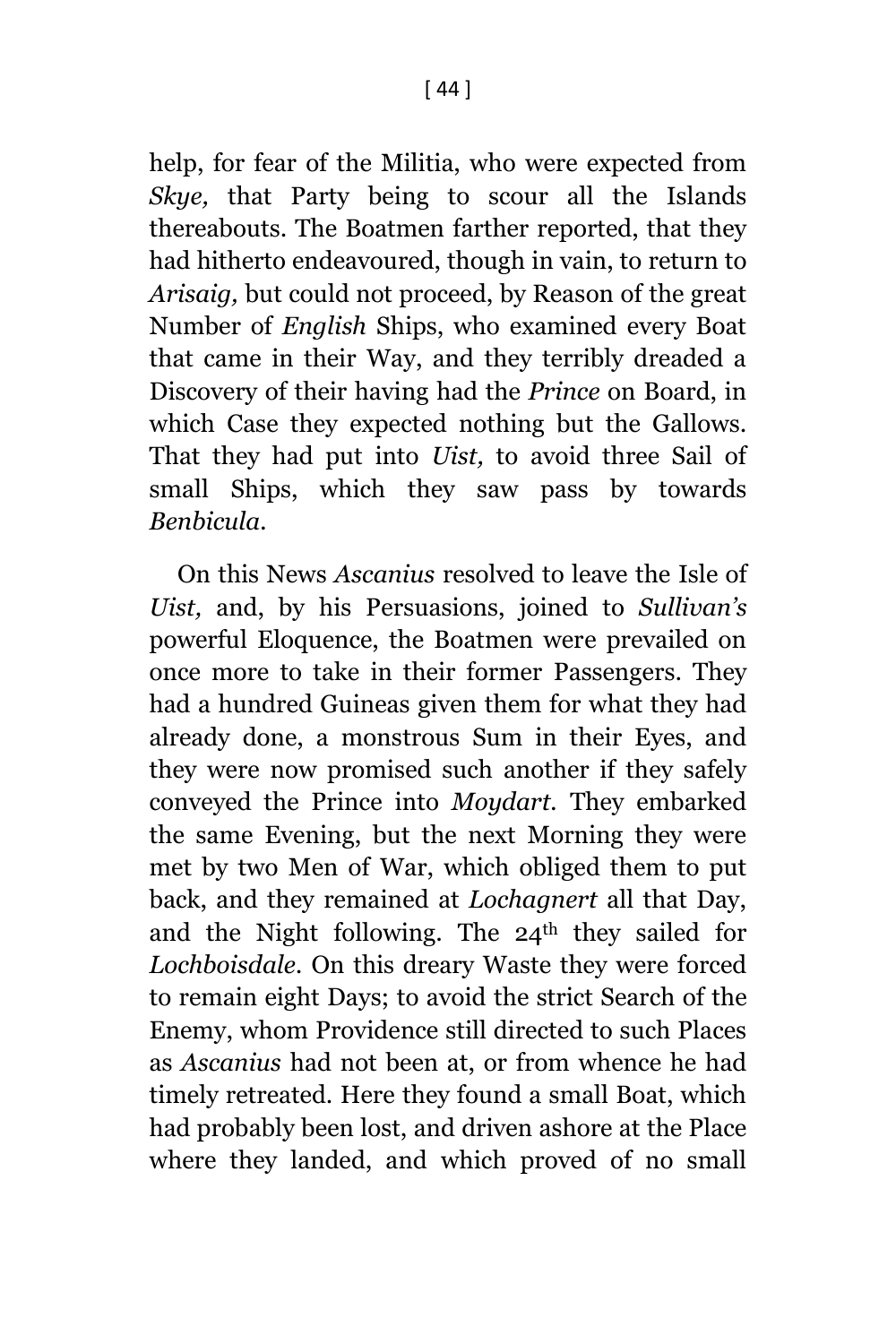Service to *Ascanius.* The first Night they found themselves necessitated to take their Lodging on a Rock, the Top of which was somewhat concave, the Stones about the Edge being so much higher than the Middle, as to hide a Tent which they had pitched in it, (made of their Boat's Sail) from the View of any person, either on the adjacent Sea or Land. Their Provisions growing short, two of the Crew were the next Day dispatched in the small Boat to procure more, nothing being to be had at *Lochboisdale.* The Boat returned in the Evening with some Eggs, Oatmeal, Oat-Cakes, and Brandy sufficient to last them two Days, being all they could procure at a large Price on the adjacent Coast. The Men also brought Intelligence that the Enemy's Parties were searching for his *Royal Highness* and his Adherents in all the Islands thereabouts, and that the Troops also lined the Coasts of the mainland of *Scotland,* in such a Manner, that it would be Madness at present to attempt getting into *Moydart* or indeed to stir from *Lochboisdale,* where the Enemy would hardly suspect the Prince to be.

On this fresh disagreeable News *Ascanius* could hardly preserve his usual Fortitude and Resignation to the Frowns of Fortune. "Oh my *Sullivan,* said he, shall we never surmount the innumerable Obstacles that are thrown in our Way? Will Fortune never be weary of persecuting us? Go where I will, my evil Genius still follows me. - What will become of me at last? I may as well surrender at once, and get the best Terms I can, for I foresee I shall never escape, or at the best, I can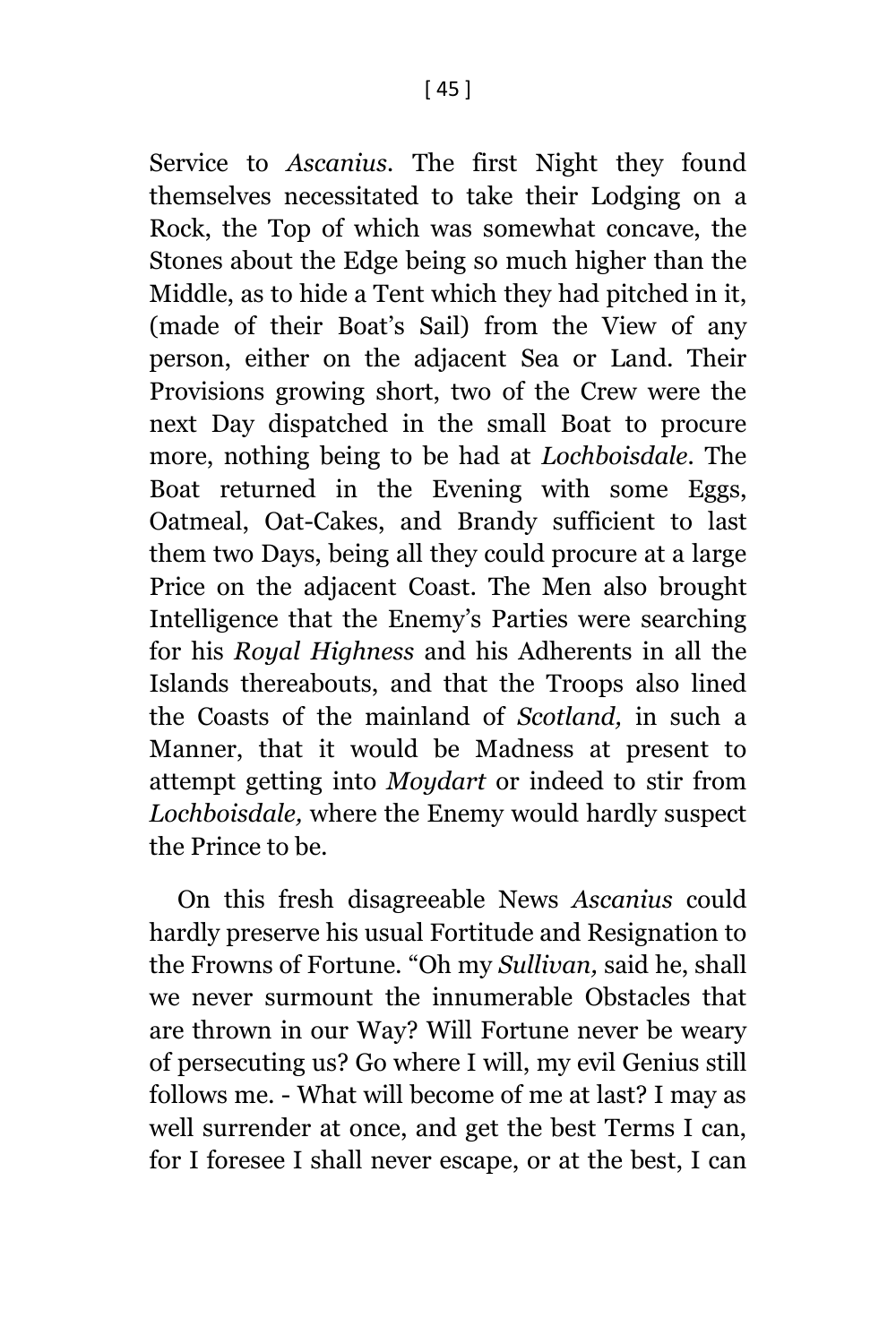only expect to be starved to Death. Though my Constitution be good, it cannot hold out always; Fatigues, Want of Food, Sleep, and this nauseous Malady<sup>2</sup> must at length put an End to my Life. - Oh God! How unhappy was I to be born of a Family, which ever was and I fear ever will be, involved in the most deplorable Misfortunes?"

"My Prince," replied Mr. *Sullivan, "*we must not be discouraged by Appearances; for those which seem to make most against us, frequently turn out to our Advantage. Let, us remain here 'till the Seas and Coasts are clear, which, surely, they will soon be; for your Enemies having hitherto missed of you, may at length be induced to think you are got to the Continent, and to drop, or at least grow remiss in their Searches."

In fine, *Ascanius* was forced to content himself with his Situation, 'till an Opportunity for mending it should appear. Meantime the little Boat was daily sent out for Intelligence and Provisions; and on the 7th Day of their Abode here, Capt. *O'Neil* went in it to *Kilbride,*  where he procured a fresh Supply of Brandy, which was their chief Sustenance, the Eatables they had being so extremely poor and unpalatable, that only extreme Necessity could oblige the Prince, and his two Friends, who had not been used to hard living, to away with them. Before the Captain departed from *Kilbride,* a Party of the old Garrison of *Fort-William,* 

 $\overline{\phantom{a}}$ 

<sup>2</sup> The Scotch Distemper *which he caught in South-Uist.*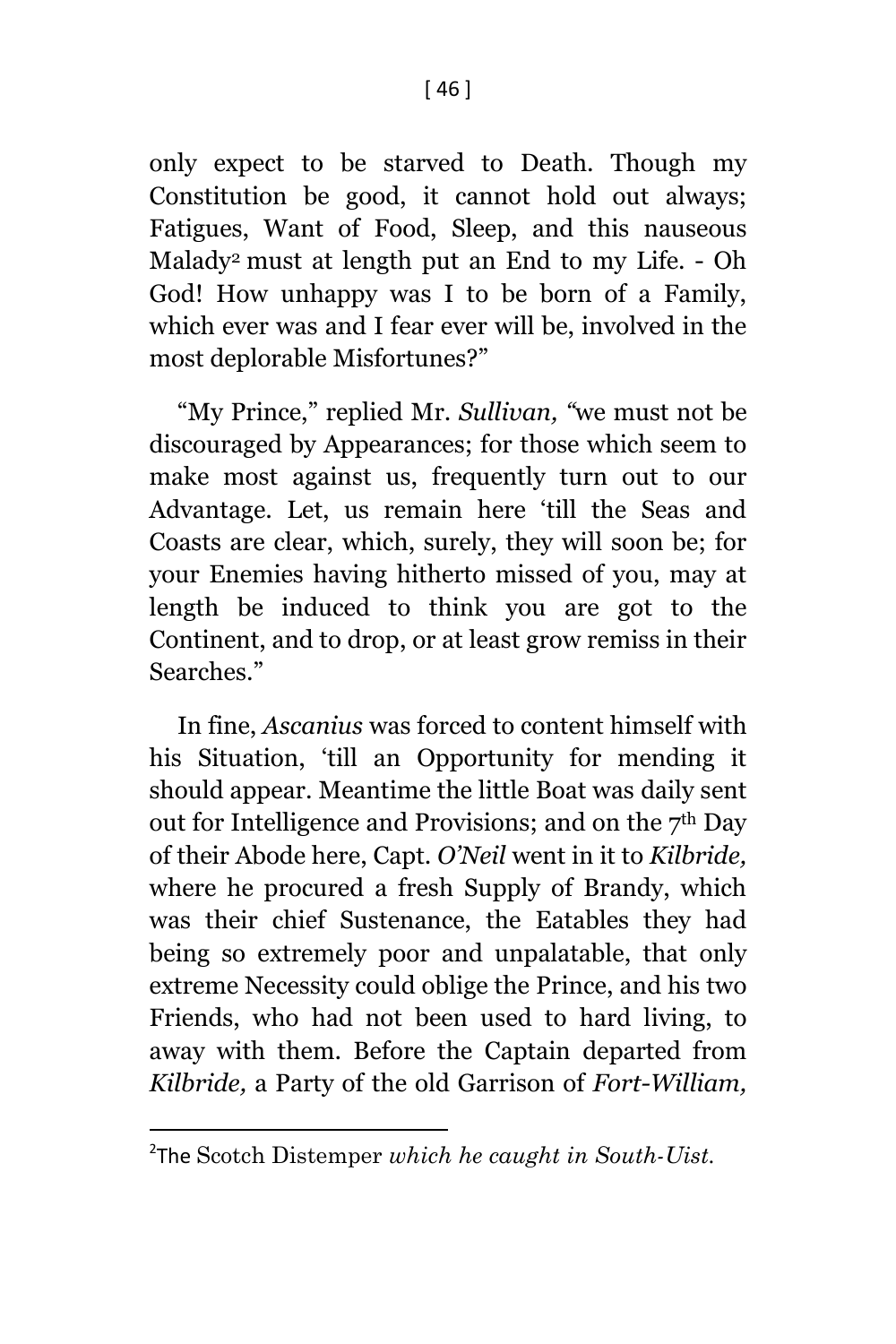under Captain *Scot* arrived there, having heard that *Ascanius* was in those Parts; and it was with great Difficulty that *O'Neil* got off undiscovered by this Party.

His Return with this Intelligence threw the Prince and his Company into the utmost Consternation. They now found themselves in a more dreadful Situation than ever; for as Capt. *Scot* was so near, they every Moment expected him to fall upon them, it not being improbable but that he had such particular Information of their late Motions, as might induce him to come from *Kilbride* to *Lochboisdale. –* After each had given his Advice what Course to take, no other appeared than that of dismissing the eightoared Boat, the Crew of which had Directions, in case they fell under an Examination, to say they had been employed by two Gentlemen, whom they had left at the Isle of *Uist.*

When the Boat was gone, *Ascanius* and his two Friends retired to a neighbouring Mountain, where they hid all Night in a Hut inhabited by a poor Peasant whom they sent out the next Day for Intelligence. He returned at Noon, bringing the unwelcome News of General *Campbell's* being at *Bernary,* which was as nigh them on the one Side as *Kilbride,* where *O'Neil* left *Scot,* was on the other. No longer knowing which Way to move, and expecting every Moment to be taken, *Ascanius* and his two ever faithful Friends rambled about from Hill to Hill, and from Cottage to Cottage, in hopes of meeting with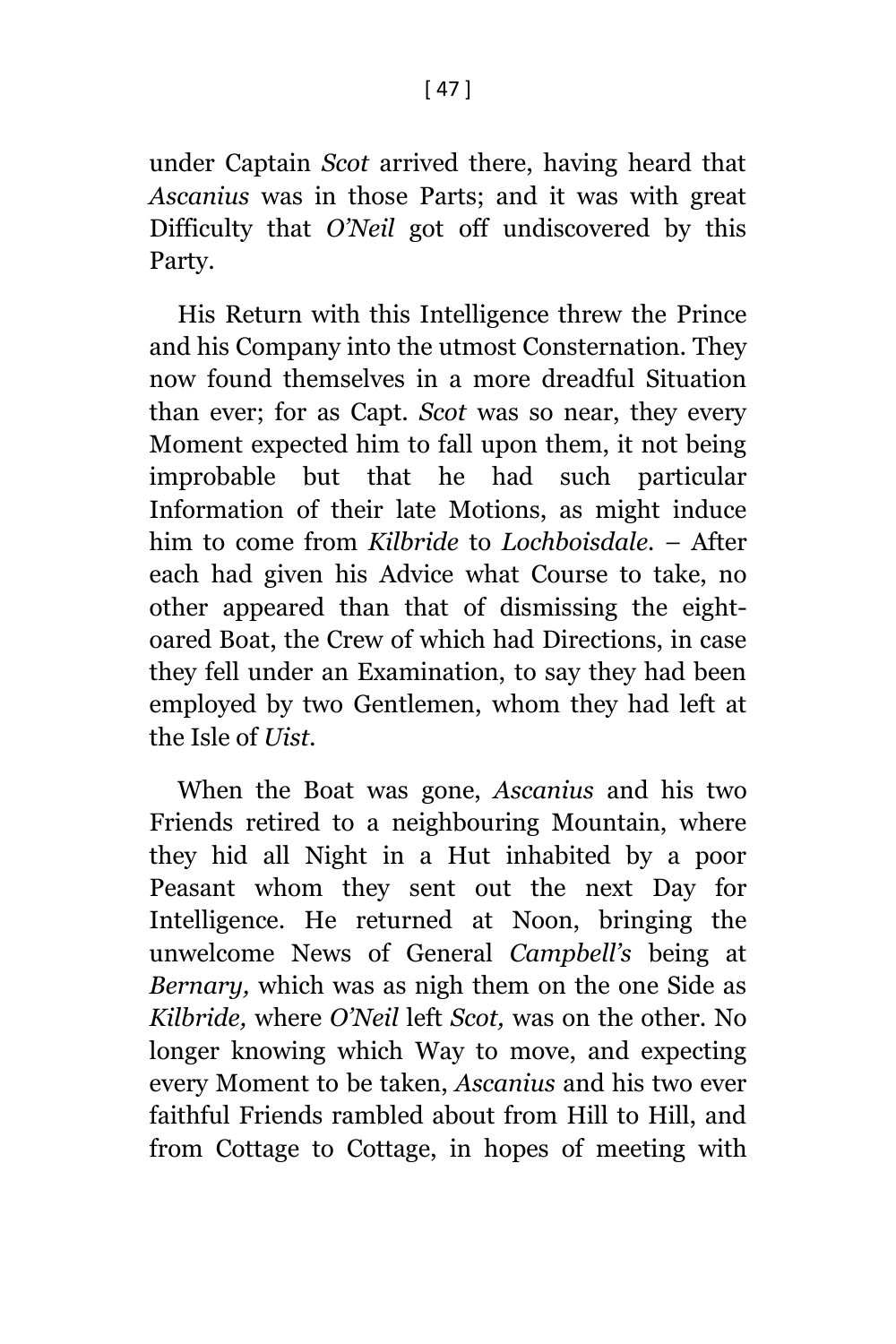someone who could point out to them the Means of Deliverance from their present Danger. At last, by good Fortune they espied a Lady on Horseback, attended by only one Servant. 0'*Neil* immediately made up to her, and politely begged her to stop a Moment. She, terribly affrighted, durst not refuse, and entreated the Captain not to offer any Rudeness to her. "Madam," replied O'*Neil, "*you have nothing to fear from an unhappy Man, who is on the Brink of Destruction, and has no Hopes but in the Information you may possibly give him." Knowing the Fair are ever ready to pity and assist the Wretched, "I am emboldened to put my Life in your Hands, though ignorant of your Family or Principles. I am, Madam, a *French* Officer, who with the two others you see yonder are here pent .in by the Enemy, and expect every Moment to be taken, unless Providence shall speedily work our Deliverance. Can you, Madam, inform us of any open Passage from hence to some Place where our Friends are not yet subdued?" "*Sir,"* replied the Lady, "*I, from my Heart, pity your Condition*; *My Family hath ever been strictly attached to the Royal House of* Stuart. *As far as lies in my Power you may command my Services. I have been in* Moydart, *and am now going to \_\_\_\_\_\_, whither I wish you and your two Friends could safely accompany me but I must pass through your Enemy's Guards to get thither, which it i*s im*possible for you to do: Neither can you go to the Place whence I come, the* Country *all round us being surrounded by a Line of M*ilitia. *Over yonder blue Hills, indeed, I believe the Passage is open to* Currada, *for I have*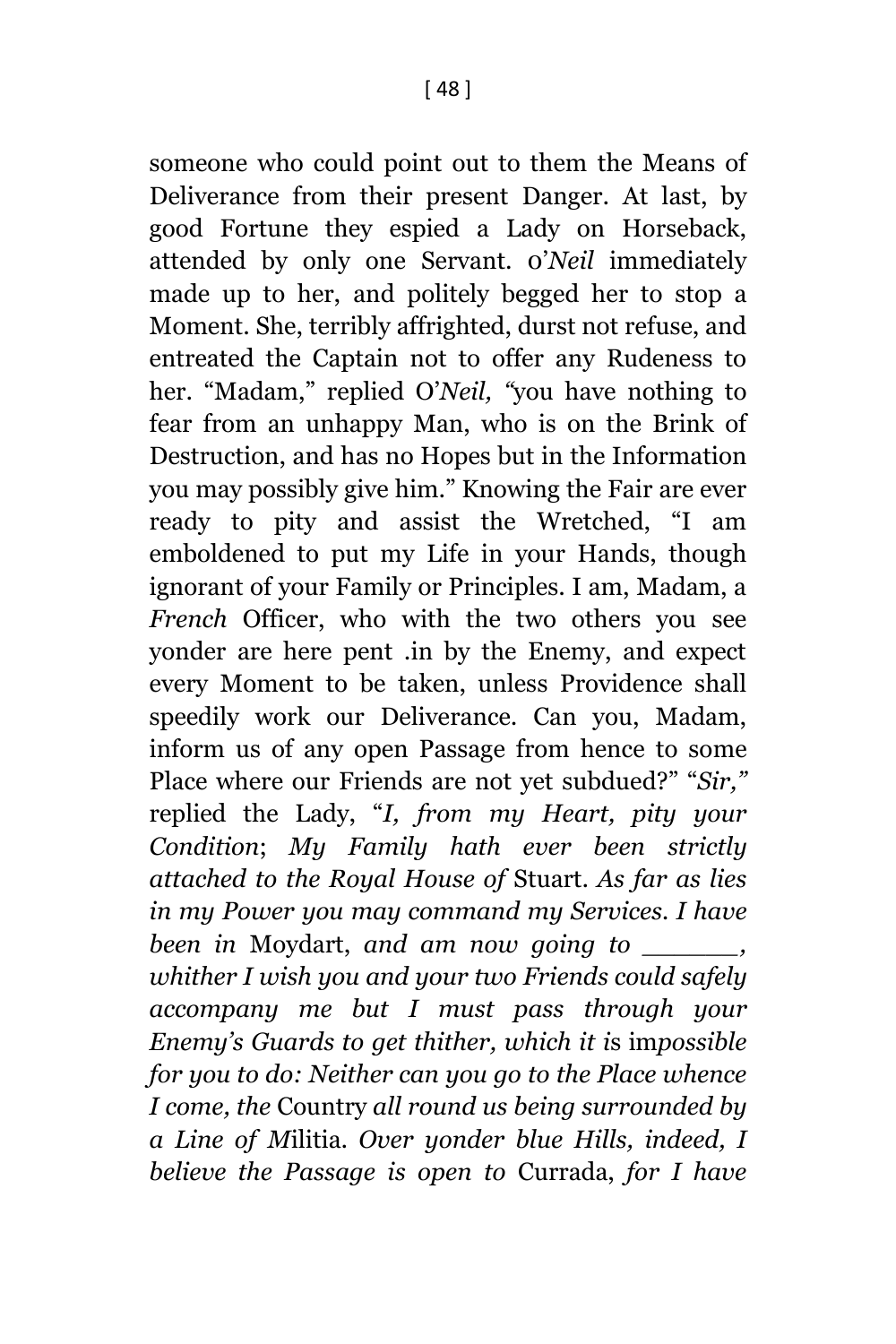### *heard of Troops being on that Side and that is the only Way you can get out of this Country."*

While the Lady was yet speaking, *Ascanius* and *Sullivan* came up. The Prince immediately knew her, Mr. *MacDonald* of *South-Uist,* having formerly brought her to pay her Court to him at *Inverness.*  "Miss *MacDonald," s*aid *Ascanius*, have you forgot me?' The young Lady presently recollected his Voice, though not his Person, which was extremely disfigured by the Hardships he had undergone. Nimbly dismounting, she flung herself at the Prince's Feet and would have kissed his Hand, which he modestly prevented, and made a Sign to the Captain to lift her up. His Reason for this was the Malady he had contracted in *Currada,* and which had not a little affected his Hands. The Lady's Tenderness was quite moved, and she could not avoid shedding Tears on seeing the Prince in so wretched, so forlorn a Condition. But the Day declining apace, *O'Neil*  proposed that *Ascanius s*hould put on her Servant's Clothes and attend her to her Journey's End; but this was found impracticable, as they knew not what to do with the Fellow who in this Case must inevitably fall into the Enemy's Hands, and it was not thought safe to put it in his Power to discover them. In short, as no better Method then occurred, it was concluded, that the Prince and his two Friends should pass over, if possible, to a certain Place on a Mountain in *Currada,* and there wait 'till they heard from the Lady.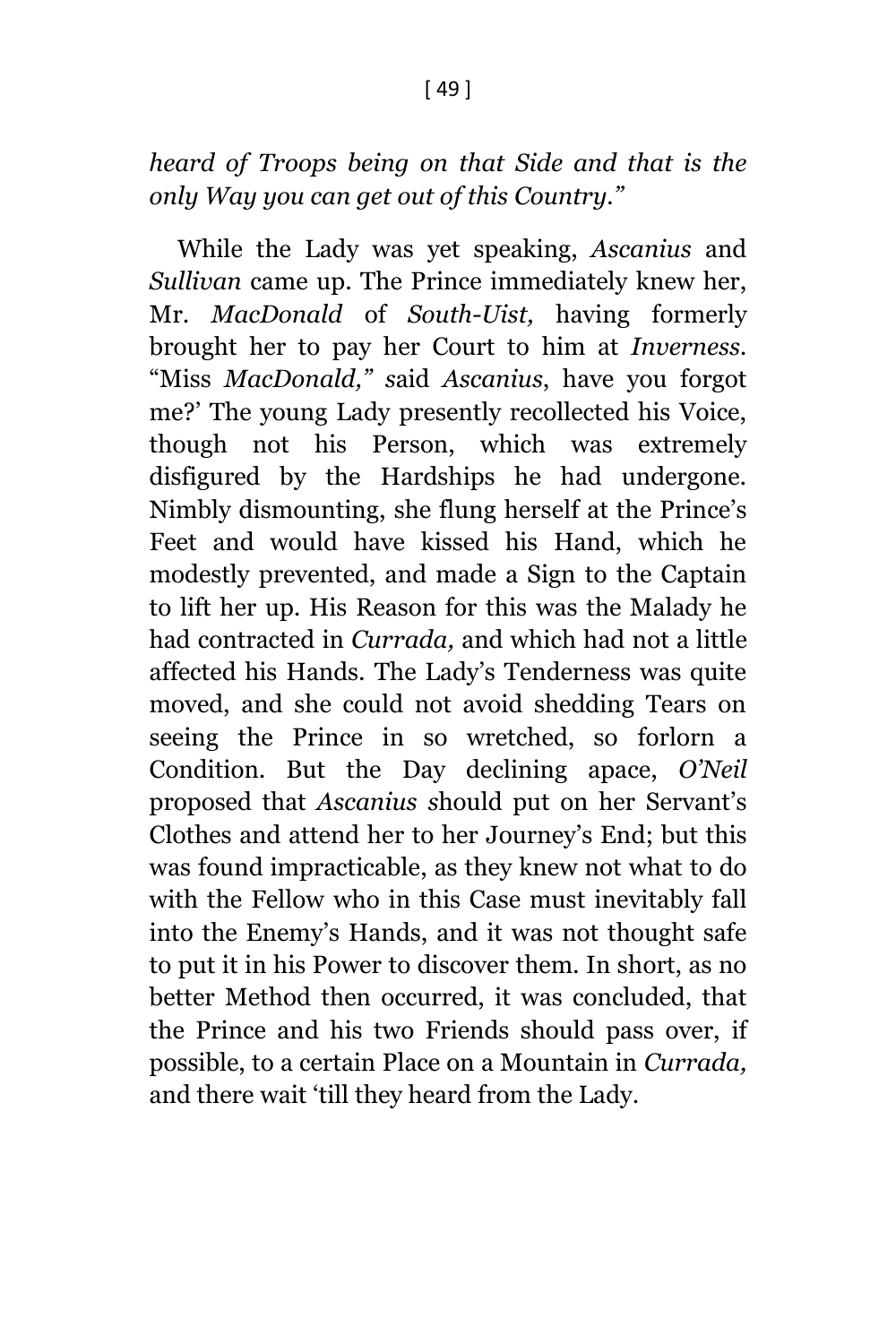This Resolution being taken, she took her Leave, and proceeded on her Journey.

Our illustrious Adventurer happily found a safe Passage to *Currada,* where they waited three Days without hearing from the Lady. Meantime they lived wretchedly, being forced to lie hid in a Cave Day and Night, with no other Food than what a poor Peasant brought them, and which was generally miserable Stuff; nay, they seldom knew what it was they eat. On the third Day, in the Evening, *Ascanius,* concluding the Lady would not, or durst not keep her Word, (for she assured them they should hear from her within two Days at farthest) resolved to free himself from his present Anxiety and Misery, by sending the Captain to General *Campbell,* to get the best Terms for a Surrender that he could. This desperate Resolution had certainly been executed the next Morning, had not a Messenger luckily arrived that very Evening, by whom Miss *MacDonald* appointed them to meet her as soon as possible at *Rushness in Benbicula.* But how to get thither was the Question. They must first pass by Land to the other Side of *South-Uist,* and there was but one Way, *viz*. by a Ford, at which a Party of the Militia were posted; and by these they durst not attempt to pass. However, Providence: directed them to a Place where they found a Boat, by the Help of which they got to the other Side of *Uist,* where seeing many of the Country-People, they hid themselves among some Bushes for several Hours. At last all Obstacles gave Way, and about Midnight they safely arrived at *Rushness.* But here they fell into more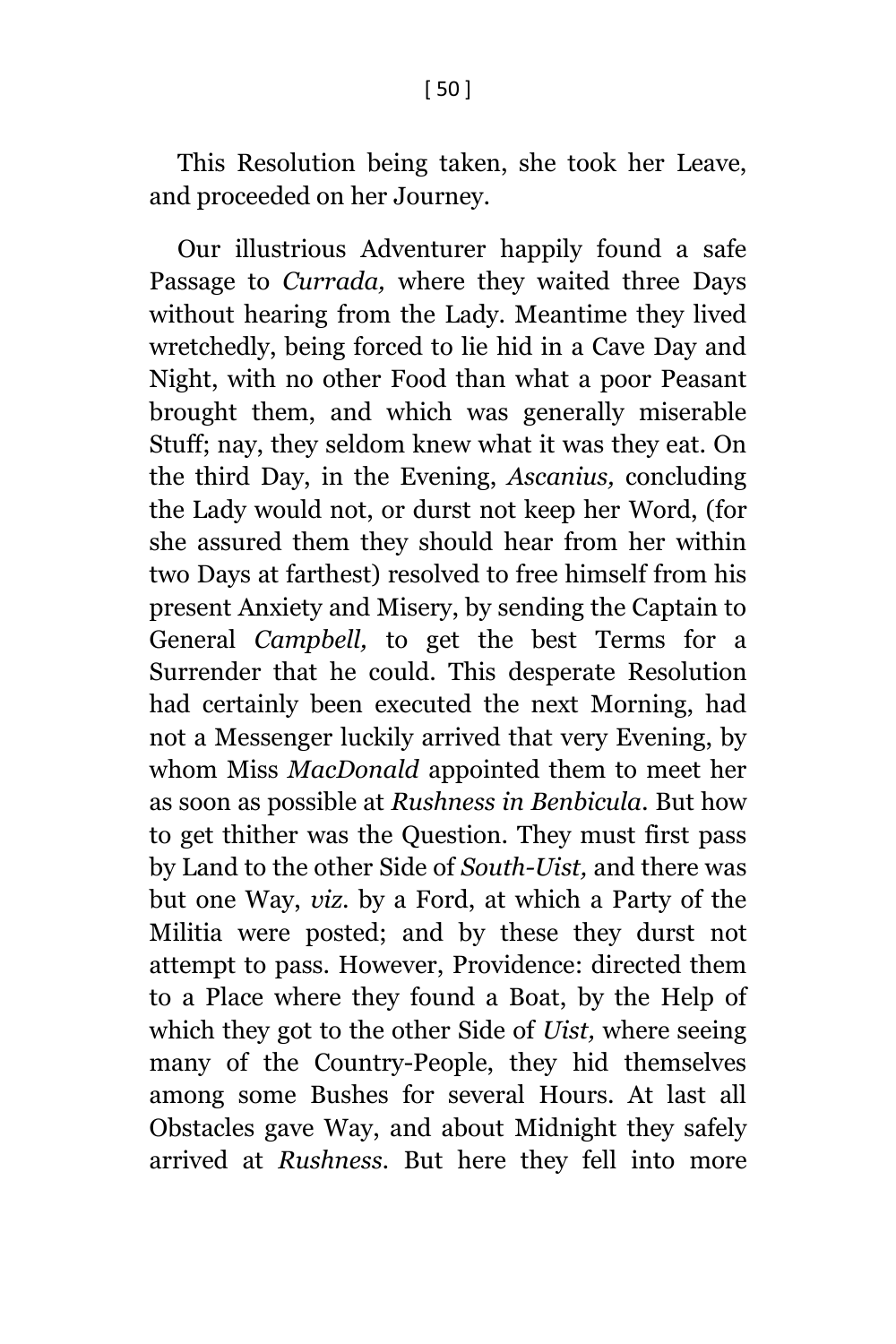Dangers, and met with fresh Disappointments. The Lady was not to be found at the Place assigned, and the next Morning a Party of Soldiers appeared in Sight, which obliged them to fly to a Moor, on which the Prince and Mr. *Sullivan* remained, while *O'Neil*  went to Mr. *McDonald* of *Clanronald's* House; to enquire after Miss. The Captain found her there, and she gave him satisfactory Reasons for not meeting the Prince at the Place appointed, which was the Ruins of an old Castle on a noted Hill. However, she now promised to meet him there in the Evening: But this Appointment was also frustrated by the Arrival of General *Campbell,* with two Troops of Militia. To avoid these *Ascanius* was forced to travel all Night along the Shore, to gain another Side of the Island. The next Morning's Break presented him with the unwelcome Sight of four small Vessels, in full Sail for that Part of the Shore where he was. As he and his two Followers were now extremely weak, to fly would have been dangerous; for had they run up the Country directly from the Water, they must have been seen, and so they would had they fled along the Shore. This would have made them suspected, pursued, and if the People from on board did not overtake them, a general Alarm through the .Island must have ensued; and in that Case it would be impossible to escape. In short, as no other Method was left, they laid themselves down among the Whin-Bushes, which concealed them 'till the Vessels were gone; and then they determined to march for Mr. *M*c*Donald*s, though they knew he was gone to *South-Uist.* But when they were within a Mile of the House they met several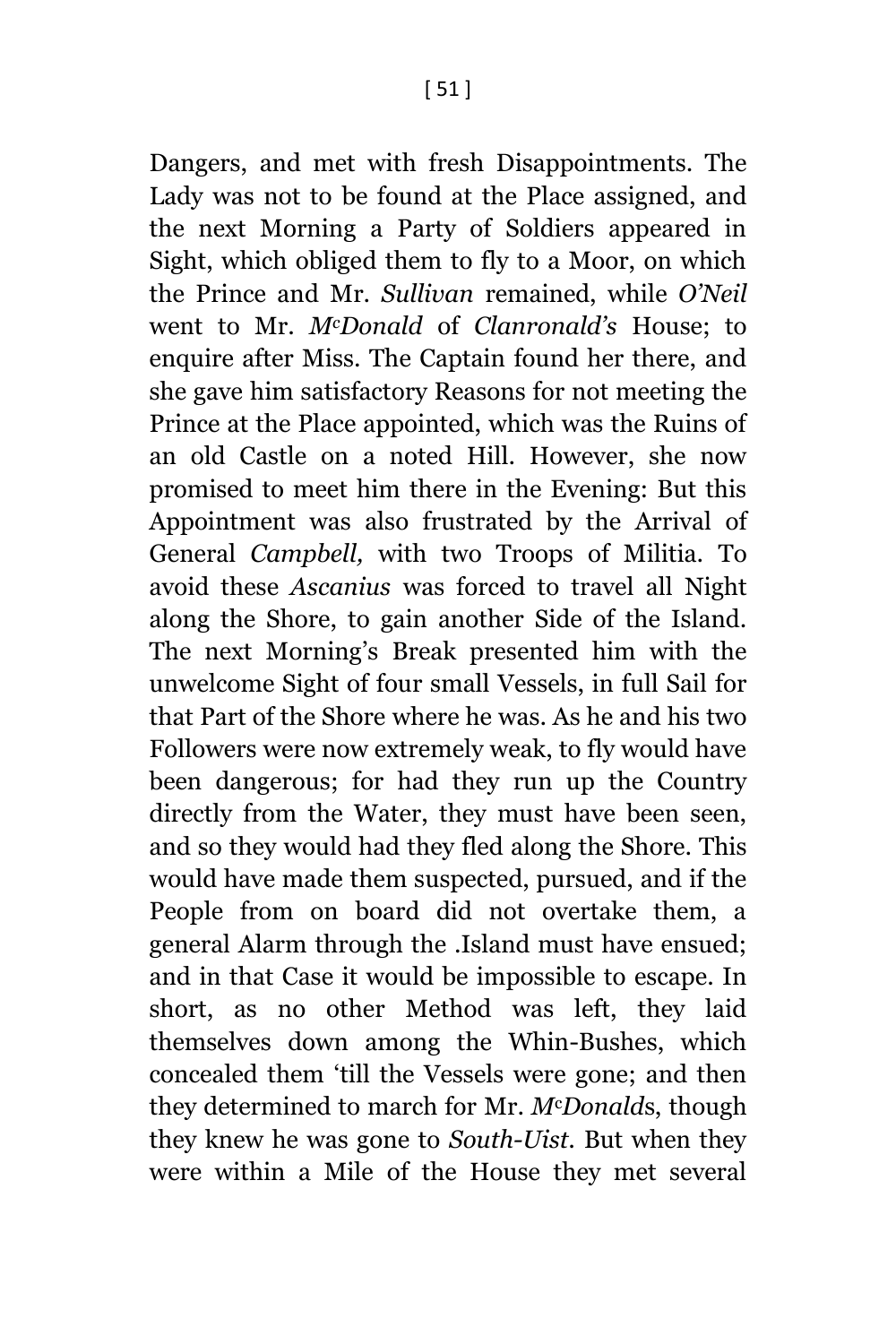Persons who appeared to be Servants, flying in great Hurry from thence, and one of them told Mr. *Sullivan* that the Reason of their Flight was the Arrival of General *Campbell* at Mr. *McDonald's,* with Intention of seizing both him and all his People. *Ascanius*  enquired after Miss, and was told that she had gone out the Evening before, and was not yet returned.

Thus, which Way soever this distressed wandering *Prince* bent his Steps, Misfortunes attended, while Despair went before him! Again, absolutely at a Loss which Way to turn himself, he was in doubt whether he should not go and surrender to *Campbell.* He questioned not but the young Lady went the Evening before to the Place appointed, and as she did not return that Night, and it was uncertain what was become of her, so he no longer expected a Deliverance from that Quarter. Mr. *Sullivan's* Counsel was now of no Avail. That Gentleman durst not advise him to surrender, and he could not sincerely wish him to take any other Course; for now inevitable Ruin stared them in the Face, turn which Way they would. To get from the Island appeared impossible. To continue skulking about was the Way to be either taken or starved to Death for want of Food, having already lived two Days upon nothing but Berries. At last *O'Neil .*proposed that himself should go in Search of the Lady, who, for aught they knew, might still expect them at the Place appointed, and with her same Means for their Assistance. This was agreed to, and in the meantime *Ascanius* and *Sullivan* were again to hide themselves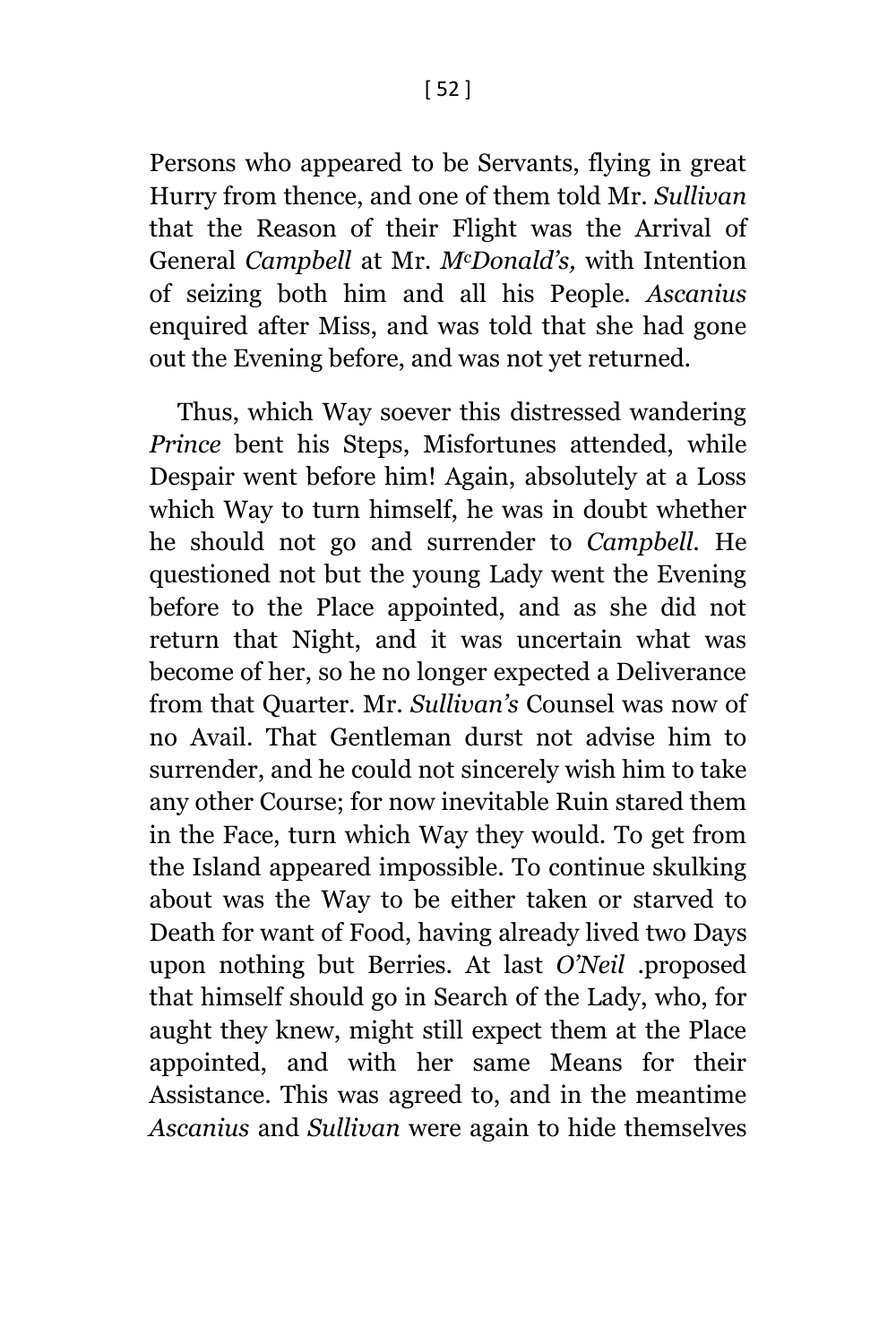among the Whins which had before afforded them a Sanctuary.

The Captain took with him a poor Fellow whom he engaged for a few Shillings to show him the nearest and most bye Ways to the Place where he hoped to find the Lady. Arriving at the Place appointed, he found there a Countryman who pretended to be cutting Heath for Fuel. This Man had been stationed there by Miss *McDonald* to direct *Ascanius,* if he should come there, where to find her. *O'Neil* had taken no Notice of this Fellow, if he had not asked him what he looked for there. "*I look,"* answered the Captain, with a careless Air of Evasion, "*for a pretty Lass." "I fancy then,"* replied the Man, "*you look for Miss McDonald*." *O'Neil,* though surprised, answered in the Affirmative, and was conducted to a Cottage hard by, where he found the Lady, who had been waiting there since the Evening before. She told *O'Neil,* that not finding *Ascanius* at the Place appointed, she had retired to this Cottage, the People who lived in it being at her Devotion; but that she had waited on the Hill part of the Night, in hopes the Prince would have come. She suspected, that *Campbell's* Arrival obliged him to retreat, but was still in hopes of his Return, on the General's marching farther into the Island.

After informing *O'Neil* of the Plan she had formed for concealing the *Prince* 'till a Vessel could be found to convey him to *France,* she dispatched him to bring *Ascanius* and Mr. *Sullivan* to her. This was happily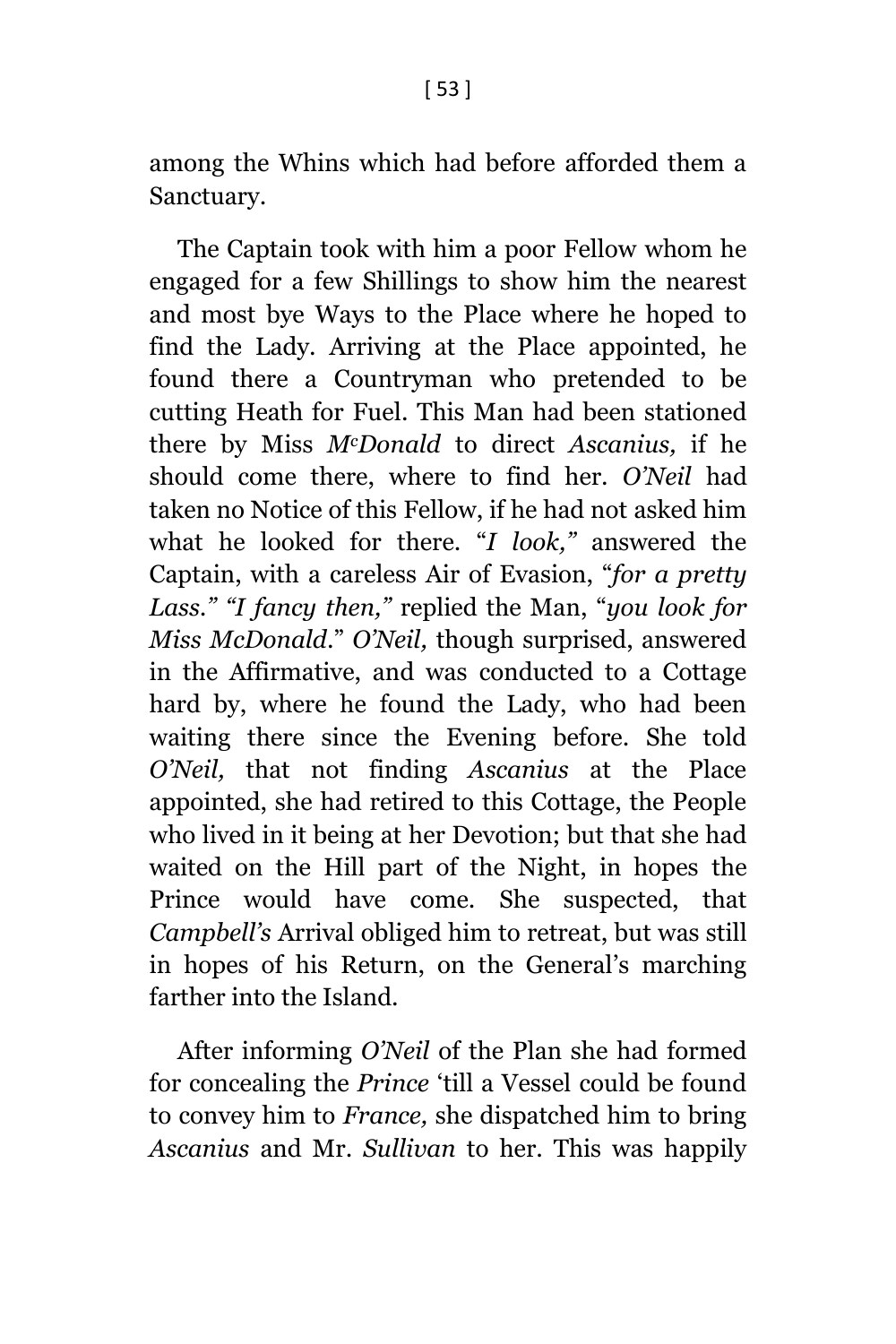affected; but how lively was the Prince's Grief when he found that he must be separated from his two faithful and affectionate Attendants? But vain were his Lamentations, the Lady protested she could not undertake the Delivery of more than one, who must be dressed in Woman's Clothes, and pass for her Maid. As for *Sullivan* and *O'Neil,* they cheerfully cried out, "*Let the Prince escape, and never mind us; so he be safe, it matters not what becomes of us*; *when we can no longer serve our Prince*, *welcome Death or Captivity." "*'You have yet some Chance of escaping both," replied the Lady, "for I can direct you where a Boat may probably be found to carry you to *Raasay,*  where I will recommend you to the Care of Mr. *McLeod,* who will, think himself happy if he can find an Opportunity of serving Gentlemen who have merited so much by their Sufferings for their Loyalty: *Ascanius, s*eeing there was no Remedy, endeavoured to bear up against the Pangs of so melancholy a Parting. But in vain; the Tears forced their Way. He would have spoke the Fullness of his Heart, but Grief stopped his Tongue, and he could only express himself by hanging on the Neck of his beloved *Sullivan,* whose Attachment to him in his Distress had made him dearer to the *Prince* than ever. At last the Lady was forced to hasten their Separation, and *Ascanius,* with inexpressible Regret, dismissed his beloved Companions, with a thousand Invocations and Prayers to Heaven for their Safety; they were no less ardently returned by them, whose Fears for him were infinitely greater than for themselves.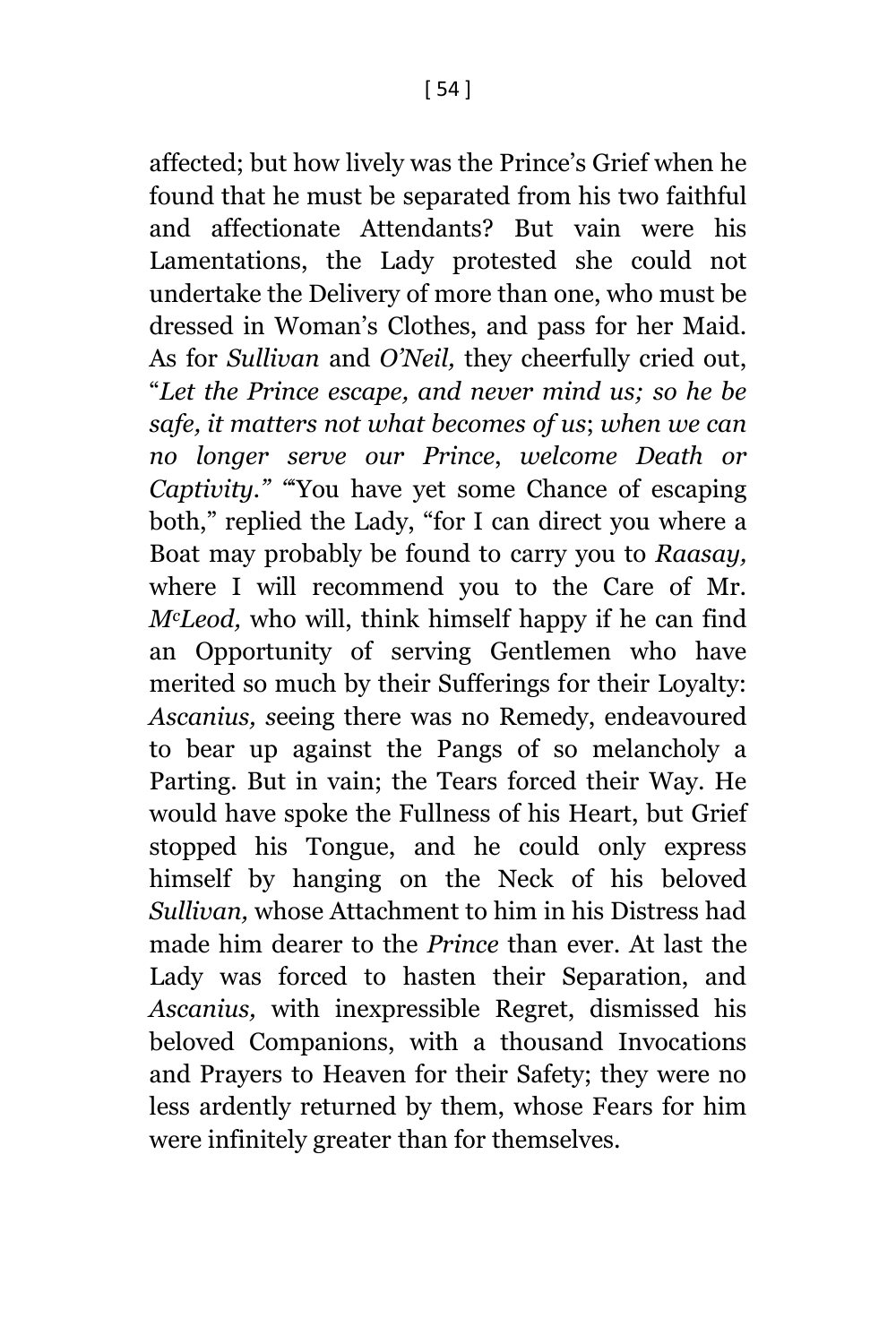They were no sooner gone than Miss gave him somewhat to cure his cutaneous Distemper, and then, while he used it, she retired into another partition of the Cottage, and also to give him an Opportunity of putting on his Female Habit. When he was ready, Miss instructed him how to manage his Petticoats, and told him he was now no longer a *Prince*, but her maid *Betty.* And now a Servant brought Intelligence that *Campbell* was gone further into the Country; whereupon she returned with her new Maid to her Cousin's, and spent the Night in Preparations for her

Departure to the Isle of *Skye.* Meantime she desired *Ascanius* to take a refreshing Nap, but he could not sleep for reflecting on the dangerous Circumstances of his late Companions, of whose Escape he had small Hopes; though he had no Fears for himself if they should be taken, being confident they would endure the most cruel Torments without betraying him.

The next Morning, *June 9th,* a Boat and everything being ready, the generous Lady, accompanied by her Maid *Betty,* a trusty old Man Servant, named *McLean,*  and two Rowers, set out for the Isle of Skye, where she doubted not of sure Protection, 'till a Vessel could be found either there or somewhere nigh, to carry *Ascanius* off. This she the more confidently expected,  $as \cdot \cdot \cdot \cdot \cdot \cdot \cdot \cdot \cdot$  had submitted, though only with a feigned Sincerity, to the Enemy; and therefore they would not look for ·the Prince in his House: especially as they might not suspect her Maid to be any other than what she appeared. However she was not without some Fears, the Prince being very awkward in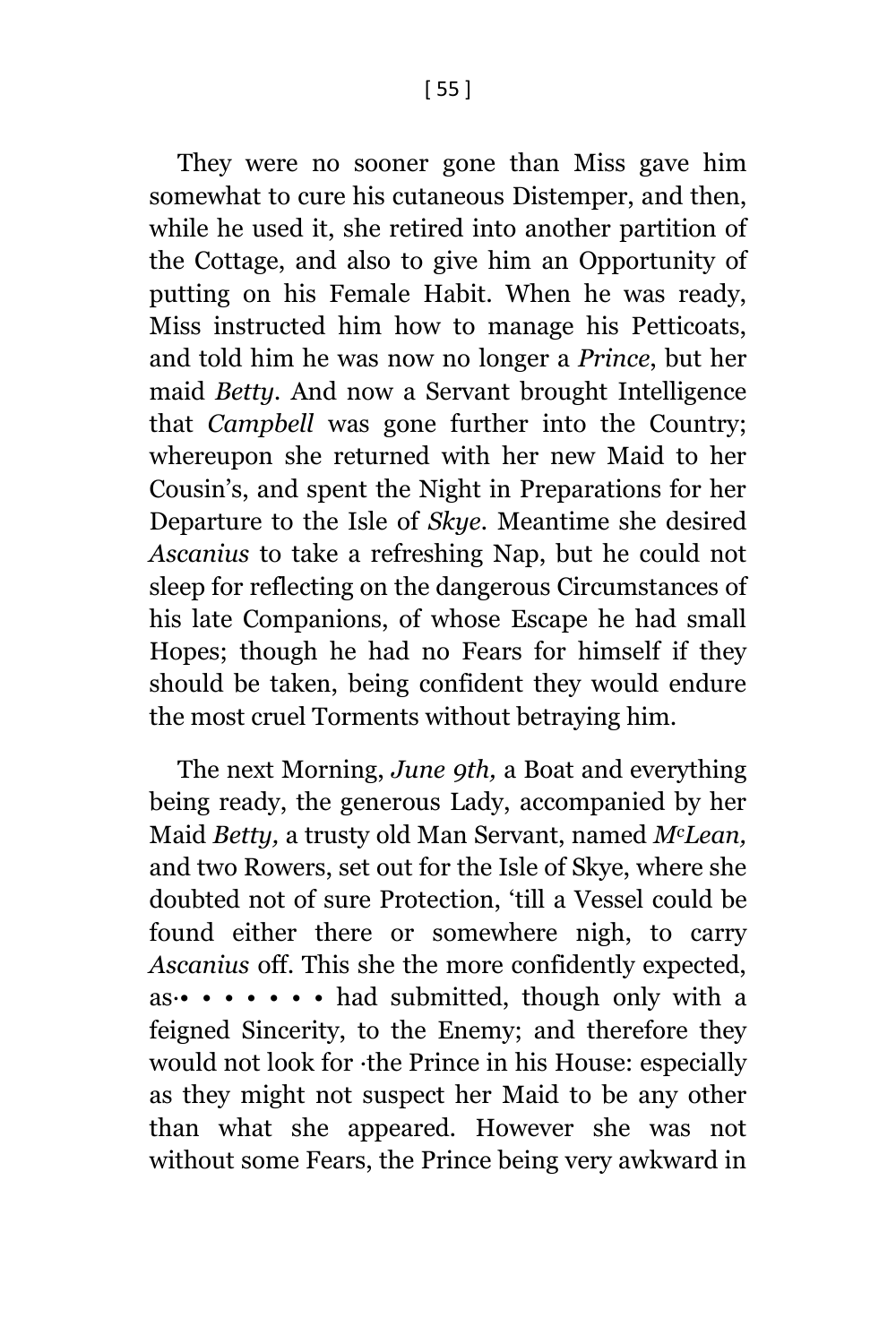his new Metamorphosis; for, as she merrily told him he did not act the *Pretender* to the Life. "Indeed, Madam," replied he, laughing, "I am ill-qualified for an Impostor, as all our Family ever were; but since our Enemies have made bold to bestow Appellations of that Sort on us I'll for once try to act a borrowed part, and perform as well as I can." From this Subject, the Conversation, as they sailed along turned on the great Progress the *Prince's* Enemies made in reducing all *Scotland,* and its many Isles, to the Obedience of the House of *Hanover.* And Miss informed *Ascanius*  of the Surrender of the Earl of *Kelly;* the taking of Lord *Lovat,* Mr. *Murray,* his Royal Highness's Secretary; the Earl of *Traquair,* with many others of Distinction, besides those he had heard of, and I have mentioned before. "'Tis a cutting Reflection to me, said *Ascanius,* that so many· brave Men should be ruined by their Attachment to my Interest: that I have involved them in mine and my Family's Misfortunes! And thou too, my dear, *Sullivan;* thou best of Friends! Art thou too, who were once so happy, destined to a Life of Misery, or a cruel Death for my Sake! Oh! I cannot bear that thought!" – Here a Flood of Tears burst forth, which the poor *Prince* could not stop, and which so affected everyone else in the Boat, that all in silence joined with him in heartily weeping, 'till they were roused by the Appearance of a small Vessel, which obliged them to ply their Oars; but happily a thick Mist descended, and they passed all the Ships which then lay about th*e* Isle of Skye, at which they arrived about Midnight. Their landing Place was at the Foot of a Rock, on which the Lady and *Ascanius*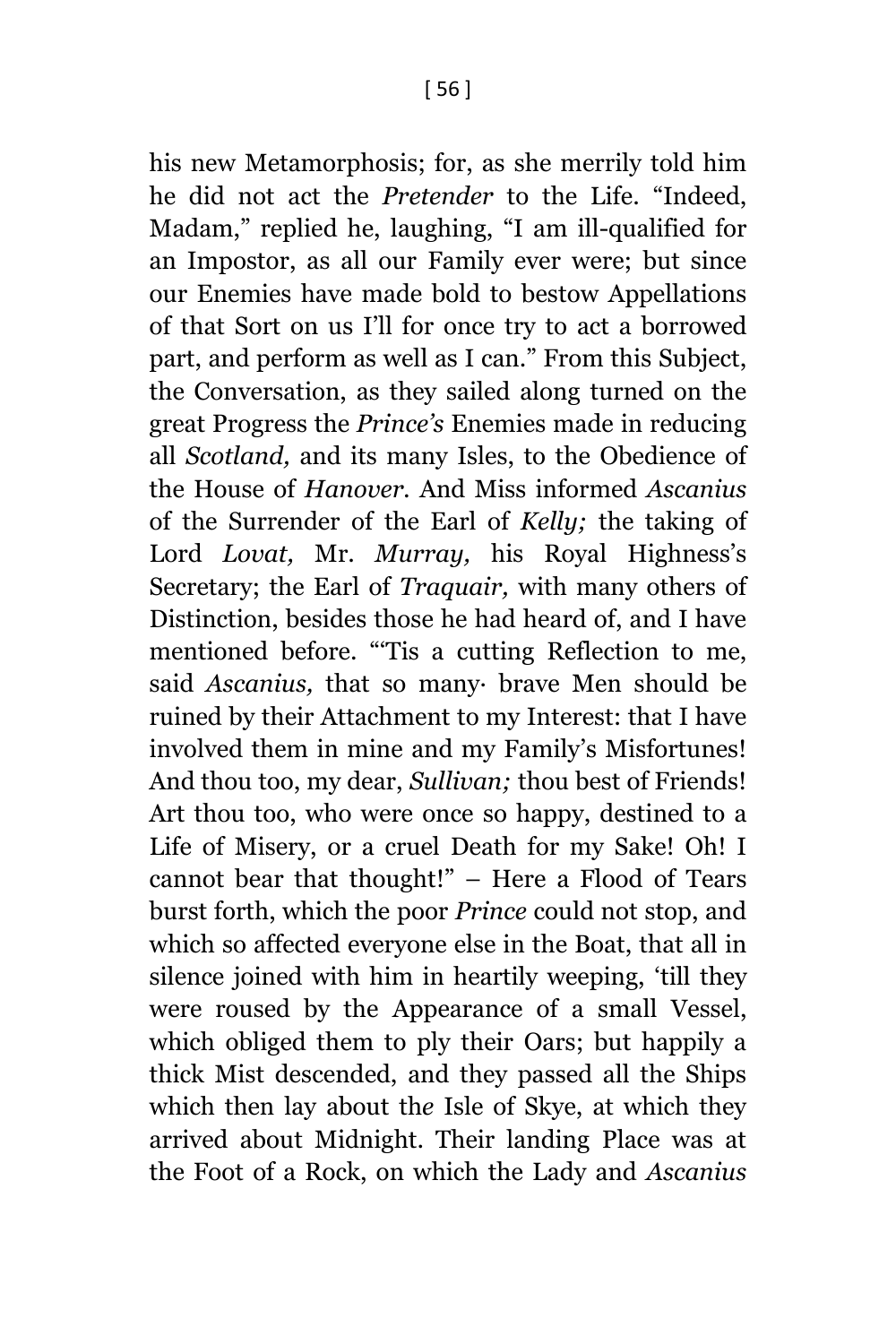remained while *McLean* went to Sir A. *McDonald's* to know if he was at Home, and whither she might safely go thither. The old Man found his way thither but missed it in coming back; Meantime his Lady impatiently waited. his Return. When the Morning came, she and her pretended Maid were forced to leave the Rock, and go in the Boat up a Creek at some Distance. This was done to avoid a Body of Militia which guarded the Coast, and from whom the Boat miraculously escaped.

Again they went ashore about Ten o'Clock, and, attended by the Rowers, enquired the Way to Sir *As.*  Having gone about two Miles, they met *McLean,* who had been seeking them all the Morning, and was dreadfully afraid they were taken. He told his Lady that Sir *A.* was with the Duke of Cumberland but his Lady was at Home, and would do the Prince all the Service in her Power. Hereupon they discharged their Boat, and went directly to Sir A's where *Ascanius*  remained two Days; keeping all the while in his Lady's Chamber, except at Nights, for Fear of a Discovery. But on the  $13<sup>th</sup>$  in the Evening, a Parry of the *MacLeods,* having Intelligence that some Strangers were arrived at Sir A's, and knowing his Lady was well affected to the *Prince*, came thither and demanded to see the new Comers. Hereupon they were introduced to Miss's Chamber, where she sat with her Maid *Betty.*  The latter hearing the Militia at the Door, had the Presence of Mind to get up, and open it, and so was the less taken Notice of. Seeing nobody in the Room besides Lady *M.* and Miss and the supposed Maid,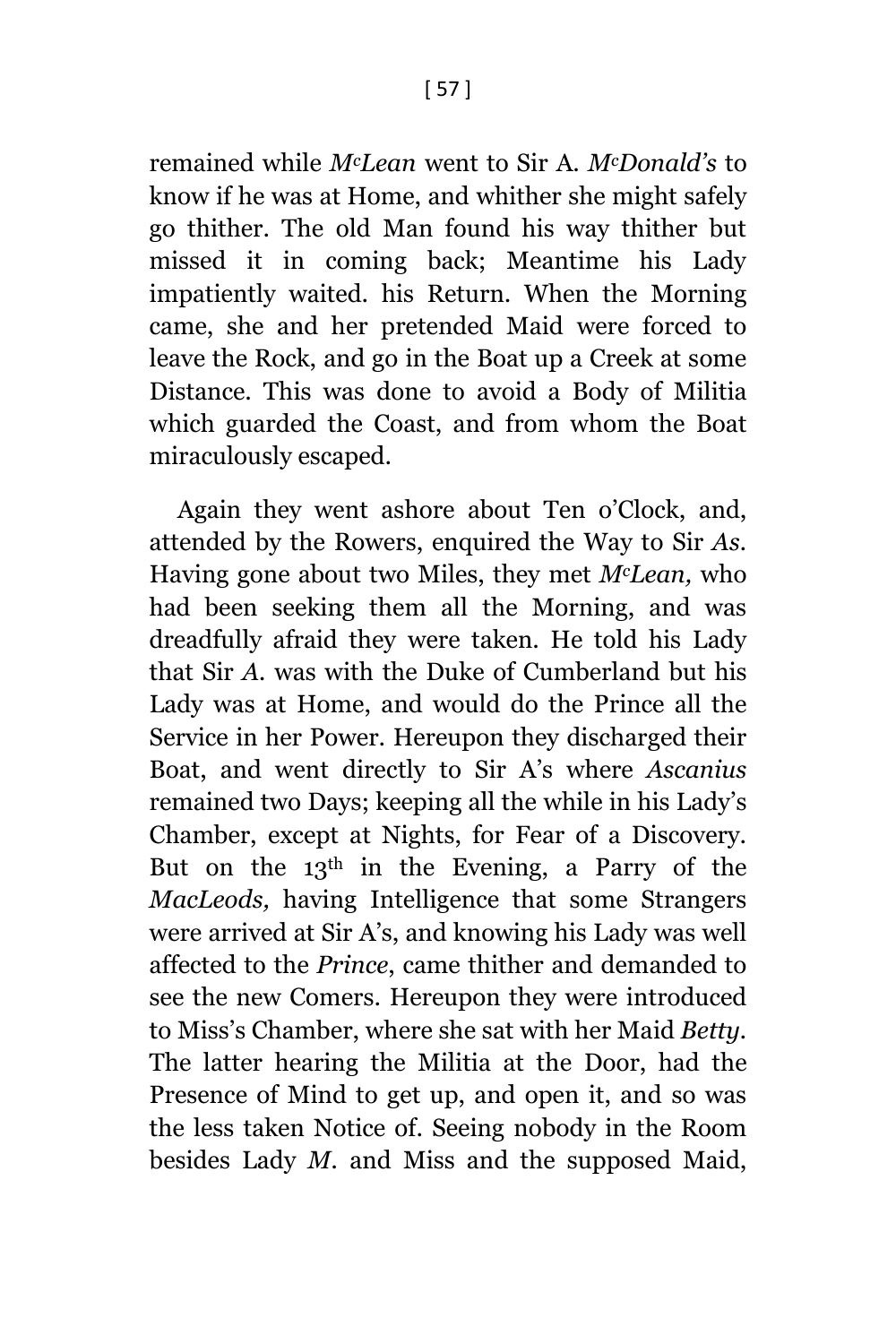they withdrew, after searching the Closets, etc. They examined *McLean*, but he confessed nothing but his being a Servant to Miss *McDonald,* and affirmed nobody came with her, besides her Maid and the Boat-men, who were returned to *Benbicula.*

This Enquiry however alarmed the apprehensive young Lady, who fearing a second Visit, sent her Maid the next Day to the House of one of Sir *A's* Stewards, where she (or rather he) remained in Safety 'till the 16th, when a Rumour spread about that the Prince was hiding in the Island in Disguise. Luckily at this Juncture Mr. *Macdonald* of *Kingsburgh* came to the Steward's about some Business, and before he departed Mrs. *Bett*y's Lady happened to come to inform her Maid of the Danger; and she making no Scruple to inform Mr. *McDonald* (whose Disposition she well knew) who her Maid was, he resolved to take *Ascanius* with him to his House.

The *Prince* had by this Time got rid of his Distemper, and by good Living had recovered his pristine Health and Vigour. It was ten Miles from the Steward's to *Kingsburgh,* and he and his new Friend were obliged to walk it; but Mr. *McDonald* though a lusty Man, was frequently forced to call upon *Ascanius* to slacken his Pace, so nimbly did the latter trudge it, notwithstanding his Petticoats, which very much obstructed the Motion of his Legs. When a River came in his Way, *Ascanius,* according to his wonted Custom, forded it without pulling off Shoes or Stockings. However on these and some other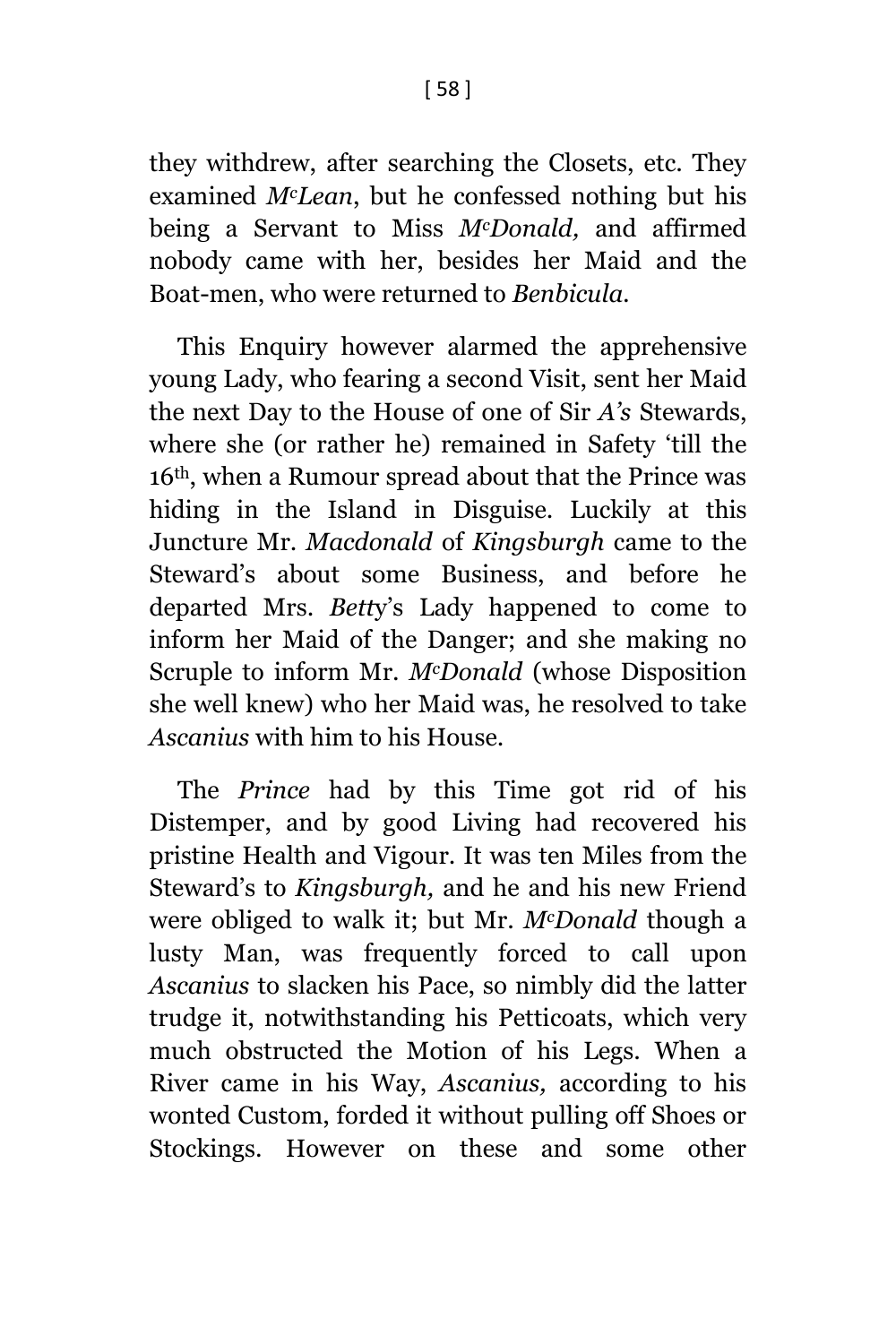Occasions he generally forgot himself, and pulled up his Petticoats so rudely, that it was well none but Friends were with him, or he had discovered himself to be no Woman.

At *Kingsburgh Ascanius* remained but one Day. For on the 17th Miss *McDonald* came thither on Horseback, and conjured him to be gone, for that diligent Search was making after him; and that he was known to be in Woman's Clothes. Hereupon Mr. *McDonald* furnished him with a Suit of his own Clothes, and a Boat was hired to carry him to Mr. *McLeod* of *Raasay.* This Gentleman received *Ascanius*  with all possible Demonstrations of Duty and Affection. The *Prince* who now hoped to see or hear of his dear Friends *Sullivan* and *O'Neil,* immediately enquired if they were at *Raasay* and to his inexpressible Grief, was answered in the Negative; nor were they so much as heard of there; on the contrary, it had been reported that the former had gone off with the *French* Men of War aforementioned.

Here *Ascanius* tarried three Days, without the least prospect of a Ship to carry him to the Continent. This made him uneasy, and he resolved to return to the Isle of Skye, where Mr. *McLeod* assured him the elder Laird of *McInnon* was both able and willing to do him all the Service possible in his present Circumstances.

Again A*scanius s*ets out for *Skye,* and though hazardous the Passage, he landed in Safety. Here, without any Attendant but an honest: Ferryman, he travelled 30 Miles on Foot, with his Linen and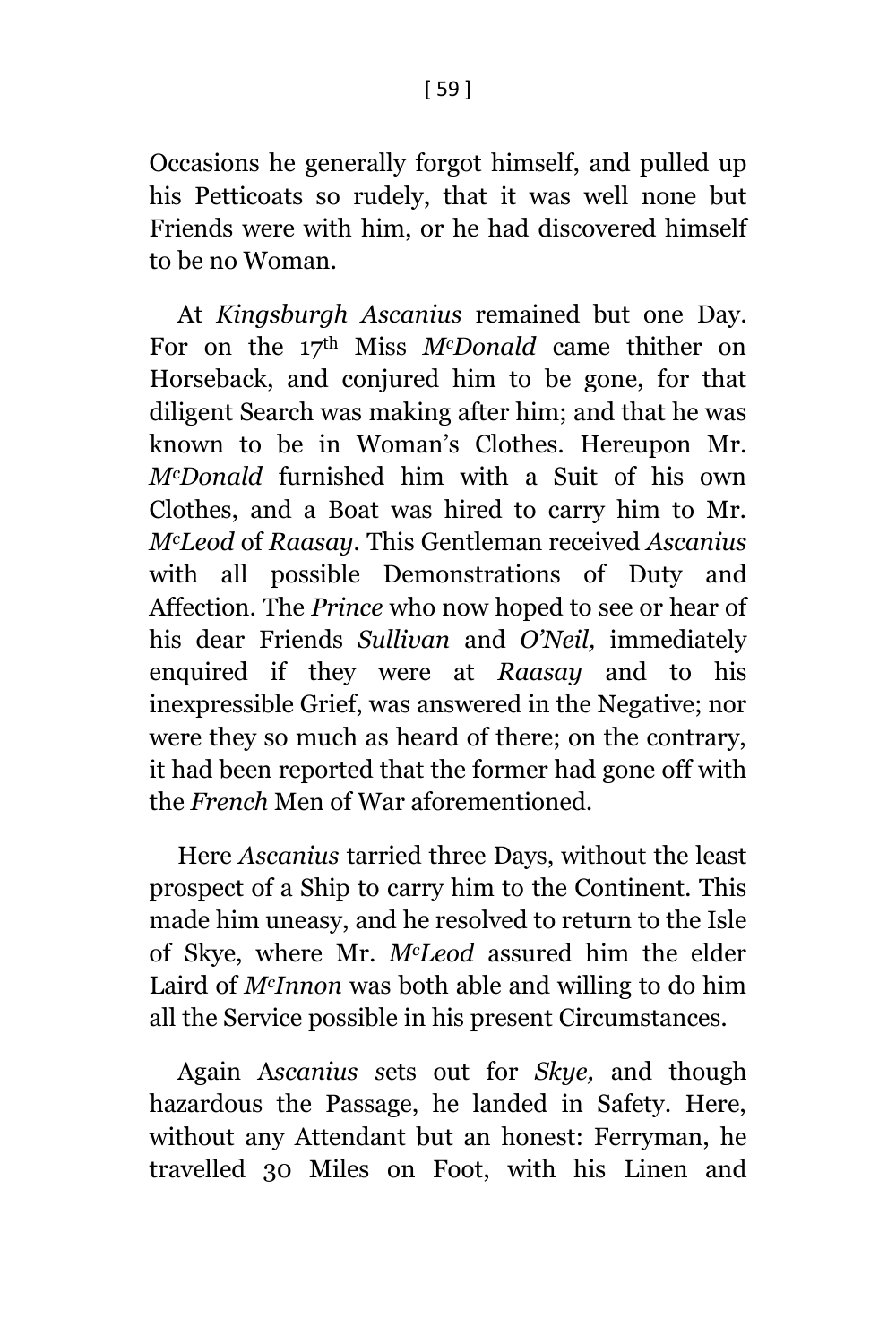provisions in a Wallet across his Shoulder: Nor would he suffer the Man to carry them one Step. Not knowing the Way to *McInnon's* House, among others he chanced to enquire of a Gentleman whom he met on the Top of a Mountain; who suspecting it was *Ascanius,*(for he had seen him while victorious at the Head of his Army) he boldly asked the Question. The Prince was surprised thereat, but seeing the Gentleman had only one other Person, his Servant, with him, he resolute1y answered I am the *Prince;*  and at the same Time advanced with a heavy oaken Cudgel in his Hand, resolving if the Stranger proved a Foe, to kill or be killed; for to let him go off with such a Discovery would have been Madness. But *Ascanius*  had no Occasion to subdue the Stranger by Force; he was already subdued by Duty and Affection. "Hold! my Prince," cried he, "you have not a Friend in the World who will run greater Hazards to serve you, .than myself." In short, the Prince with Pleasure discovered him to be the brave Capt *McLeod,* who now begged he might have the Honour of conducting his Royal Highness to *McInnon's,* to which the *Prince* readily agreed. By the Way the Captain informed *Ascanius* that *Sullivan* and *O'Neil* were taken in *South-Uist;* as were Miss *McDonald,* Mr. *McDonald* of *Kingsburgh,* and Sir,A's Steward, in *Skye;* for the part they had acted in assisting his *Royal Highness* being in some Degree known. This Intelligence gave *Ascanius* more Uneasiness than all the Misfortunes he had met with since his unhappy Enterprise. The Loss of his beloved *Sullivan struck* him to the Heart; nor did he before know how greatly he esteemed *O'Neil:*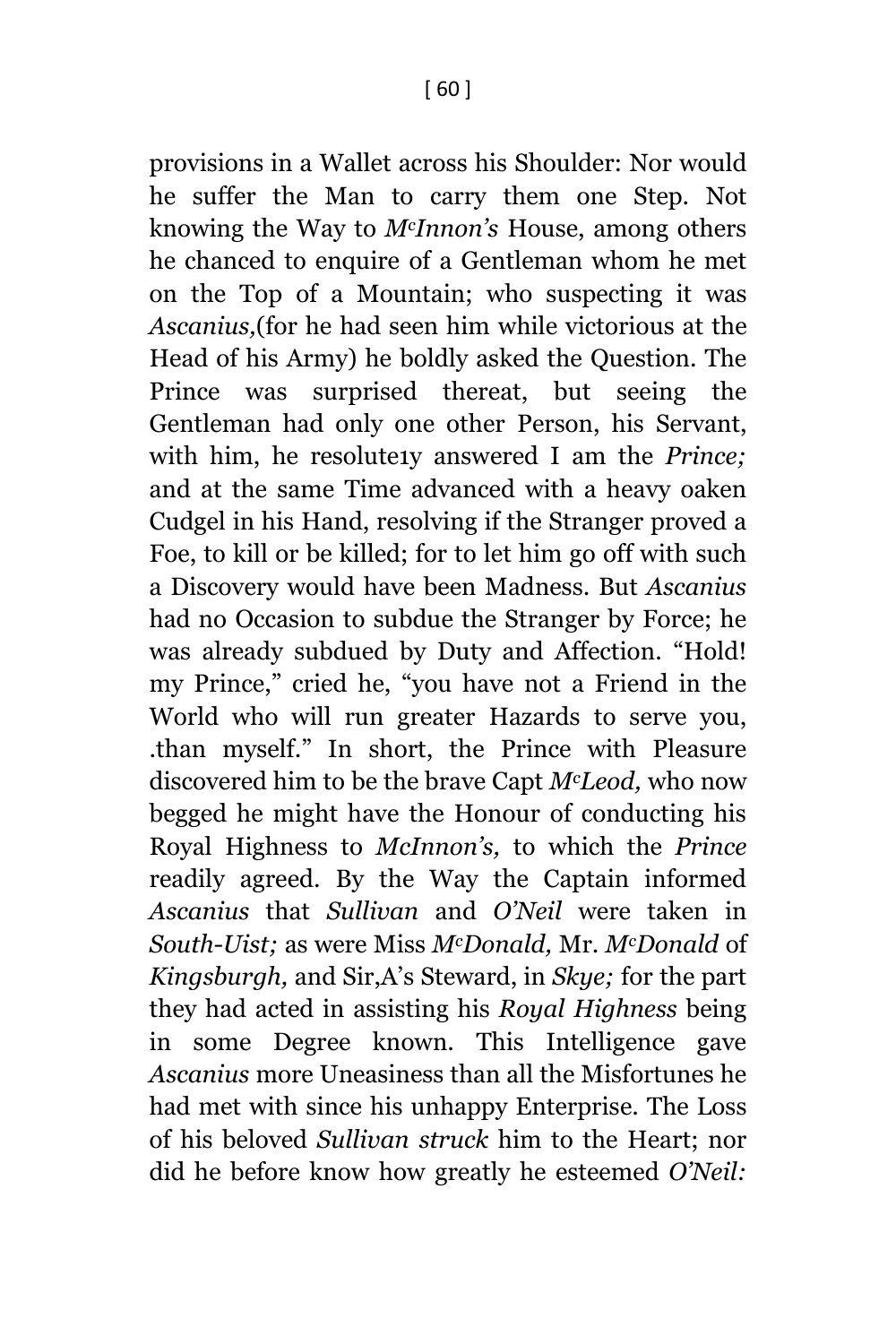But now he was too sensible of the Loss of these two invaluable Friends. In fine, the *Prince*-was quite stupefied with Grief when he arrived at *McInnon's.* The old Laird knew *Ascanius* at first Sight; but was so shocked at the miserable Plight he saw him in, that he could hardly refrain from accusing the sovereign Disposer of all human Events for dealing so severely with so virtuous a *Prince*. But checking himself, he melted into Tenderness and Tears; and falling on his Knees he would have embraced those of *Ascanius,*  who prevented him, and gently raised the brave old Man from a Posture which he thought might be dispensed with in his Circumstances, and more especially on account of that venerable Sage's Years, and great Knowledge of the World.

This wise old Gentleman plainly told *Ascanius* that he must expect no Safety in that Island, nor ought to stay there longer than one Night. "*But,"* said he, "*I will find Means, if* GOD *permit, to convey you safely to your Friends in* Lochaber, *where only you can hope for Security 'till a Vessel may be found to carry you to* France." While a Boat was providing, the Captain took Leave of *Ascanius,* telling him he would go and lay himself in the *W*ay to be taken on purpose to give false Information, and thereby facilitate his Prince's Escape. In vain did the generous *Ascanius* endeavour to dissuade the no less generous *McLeod,* who obstinately persisted in his heroic Purpose, and as punctually executed it; and probably this was a great Means towards the Prince's happy Arrival at *Lochaber.* The brave old Laird accompanied him by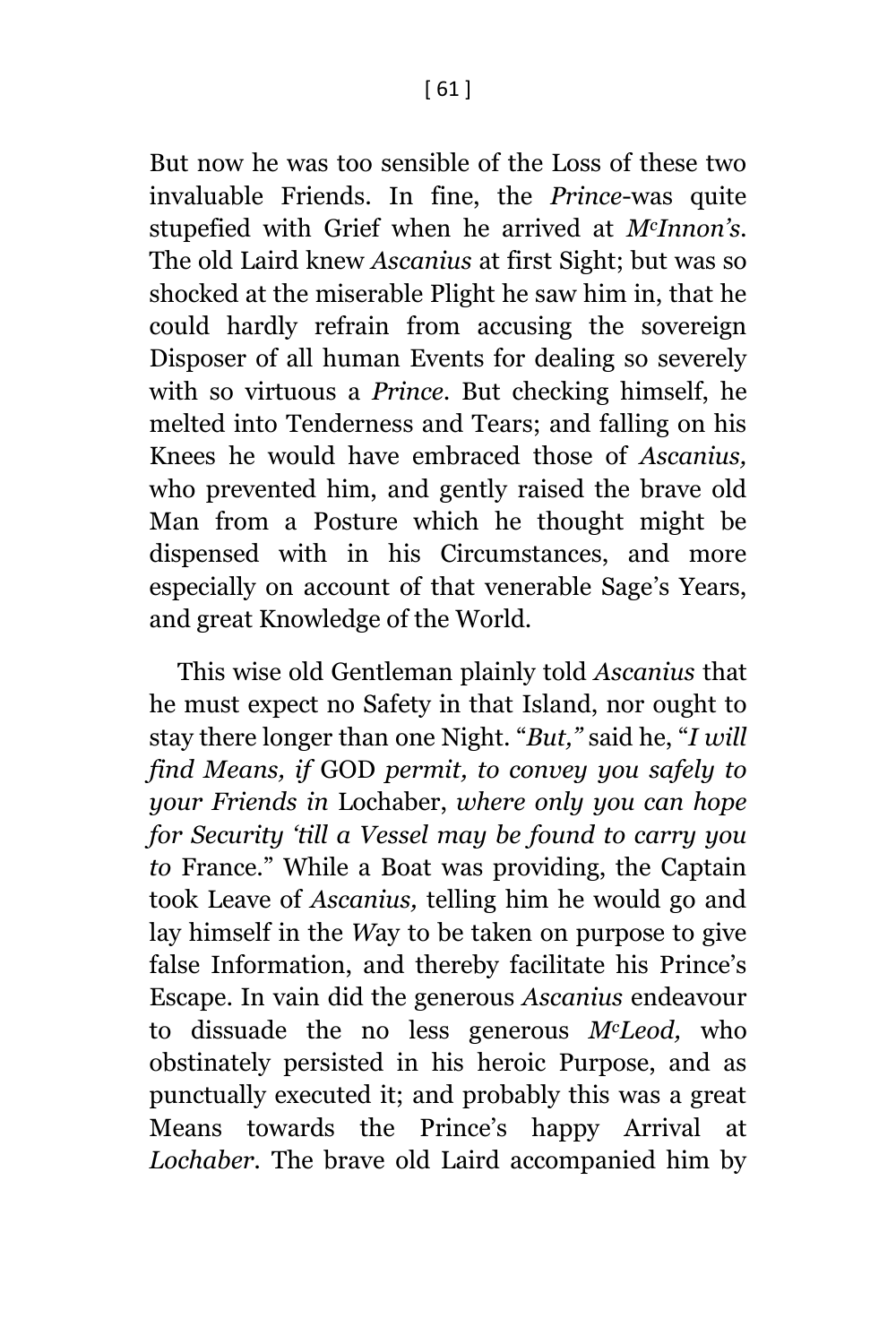Sea, and when he saw him safely landed, and as safely sheltered beneath a friendly Roof, in an unsuspected Place, the Sage returned for his native Soil, taking with him the Rev. Mr. *Cameron,* Brother to that *Lochiel* I have before mentioned, and of whom I shall have Occasion to speak again. But alas! Fortune, never weary of persecuting the Friends of *Ascanius,* sent Captain *Ferguson,* who intercepted *McInnon* in his Passage, and made the Laird, Mr. *Cameron,* and three of the Rowers Prisoners; but a Fourth leaped overboard and was drowned in trying to make the Land: But to return to *Ascanius.*

After remaining seven Days among his Friends in the *Glens* of *Morar,* a Messenger which he had dispatched into *Lochaber,* returned with a Letter from the valiant *Donald McDonald* of *Lochgarry.* This steady Chieftain, not daunted by the Power and .Progress of the victorious Enemy, nor checked by the uncertain hopeless Fate of his *Prince*, had full kept his Arms, and maintained his trusty Vassals about him. In his Letter he informed *Ascanius* that if he would please to honour the Country of *Lochaber* with his Presence, he would there find a hardy though small Body of *Highlanders,* every Man of whom would spend the last Drop of his Blood to defend him 'till a Passage to *France* should be found. Hereupon *Ascanius* sets out in an old *Highland* Habit, got safely aver the great Hill of *Morar,* and *July 18th* he entered *Lochaber,* where *Lochgarry* joyfully received him at the Head of near one Hundred brave *McDonalds.*  With these he kept roving about from Place to Place,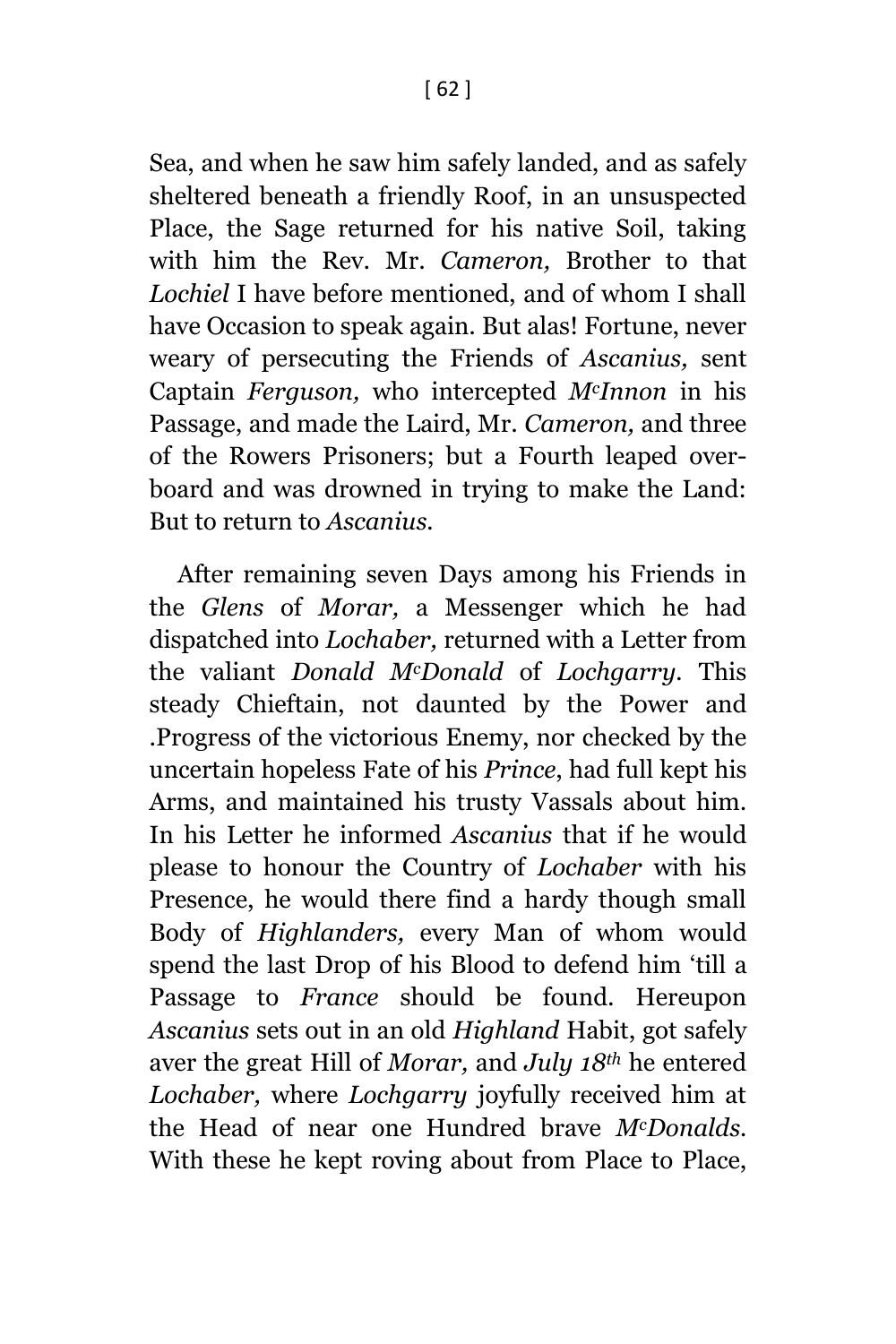to elude the Vigilance of the Enemy's strong Detachments, who wished for nothing more than to overwhelm this little Party. *Lochgarry* told the Prince that the valiant and faithful *Lochiel,* who had happily recovered his Wounds: and hitherto escaped the Enemy, was still in his Country, though the greatest Part of it had submitted. This was grateful Intelligence to *Ascanius,* who highly valued the deserving *Locheil.*  Nor was he less rejoiced at the current Report of Mr. *Sullivan's* not being taken, though his Companion 0'*Neil* actually was: But what was become of the former, did not certainly appear: though .it was believed he had got into *France,* by means of an *Irish*  Vessel that touched at *South-Uist.*

When the Prince and his Party could no longer, remain in *Lochaber,* they removed into *Barrisdale*; where they were joined by Lochiel, *McDonald* of *Barrisdale,* (who shed Tears of Joy on so happily and unexpectedly seeing his *Prince* again) with his Sons and Grandsons; also Dr. *Cameron, Lochiel's* Brother, *McPherson* of *Clunie,* and others. No Words can express the Transports this joyful Meeting occasioned in the Breasts of *Ascanius* and the faithful *Lochiel.*  And though a becoming Consciousness of his superior Dignity, prevented the former from giving into such Raptures as the latter indulged himself in; yet the Scene was extremely Tender, and called forth Tears of Gladness from the Eyes, and lively Ejulations from the Hearts of every one present; for they were altogether met in a large Cave – Such Places were now familiar to the *Prince* and his Followers.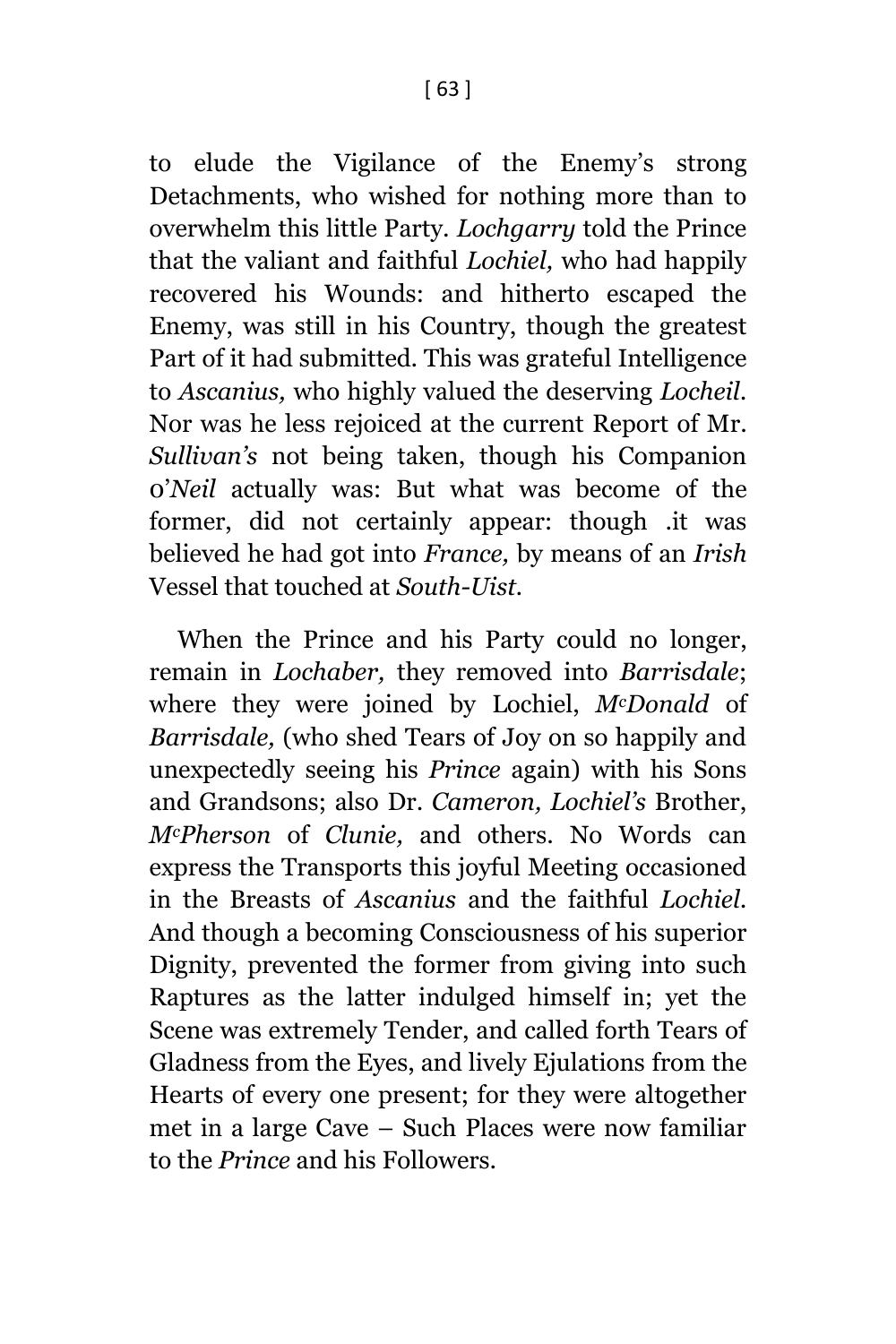[ 64 ]

While they remained in *Badenoch,* Skirmishes frequently happened with the separate Parties of the Enemy, and many of the Prince's Friends were killed and taken. In short, it was at last found inconvenient for any Number above three or four to keep together; and therefore they dispersed, but kept a continued Correspondence by Messengers: and though these were often taken, yet being trusty

Fellows, they never betrayed anyone.

In the latter End of *August, Ascanius, Lochiel, Barrisdale,* and others, were hiding about in *Moidart,*  when they received Advice that two *French* Privateers of considerable Force had sailed from *St. Malo* for *Scotland,* and *Sept. 6th* they came to Anchor in *Loch nan Uamh,* in *Moidart.* They were the *Happy* of 30 Guns and 300 Men and the Prince of Conti, of.22 Guns and 240 Men, both were fitted out at the Expense of his most Christian Majesty, on purpose to fetch off *Ascanius* and such of his Followers as should have the Happiness to get on board. The *Prince*-took it for a good Omen that these Vessels happened to arrive in *Loch nan Uamh,* the very Place where he first landed; and from whence he now hoped to depart with equal Facility. But such was his Generosity and so great his Moderation, that when this long wished for, and now almost unlooked for Opportunity came, he absolutely refused to go on board 'till as many of his Followers as could possibly be got together were first embarked. And to this End he waited from the *6th* to the *19th,* hiding all the while in and about *Arisaig;*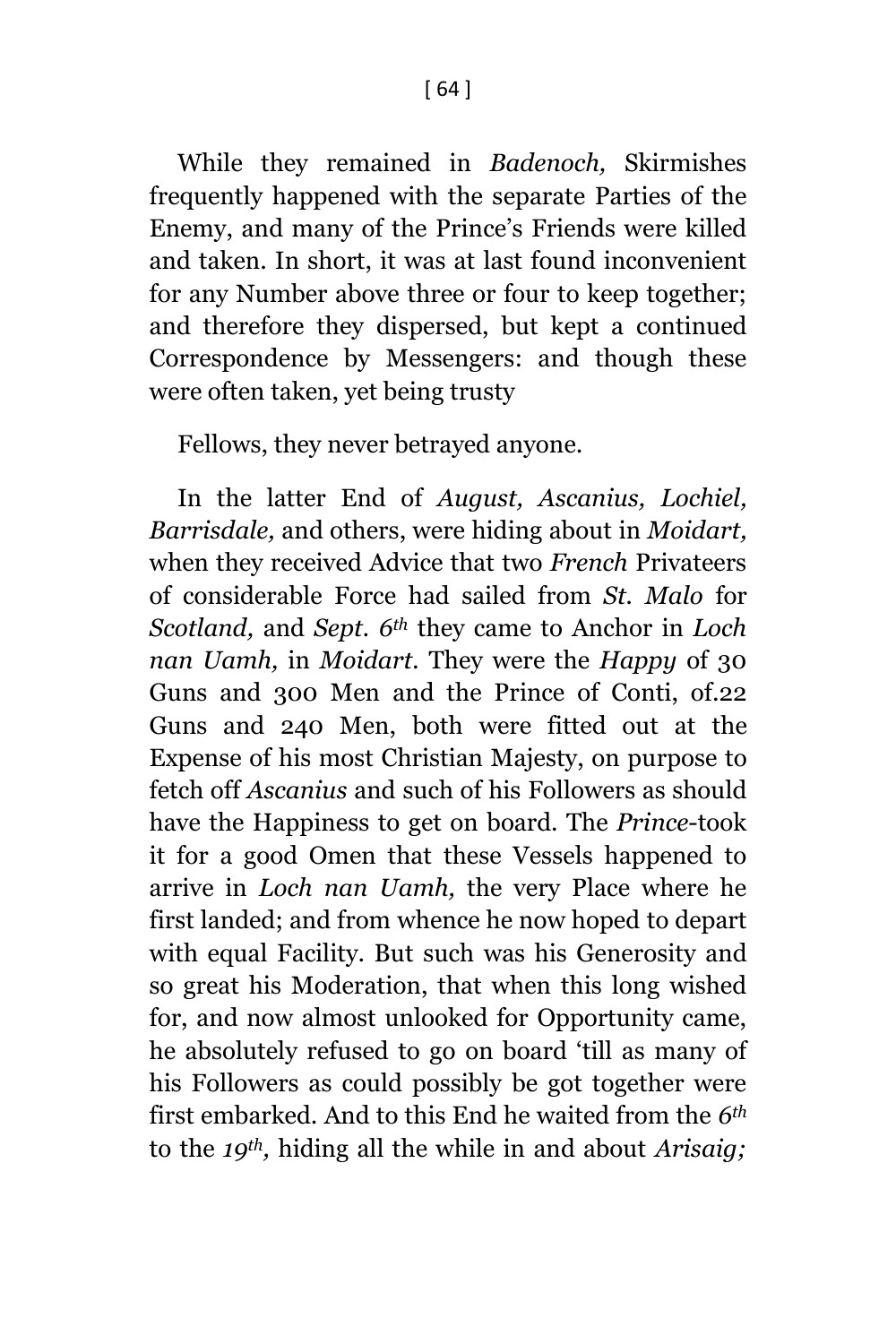enduring almost as much Fatigue, and running almost as many Hazards as he had done before. But so remiss where his Enemies or rather so great the Favour of Heaven, that he escaped the Notice of all who desired to hurt him.

Meantime his faithful *Lochiel,* with the Doctor *(Lochiel's* Brother) and *Ludovick Cameron* their Uncle, were continually pressing him to go on board, and no longer Hazard his Person on Shore, encircled by Enemies whose Vicinity to him rendered his Stay on Land extremely dangerous. "*No,* would *Ascanius s*ay, *my People shall never reproach me with deserting them, as my unhappy Father unadvisedly dis. I will be the last Man to leave the Country, and if my Friends stay not to take me on board, I only shall be deserted. The Life of the meanest of any Followers is as dear to me as my own, nor shall one be sacrificed by being left behind, if I can help it."- In*  vain did they also represent to him the great Hazard of keeping *the* Ships so long on the Coast. The *English*  Men of *War* might have Intelligence of their being there, and should this Opportunity miscarry, they might in vain wait for another*.*

At last, *Sept. 19th* the Prince, seeing all his Friends *(*all who had escaped Death*,* or Imprisonment, or had not been forced to submit to the Enemy) were embarked, or ready to embark with him, he went on board the Happy and immediately both *s*he and her Consort set sail With a fair Wind*.* The Number of those that embarked with *Ascanius* was 25